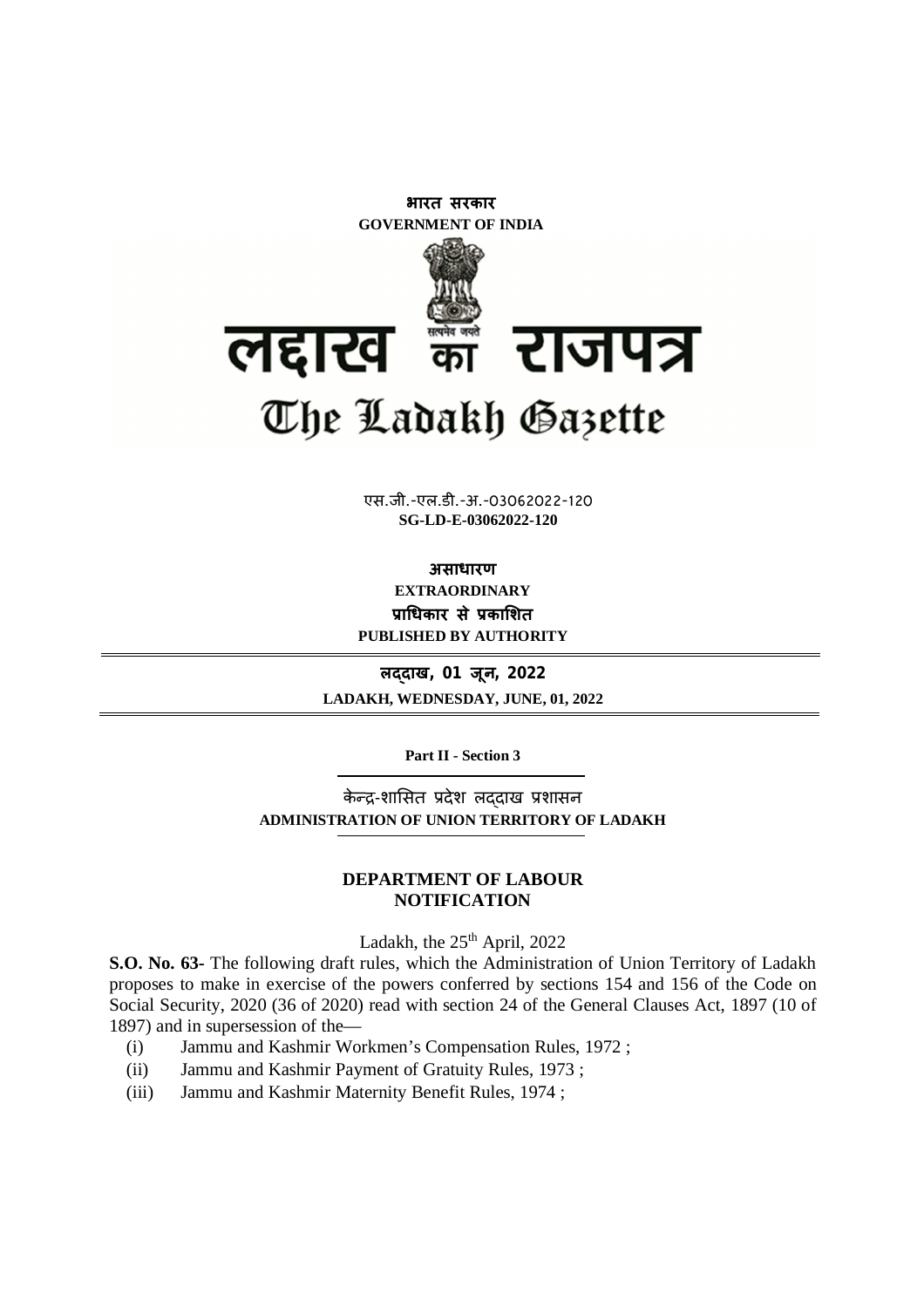- (iv) Jammu and Kashmir Building and Other Constructions Workers (Regulation of Employment and Conditions of Service) Rules, 2006 ; and
- (v) Jammu and Kashmir Unorganised Workers' Social Security Rules, 2010 ;

made by the Government of Jammu and Kashmir in exercise of the powers conferred by The Workmen's Compensation Act, 1923, The Payment of Gratuity Act, 1972, The Maternity Benefit Act, 1961, The Building and Other Construction Workers' (Regulation of Employment and Conditions of Service) Act, 1996 and The Unorganised Workers' Social Security Act, 2008, and as the case may be, which are repealed by section 164 of the said Code on Social Security, except as respective things done or omitted to be done before such supersession, are hereby notified for information of all persons likely to be affected thereby and the notice is hereby given that the said draft notification will be taken into consideration after the expiry of a period of forty-five days from the date on which the copies of the Official Gazette in which this notification is published are made available to the public.

Objections and suggestions, if any, may be addressed to Secretary, Labour and Employment (secy.labemp@gmail.com) and Deputy Secretary, Labour and Employment Department, Civil Secretariat, Ladakh.

Objections and suggestions, which may be received from any person with respect to the said draft notification before expiry of the period specified above, will be considered by the Administration of Union Territory of Ladakh.

## **DRAFT RULES CHAPTER-I PRELIMINARY**

**1. Short title, extent and commencement. -** (1) These rules may be called the Code on Social Security (Ladakh) Rules, 2022.

(2) They shall extend to whole of the Union Territory of Ladakh.

(3) They shall come into force from such date on which the Code on Social Security, 2020 comes into force.

**2. Definitions.-** (1) In these rules, unless the context otherwise requires:-

(a) "Board" means the Ladakh Unorganized Workers Social Security Board and the Ladakh Building and Other Construction Workers Welfare Board constituted under sub-section (9) of section 6 of the Code and under sub-section (1) of section 7 of the Code respectively.

(b) "Cess Collector" means an officer appointed by the Administration of Union Territory of Ladakh for collection of cess under the Code.

(c) "Chairperson" means the Chairperson of the Board;

(d) "code" means the Code on Social Security, 2020 (Act No. 36 of 2020);

(e) "Form" means a Form appended to these rules;

(f) "Administration" " means the "Administration of Union Territory of Ladakh**"**.

(g) "member" means a member of the Board;

(h) "nominations" means nomination made under section 55;

(i) "section" means a section of the Code; and

(j) "specified" means specified by the Administration by an order published in the Official Gazette.

(2) All other words and expressions used in these rules which are not defined herein, but are defined in the Code shall have their respective meanings assigned to them in the Code.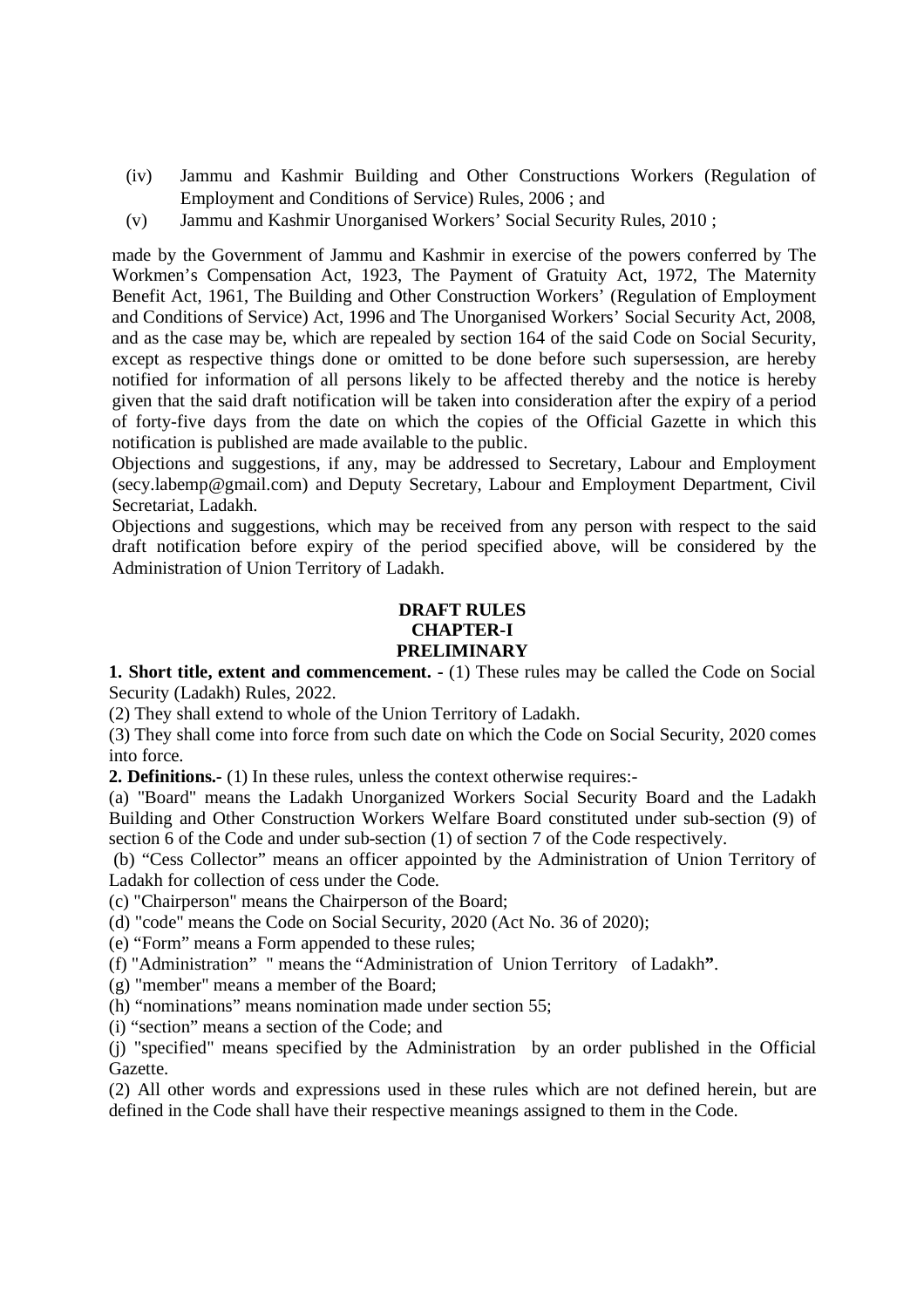### **CHAPTER – II SOCIAL SECURITY ORGANISATIONS PART – I LADAKH UNORGANIZED WORKERS SOCIAL SECURITY BOARD**

**3. Term of office of members. –** (1) A member, other than an ex-officio member, shall hold office for a period not exceeding three years from the date of his nomination.

(2) A member nominated under sub-clauses (i), (ii) and (iv) of clause (d) of sub section (10) of section 6 shall cease to be a member of the Board if he/she ceases to represent the category of interest from which he/she was so nominated:

Provided that out of seven persons nominated under sub-clause (i) of clause (d) of sub-section (10) of section 6, one member each shall be from the Scheduled Castes, Scheduled Tribes, Minorities and the Women shall be represented.

(3) A member shall be eligible for re nomination.

**4. Resignation. -(**1) A member of the Board, not being an ex-officio member, may resign his office by a letter in writing addressed to the Chairperson.

(2) The seat of such a member shall fall vacant from the date on which his resignation is accepted or on the expiry of thirty days from the date of receipt of intimation of resignation, whichever is earlier.

(3) The power to accept the resignation of a member shall vest in the Chairperson, who, on accepting the resignation, shall report to the Board at its next meeting.

**5. Removal of member. -** The Administration may remove from office any member of the Board, if, in its opinion, such a member has ceased to represent the interest which he purports to represent on the Board:

Provided that no such member shall be removed unless a reasonable opportunity is given to him of making any representation against the proposed action.

# **6. Address of the members. –**

(1) Every Member shall furnish his or her address to the Member Secretary of the Board who shall thereupon enter his address in the official record.

(2) If a member changes his address, he shall furnish his new address to the Member Secretary of the Board who shall thereupon enter his new address in the official record:

Provided that if a member fails to furnish his new address, the address in the official record shall for all purposes be deemed to be the member's correct address.

**7. Manner of filling vacancies. -** When a vacancy occurs or is likely to occur on completion of the term of the member in the membership of the Board, the Chairperson shall submit a report to the Administration and on receipt of such report, the Administration may, by notification, nominate a person to fill the vacancy:

Provided that when a vacancy occurs or is likely to occur due to removal or resignation of a member, the Member Secretary shall submit a report to the Administration and on receipt of such report, the Administration may, by notification, nominate a person to fill the vacancy and the person so nominated shall hold office for the remaining term of office of the member in whose place he is nominated.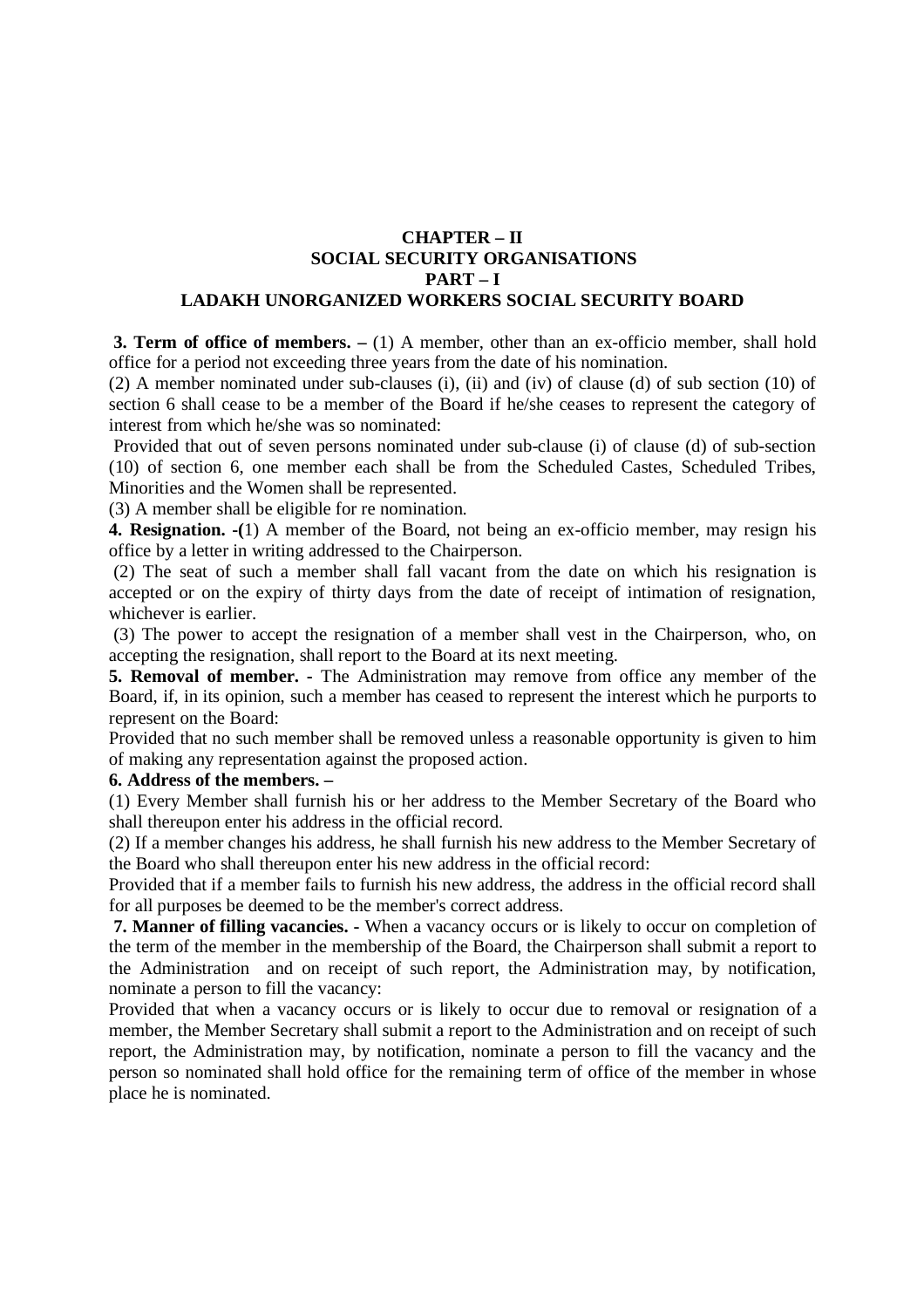### **8. Allowances of members. –**

(1) The travelling allowance of an official member of the Board shall be governed by the rules applicable to him for journey performed by him on official duties and shall be paid by the authority paying his salary.

(2) The non-official members of the Board shall be entitled to the payment of travelling and daily allowance for attending the meetings of the Board at such rates as are admissible to Group 'A' Officers of the **UT Administration of Ladakh.** 

9. **Disposal of business**. - Every matter which the Board is required to take into consideration shall be considered at a meeting of the Board, or if the Chairperson so directs, by sending the necessary papers to every member for opinion, and the matter shall be disposed of in accordance with that decision of the majority:

Provided that where there is no opinion of majority on a matter and the members of the Board are equally divided, the Chairperson shall have a second or a casting vote.

Explanation. -The expression "Chairperson" for the purpose of the above proviso shall include a member nominated or chosen under sub-rule (2) of rule 10 to preside over a meeting.

### **10. Meetings.-**

(1) The Board shall meet at such places and at such times as may be decided by the Chairperson and it shall meet at least once in a quarter of the year.

(2) The Chairperson shall preside over every meeting of the Board in which he is present and in his absence, he may nominate a member of the Board to preside over such meeting in his place and in the absence of such nomination by the Chairperson, the members of the Board present in such meeting, may choose one member from amongst themselves to preside over the meeting.

### **11. Notice of meetings and list of business.-**

(1) Ordinarily, two weeks' notice shall be given to the members of the Board of a proposed meeting:

Provided that the Chairperson, if he is satisfied that it is expedient so to do, may give notice of longer period not exceeding one month for such meeting.

(2) No business except which is included in the list of business for a meeting of the Board shall be considered at the meeting without the permission of the Chairperson.

(3) The Chairperson may at any time call a special meeting of the Board in case of urgency, after informing the members in advance about the subject matter of discussion and the reasons of urgency.

### **12. Quorum.-**

(1) No business shall be transacted at any meeting of the Board unless at least twelve members are present in that meeting which shall include at least one non-official member.

Provided that if at a meeting, less than twelve members are present, the Chairperson may adjourn the meeting to another date informing the members present and giving notice to the other members that he proposes to dispose of the business at the adjourned meeting whether there is prescribed quorum or not, and it shall there upon be lawful for him to dispose of the business at the adjourned meeting irrespective of the number of members attending.

(2) The Administration may prohibit any member other than ex-officio members, from taking part in the meeting of the Board if:-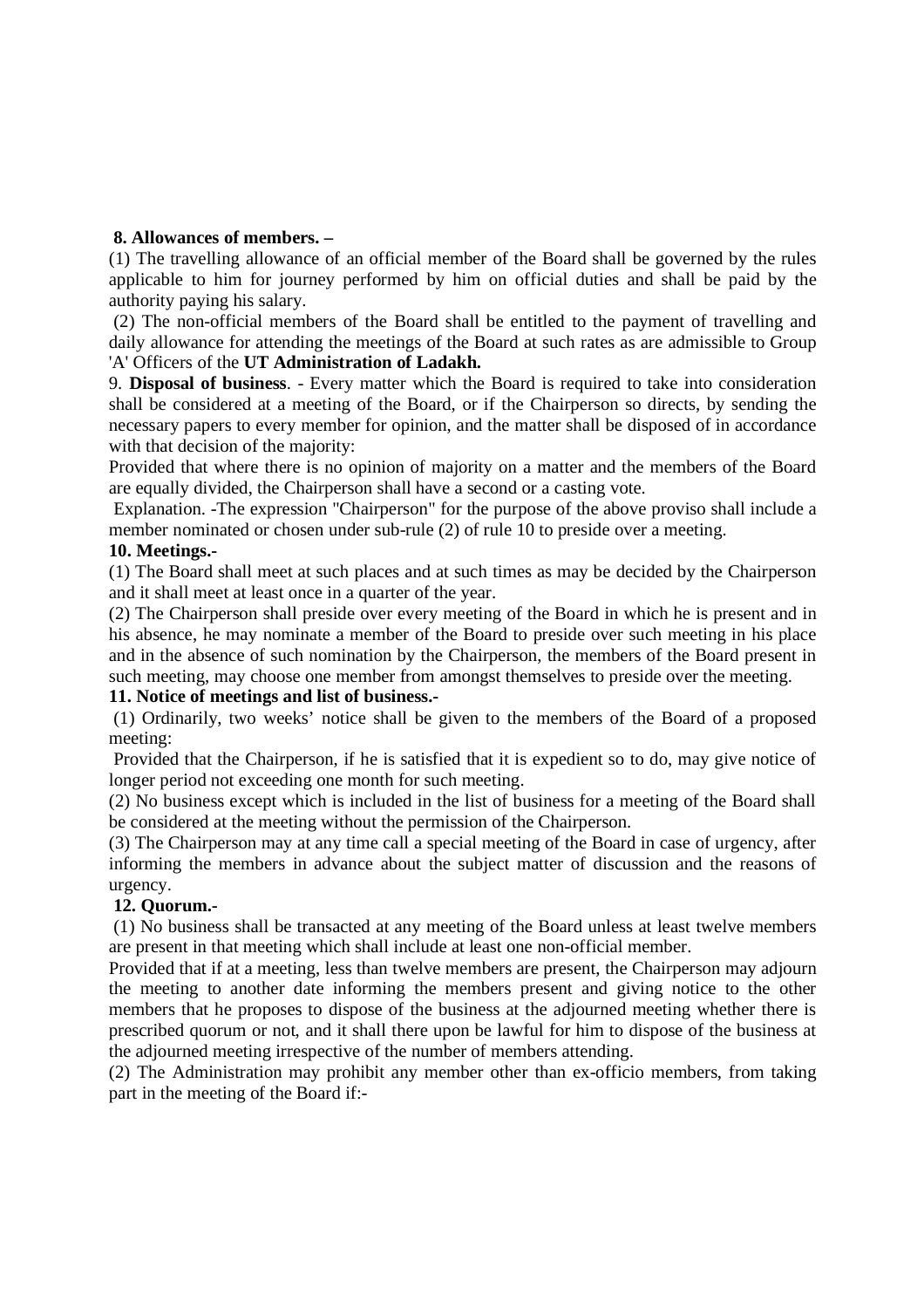(a) he absents himself from three consecutive meetings of the Board without written information and consent of the Chairperson; or

(b) In view of the Administration, such member ceased to represent the interest which he purports to represent on the Board.

### **PART II**

### **'LADAKH BUILDING AND OTHER CONSTRUCTION WORKERS' WELFARE BOARD**

### **13. Terms and conditions of appointment of the Chairperson and other members of the Board.—**

(1) The term of office of Chairperson and other members of the Board shall be three years.

(2) The Chairperson and other members of the Board shall be paid such salary and allowances, as may be determined by Administration in consultation with the Board.

#### **14. Filling up of casual vacancies.—**

A member, nominated to fill a casual vacancy, shall hold office for the remaining period of the term of office of the member in whose place, he is nominated.

**15. Terms and conditions of appointment of Secretary, other officers and employees of the Board.—**The Secretary, other officers and employees of the Board shall be appointed on such terms and conditions and shall be paid such salary and allowances, as may be determined by the Board from time to time with the approval of the Administration.

**15A. Social security schemes and welfare measures under sub-section (6) of Section 7.**

(i) Board with the prior approval of "**UT Administration of Ladakh**" shall notify social security schemes and welfare measures prescribed in Clause (c), (d) and (e) of sub-section (6) of Section 7.

(ii) Board shall formulate social security schemes and welfare measures in which eligibility limit, detail of various benefits; application form procedure, determination of competent authority for sanction of benefit and manner of payment and other incidental matters thereto shall be clearly mentioned.

### **CHAPTER III EMPLOYEES INSURANCE COURT**

**16. Appeal. -** The Insured Person or the Corporation may file an second appeal to the Employees' Insurance Court by presenting an application within ninety days from the date of receipt of the copy of order of the Medical Appeal Tribunal and other cases related to Insured Person;

Provided that the Employees' Insurance Court may entertain the appeal after the period of ninety days, if it is satisfied that the appellant had sufficient reasons for not presenting the appeal within the prescribed period. The applications to the Employees' Insurance Court, shall be in Form I.

**17. Procedure and fees.-** (1) The procedure for filing appeal to the Employee Insurance Court,-

(i) an Appeal under section 49 shall be presented in triplicate in Form II and shall contain the following particulars, namely :-

(a) the name of the Court in which an appeal is filed;

(b) full name, description including age, occupation and full postal address of applicant and the opposite party;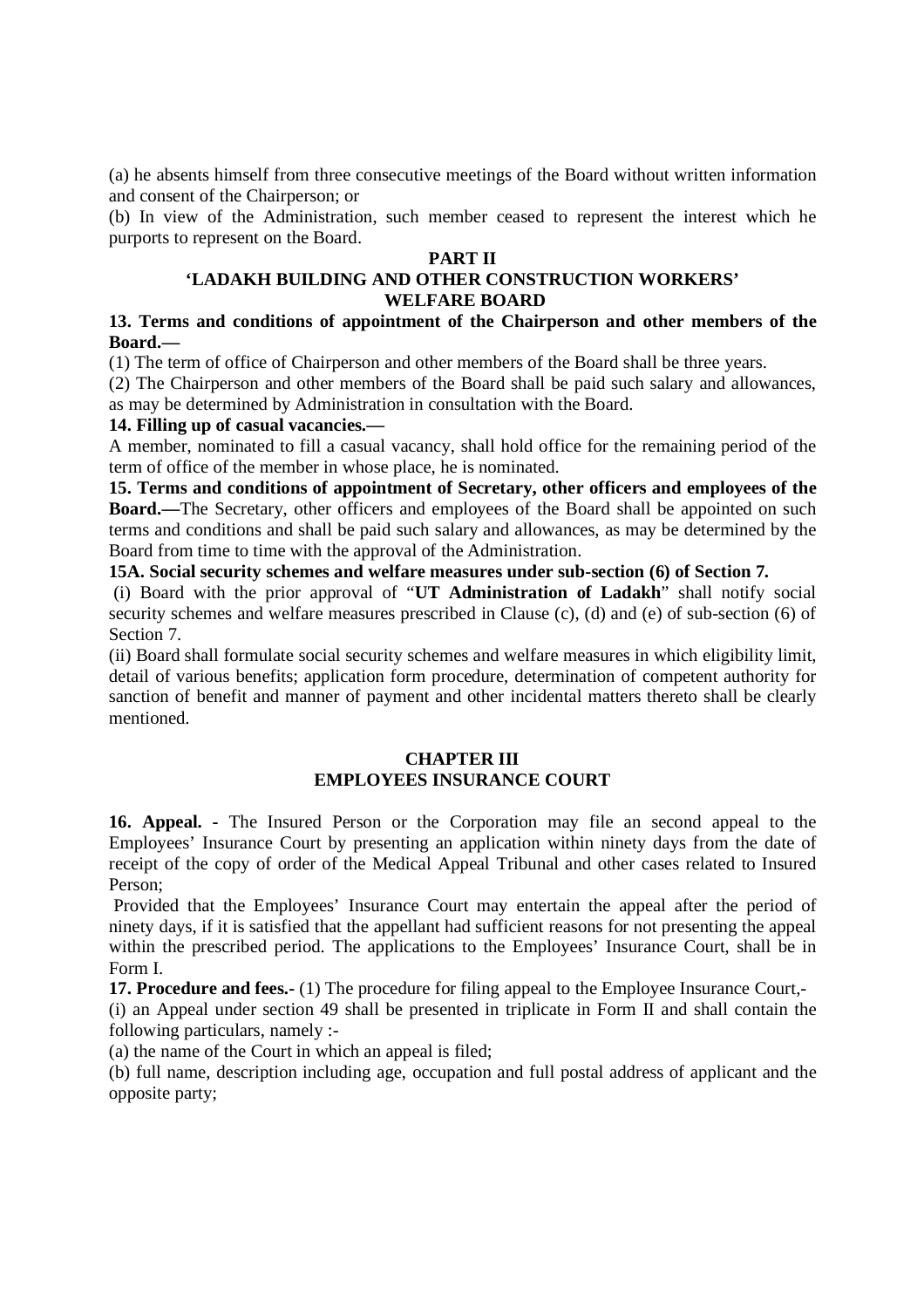(c) where the applicant or the opposite party is a minor or a person of unsound mind, a statement to that effect and the full name, age, occupation and full postal address of his or her guardian, next-of-kin, or any other person authorized to act on his or her behalf;

(d) the fact constituting the cause of action and the date when it arose;

(e) the facts showing that court has jurisdiction;

(f) the relief which the applicant claims;

(ii) every appeal shall be verified in the same manner as a pleading in a Civil Court;

(iii) all the documents on which the appeal is based or has desired by applicant shall be appended to appeal with an accurate list thereof;

(iv) all appeals shall be entered in a register in Form III to be maintained by the Court.

(2) Proceeding of Employees Insurance Court.-

(i) Every appeal to the Court shall be filed within three years on which the cause of action arose or as the case may be, the claim become due;

(ii) Where at any stage it appears to the Court that the appeal should be presented to another Court, or should be entertained by another Court, the first Court shall send the appeal or file of the case to the Court empowered to deal with it and shall inform the applicant and the opposite party accordingly and the Court to which appeal or file is transferred shall continue the proceedings as if the previous proceedings or any part of it had been taken before it.

(iii) The Court shall follow the rules of the Code of Civil Procedure, 1908 in respect of summoning of the parties, service of summons, procedure of hearing, framing of issues, statement and production of evidence, method of recording evidence, cross examination of witness and other related matters.

Explanation. — For the purpose of this sub-rule,  $-$  (a) the cause of action in respect of a claim for benefit shall not be deemed to arise unless the insured person or in the case of dependents' benefit, the dependents of the insured person claims or claim that benefit in accordance with the regulations made in that behalf within a period of twelve months after the claim became due or within such further period as the Employees' Insurance Court may allow on grounds which appear to it to be reasonable;

(b) the cause of action in respect of a claim by the Corporation for recovering contributions (including interest and damages) from the principal employer shall be deemed to have arisen on the date on which such claim is made by the Corporation for the first time:

Provided that no claim shall be made by the Corporation after five years of the period to which the claim relates;

(c) the cause of action in respect of a claim by the principal employer for recovering contributions from an immediate employer shall not be deemed to arise till the date by which the evidence of contributions having been paid is due to be received by the Corporation under the regulations.

(3) Fees.- (i) The fee payable on an appeal in respect of any matter referred to in section 49 shall be hundred rupees.

(ii) The fee and costs payable in respect of any other matter shall be such as may be prescribed for the time being in force.

(iii) All fees referred to in this rule shall be collected by way of Court fee stamps.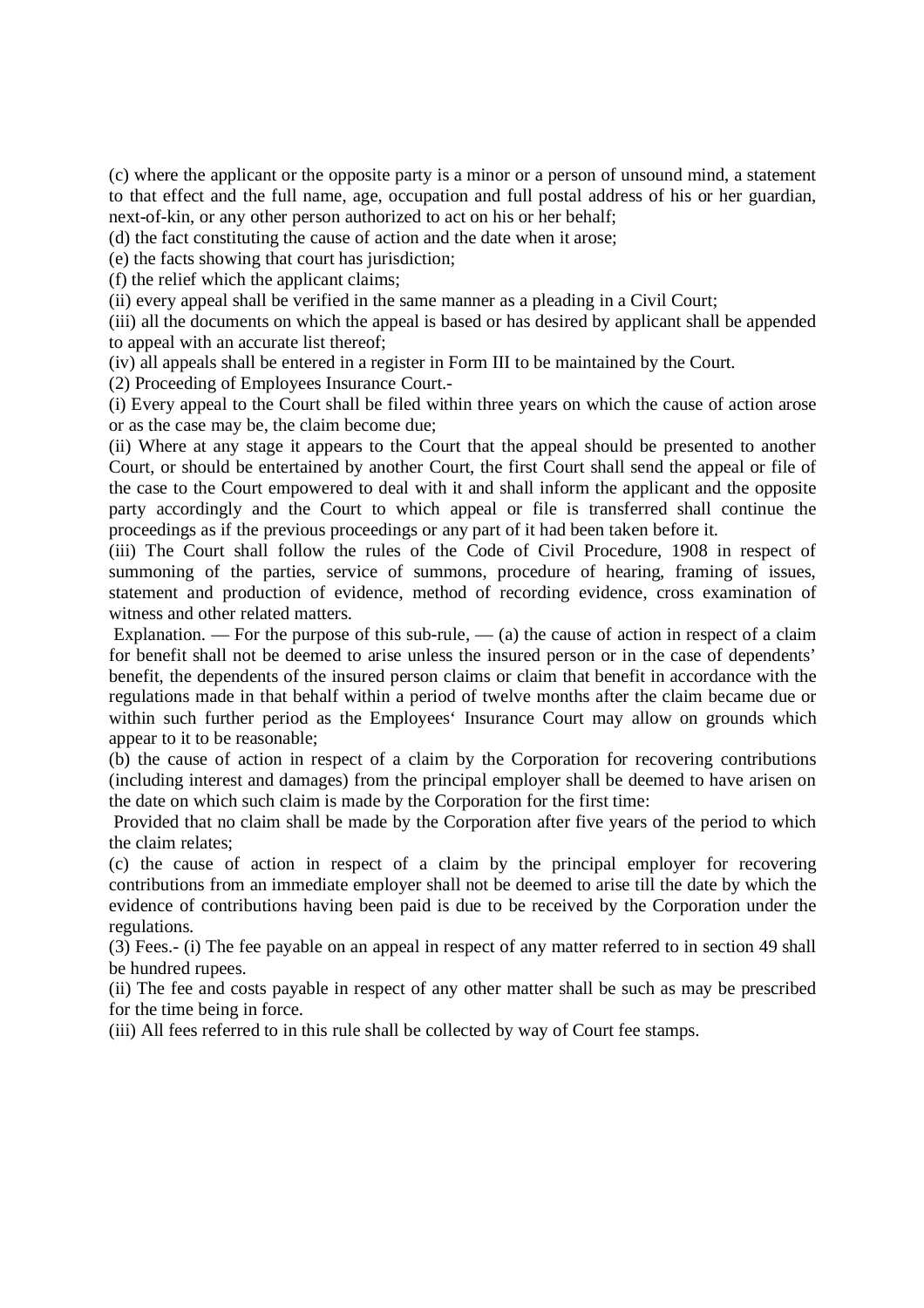# **CHAPTER IV GRATUITY**

**18. Bank or other financial institution in which the gratuity shall be invested for the benefit of minor.—**In the case of nominee, or an heir, who is minor, the competent authority shall invest the gratuity amount deposited with him for the benefit of such minor in term deposit with the State Bank of India or any other Nationalized Bank.

Explanation.- "Nationalized Bank" means a corresponding new bank specified in the First Schedule to the Banking Companies (Acquisition and Transfer of Undertakings) Act, 1970 (Central Act 5 of 1970) or a corresponding new bank specified in the First Schedule of the Banking Companies (Acquisition and Transfer of Undertakings) Act, 1980 (Central Act 40 of 1980).

### **19. Time, form and manner of nomination by an employee.—**

(1) A nomination shall be in Form IV and submitted in duplicate by the employee either by personal service, after taking proper receipt or by registered post acknowledgement due or electronically to the employer,

(i) in the case of an employee who is already in employment for a year or more on the date of commencement of these rules but not submitted the nomination, ordinarily, within ninety days from such date; and

(ii) in the case of an employee who completes one year of service after the date of commencement of these rules, ordinarily within thirty days of the completion of one year of service:

Provided that nomination in Form IV shall be accepted by the employer after the specified period, if filed and no nomination so accepted shall be invalid merely because it was filed after the specified period.

(2) Within thirty days of the receipt of nomination in Form IV under sub- rule (1), the employer shall get the service particulars of the employee, as mentioned in the form of nomination, verified with reference to the records of the establishment and return to the employee, after obtaining a receipt thereof, the duplicate copy of the nomination in Form IV duly attested either by the employer or an officer authorised in this behalf by him, as a token of recording of the nomination by the employer and the other copy of the nomination shall be recorded.

(3) An employee who has no family at the time of making a nomination shall, within ninety days of acquiring a family submit in the manner specified in sub-rule (1), a fresh nomination, as required under sub-section (4) of section 55, in duplicate in Form V to the employer and thereafter the provisions of sub-rule (2) shall apply mutatis mutandis as if it was made under subrule (1).

(4) A notice of modification of a nomination, including cases where a nominee predeceases an employee, shall be submitted in duplicate in Form VI to the employer in the manner specified in sub-rule (1), and thereafter the provisions of subrule (2) shall apply mutatis mutandis.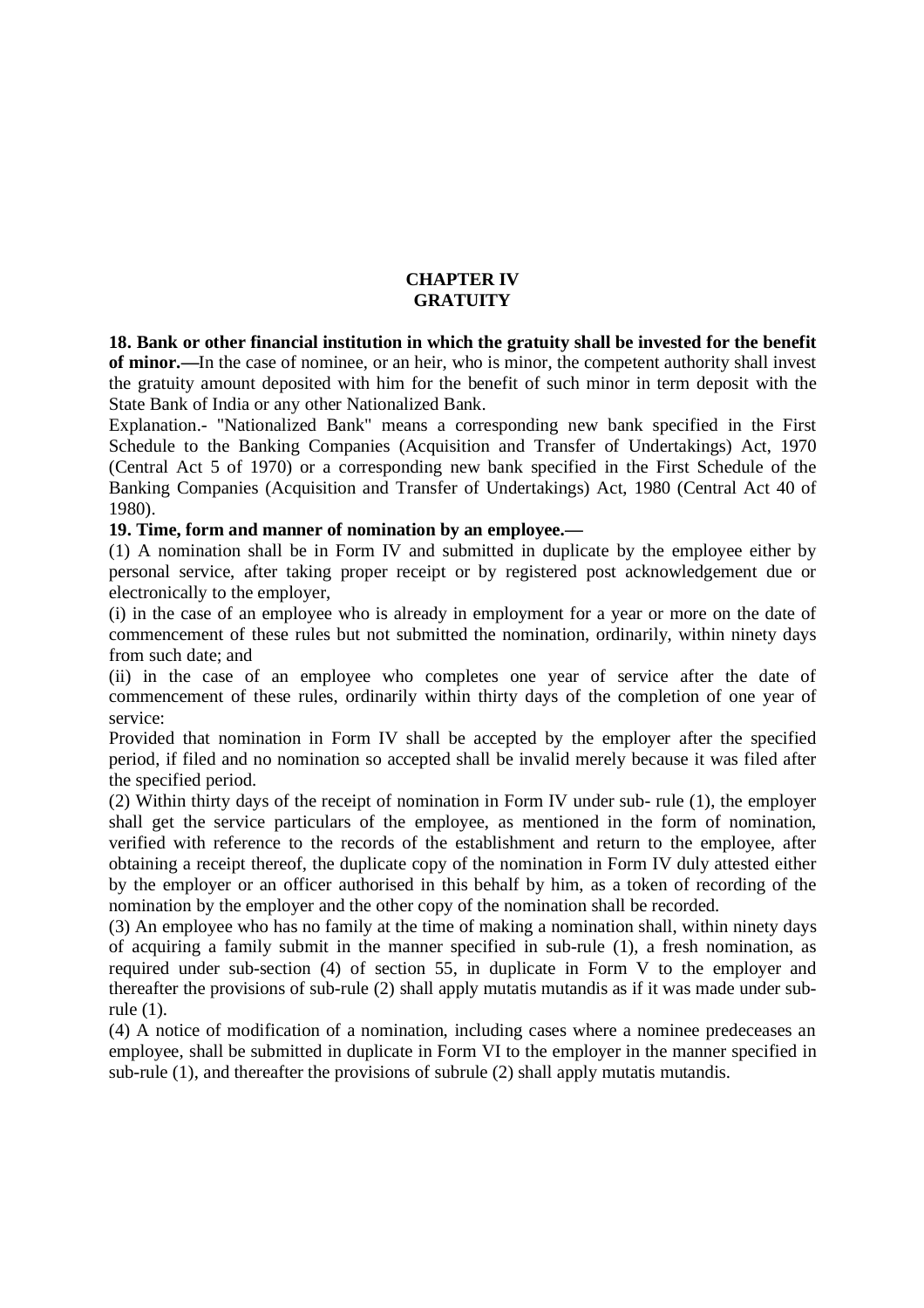(5) A nomination or a fresh nomination or a notice of modification of nomination shall be, signed by the employee or, if illiterate, shall bear his thumb impression and shall be submitted by the employee electronically or by registered post acknowledgement due.

(6) A nomination, fresh nomination or notice of modification of nomination shall take effect from the date of receipt thereof by the employer.

#### **20. Time within which and the form in which a written application shall be made.- (1) Application for Gratuity.-**

(i) An employee who is eligible for payment of gratuity under the Code, or any person authorized, in writing, to act on his behalf, shall apply, ordinarily within thirty days from the date the gratuity became payable, in Form VII to the employer:

Provided that where the date of superannuation or retirement of an employee is known, the employee may apply to the employer before thirty days of the date of superannuation or retirement:

Provided further that an employee on fixed term employment shall be eligible for gratuity, if he renders service under the contract for a period of one year and he shall be paid gratuity at the rate of fifteen days' wages, based on the rate of wages last drawn by him, for every completed year of service or part thereof in excess of six months.

(ii) A nominee of an employee who is eligible for payment of gratuity under the second proviso to sub-section (1) of section 53 shall apply, ordinarily within thirty days from the date of gratuity became payable to him, in Form VII to the employer:

Provided further that an application in plain paper with relevant particulars shall also be accepted. The employer may obtain such other particulars as may be deemed necessary by him.

(iii) A legal heir of an employee who is eligible for payment of gratuity under the second proviso to sub-section (1) of section 53 shall apply, ordinarily within one year from the date of gratuity became payable to him, in Form VII to the employer.

(iv) Where gratuity becomes payable under the Code before the commencement of these rules, the periods of limitation specified in clauses (i), (ii) and (iii) of sub-rule (1) shall be deemed to be operative from the date of such commencement.

(v) An application for payment of gratuity filed after the expiry of the periods specified in this rule shall also be entertained by the employer, if the applicant adduces sufficient cause for the delay in preferring his claim, and no claim for gratuity under the Code shall be invalid merely because the claimant failed to present his application within the specified period. Any dispute in this regard shall be referred to the competent authority for his decision.

(vi) An application under this rule shall be presented to the employer either electronically, or by personal service or by registered post acknowledgement due.

### **(2) Notice for payment of gratuity.-**

(i) Within fifteen days of the receipt of an application under sub-rule (1) for payment of gratuity, the employer shall-

(a) if the claim is found admissible on verification, issue a notice in Form VIII to the applicant employee, nominee or legal heir, as the case may be, specifying the amount of gratuity payable and fixing a date, not being later than the thirtieth day after the date of receipt of the application, for payment thereof, or

(b) if the claim for gratuity is not found admissible, issue a notice in Form VIII to the applicant employee, nominee or legal heir, as the case may be, specifying the reasons why the claim for gratuity is not considered admissible.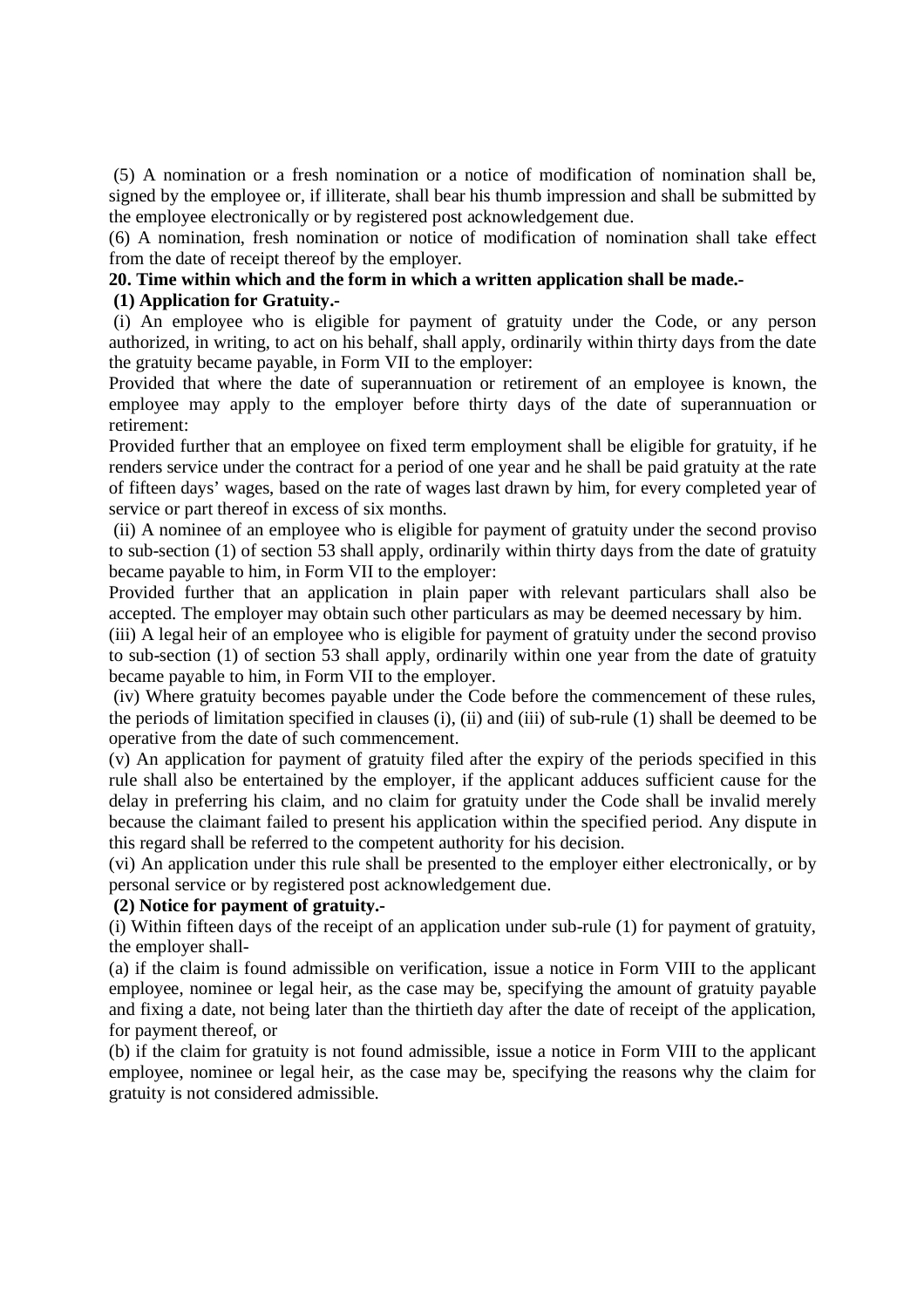In the case of denial of gratuity a copy of the notice shall be endorsed to the competent authority.

(ii) In case payment of gratuity is due to be made in the employer's office, the date fixed for the purpose in the notice in Form VIII under sub-clause (a) of clause (i) of sub-rule (2) shall be refixed by the employer, if a written application in this behalf is made by the payee explaining why it is not possible for him to be present in person on the date specified.

(iii) If the claimant for gratuity is a nominee or a legal heir, the employer may ask for such witness or evidence as may be deemed relevant for establishing his identity or maintainability of his claim, as the case may be. In that case, the time limit specified for issuance of notices under clause (i) of sub-rule (2) shall be operative with effect from the date such witness or evidence, as the case may be, called for by the employer is furnished to the employer.

(iv) A notice in Form VIII shall be served on the applicant either by personal service after taking receipt or by registered post with acknowledgement due or electronically.

(v) A notice under sub-section (2) of section 56 shall be in Form VIII.

(3) **Mode of payment of gratuity**.—The gratuity payable under the Code shall be paid through Demand Draft or by crediting in the bank account of the eligible employee, nominee or legal heir, as the case may be: Provided that intimation about the details of payment shall also be given by the employer to the competent authority of the area.

(4**) Application to competent authority for direction under clause (b) of subsection (5) of section 56**- (i) if an employer- (a) refuses to accept a nomination under sub-rule (1) of rule 19 or to entertain an application sought to be filed under sub rule (1) or (b) issues a notice under clause (i) of sub-rule (2) either specifying an amount of gratuity which is considered by the applicant less than what is payable or rejecting eligibility to payment of gratuity, or

(c) having received an application under sub-rule (1) fails to issue notice as required under subrule (2) within the time specified therein, the claimant employee, nominee or legal heir, as the case may be, may, within one hundred eighty days of the occurrence of the cause for the application, apply in Form IX to the competent authority for issuing a direction under subsection (5) of section 56 with as many extra copies as are the opposite party:

Provided that the competent authority may accept any application under this sub-rule, on sufficient cause being shown by the applicant, after the expiry of the specified period.

(ii) application under clause (i) of sub-rule (4) and other documents relevant to such an application shall be presented in person to the competent authority or shall be sent by registered post acknowledgement due or electronically.

(5**) Procedure for dealing with application for direction**.— (a) on receipt of an application under sub-rule (4), the competent authority shall, by issuing a notice in Form X, by electronically or registered post acknowledgment due or in person call upon the applicant as well as the employer to appear before him on a specified date, time and place, either by himself or through his authorized representative together with all relevant documents and witnesses, if any.

(b) any person desiring to act on behalf of an employer or employee, nominee or legal heir, as the case may be, shall present to the competent authority a letter of authority from the employer or the person concerned, as the case may be, on whose behalf he seeks to act together with a written statement explaining his interest in the matter and praying for permission so to act. The competent authority shall record thereon an order either according his approval or specifying, in the case of refusal to grant the permission prayed for, the reasons for the refusal.

(c) a party appearing by an authorized representative shall be bound by the acts of the representative.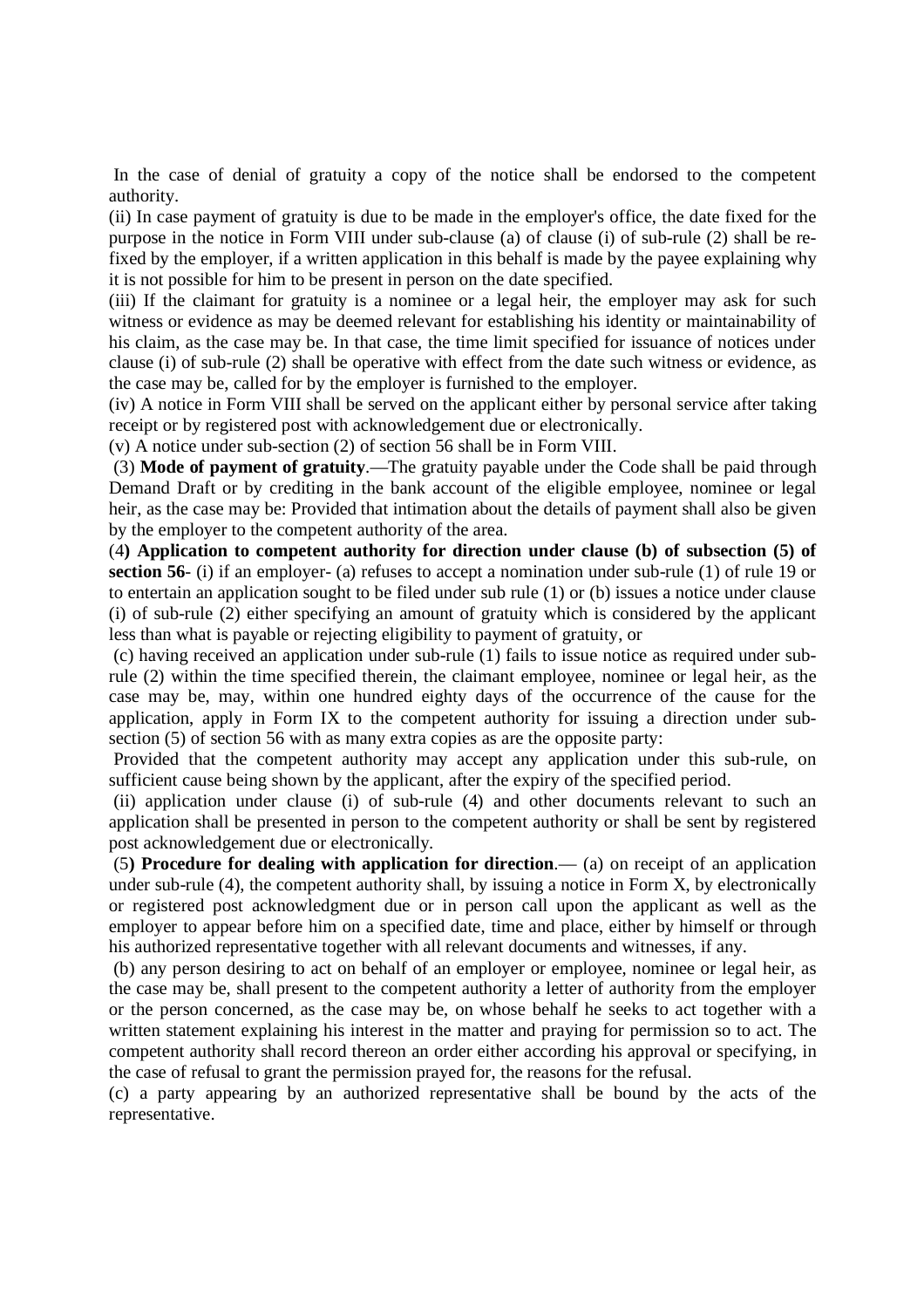(d) after completion of hearing on the date fixed under clause (a), or after such further evidence, examination of documents, witnesses, hearing and inquiry, as may be deemed necessary, the competent authority shall record his findings to whether any amount is payable to the applicant under the Code. A copy of the finding shall be given to each of the parties.

(e) if the employer concerned fails to appear on the specified date of hearing after due service of notice without sufficient cause, the competent authority may proceed to hear and determine the application ex parte. If the applicant fails to appear on the specified date of hearing without sufficient cause, the competent authority may dismiss the application:

Provided that an order under clause (e) of sub-rule (5) may, on good cause being shown within thirty days of the said order, be reviewed and the application reheard after giving not less than fourteen days' notice to the opposite party of the date fixed for rehearing of the application:

Provided further that the time limit for disposal of application for direction shall not exceed ninety days from the date of filing of the application before the Competent Authority. In case of non-appearance by either of the parties, a maximum of three opportunities may be given before disposal of the application.

(6**) Place and time of hearing**.—The sittings of the competent authority shall be held at such times and at such places as he may fix and he shall inform the parties of the same in such manner as he thinks fit.

(7) **Administration of oath.—**The competent authority may authorize a clerk of his office to administer oaths for the purpose of making affidavits.

(8) **Summoning and attendance of witnesses**.—The competent authority may, at any stage of the proceedings before him, either upon or without an application by any of the parties involved in the proceedings before him, and on such terms as may appear to the competent authority just, issue summons to any person in Form X either to give evidence or to produce documents or for both purposes on a specified date, time and place.

# (9**) Service of summons or notice.—**

(a) subject to the provisions of clause(b), any notice, summons, process or order issued by the competent authority may be served either personally or by registered post acknowledgement due or electronically or in any other manner as prescribed under the Code of Civil Procedure, 1908 (Central Act 5 of 1908).

(b) where there are numerous persons as parties to any proceeding before the competent authority and such persons are members of any trade union or association or are represented by an authorized person, the service of notice on the Secretary, or where there is no Secretary, on the principal officer of the trade union or association, or on the authorized person shall be deemed to be service on such persons.

### (10**) Maintenance of records of cases by the competent authority**.—

(a) the competent authority shall record the particulars of each case under section 56 and at the time of passing orders shall sign and date the particulars so recorded.

(b) the competent authority shall, while passing orders in each case, also record the findings on the merits of the case and file it together with the memoranda of evidence with the order sheet.

(c) any record, other than a record of any order or direction, which is required by these rules to be signed by the competent authority, may be signed on behalf of and under the direction of the competent authority by any subordinate officer appointed in writing for this purpose by the competent authority.

(11) **Direction for payment of gratuity.—**If a finding is recorded under clause(d) of sub rule (5) that the applicant is entitled to payment of gratuity under the Code, the competent authority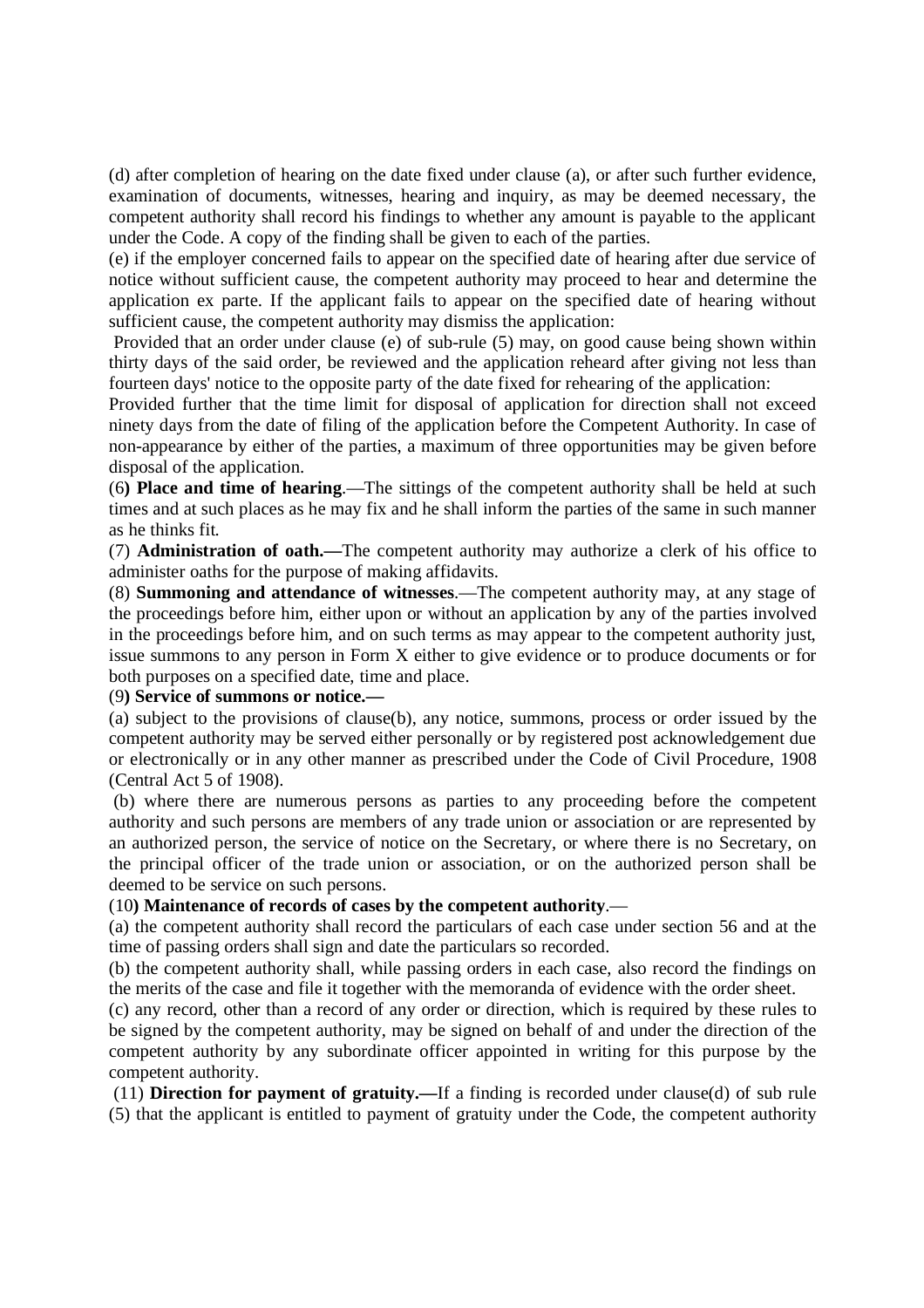shall issue a notice to the employer concerned in Form XI electronically or registered post acknowledgment due or in person specifying the amount payable (including interest due, if any, under sub-section (4) of section 56 of the Code) and directing payment thereof to the applicant under intimation to the competent authority within thirty days from the date of the receipt of the notice by the employer. A copy of the notice shall be endorsed to the applicant employee, nominee or legal heir, as the case may be.

### (12**) Appeal.—**

(a) the Memorandum of appeal under sub-section (8) of section 56 of the Code shall be submitted to the appellate authority with a copy thereof to the opposite party and the competent authority either through delivery in person or under registered post acknowledgement due or electronically.

(b) the Memorandum of appeal shall contain the facts of the case, the decision of the competent authority, the grounds of appeal and the relief sought.

(c) there shall be appended to the Memorandum of appeal a certified copy of the finding of the competent authority and direction for payment of gratuity.

(e) on receipt of the copy of Memorandum of appeal, the competent authority shall forward records of the case to the appellate authority.

(f) within fourteen days of the receipt of the copy of the Memorandum of appeal, the opposite party shall submit his comments of each paragraph of the memorandum with additional pleas, if any, to the appellate authority with a copy to the appellant.

(g) the appellate authority shall record its decision after giving the parties to the appeal a reasonable opportunity of being heard. A copy of the decision shall be given to the parties to the appeal by electronically or registered post or in person and a copy thereof shall be sent to the competent authority returning his records of the case.

(h) the competent authority shall, on receipt of the decision of the appellate authority, make necessary entry in the records of the case maintained by him.

(i) on receipt of the decision of the appellate authority, the competent authority shall, if required under that decision, modify his direction for payment of gratuity and issue a notice to the employer concerned in Form XI specifying the modified amount payable and directing payment thereof to the applicant, under intimation to the competent authority within fifteen days of the receipt of the notice by the employer. A copy of the notice be endorsed to the appellant employee, nominee or legal heir, as the case may be, and to the appellate authority.

(j) the time limit for disposal of appeal shall not exceed ninety days from the date of filing of appeal. In case of non-appearance by either of the parties, a maximum of three opportunities may be given before disposal of the appeal.

(13**) Application for recovery of gratuity**.—Where an employer fails to pay the gratuity due under the Code in accordance with the notice by the competent authority under sub-rule (11) or sub-rule (12), as the case may be, the employee concerned, his nominee or legal heir, as the case may be, to whom the gratuity is payable may apply to the competent authority in duplicate in Form XII for recovery thereof under section 129 of the Code.

**21**. **Manner of registration**.-(1) Every Employer of an establishment covered by the Code shall get his/her establishment registered electronically with competent authority in Form XIII within thirty days from the date of notification of the compulsory insurance specified under sub section (1) of section 57 of the Code.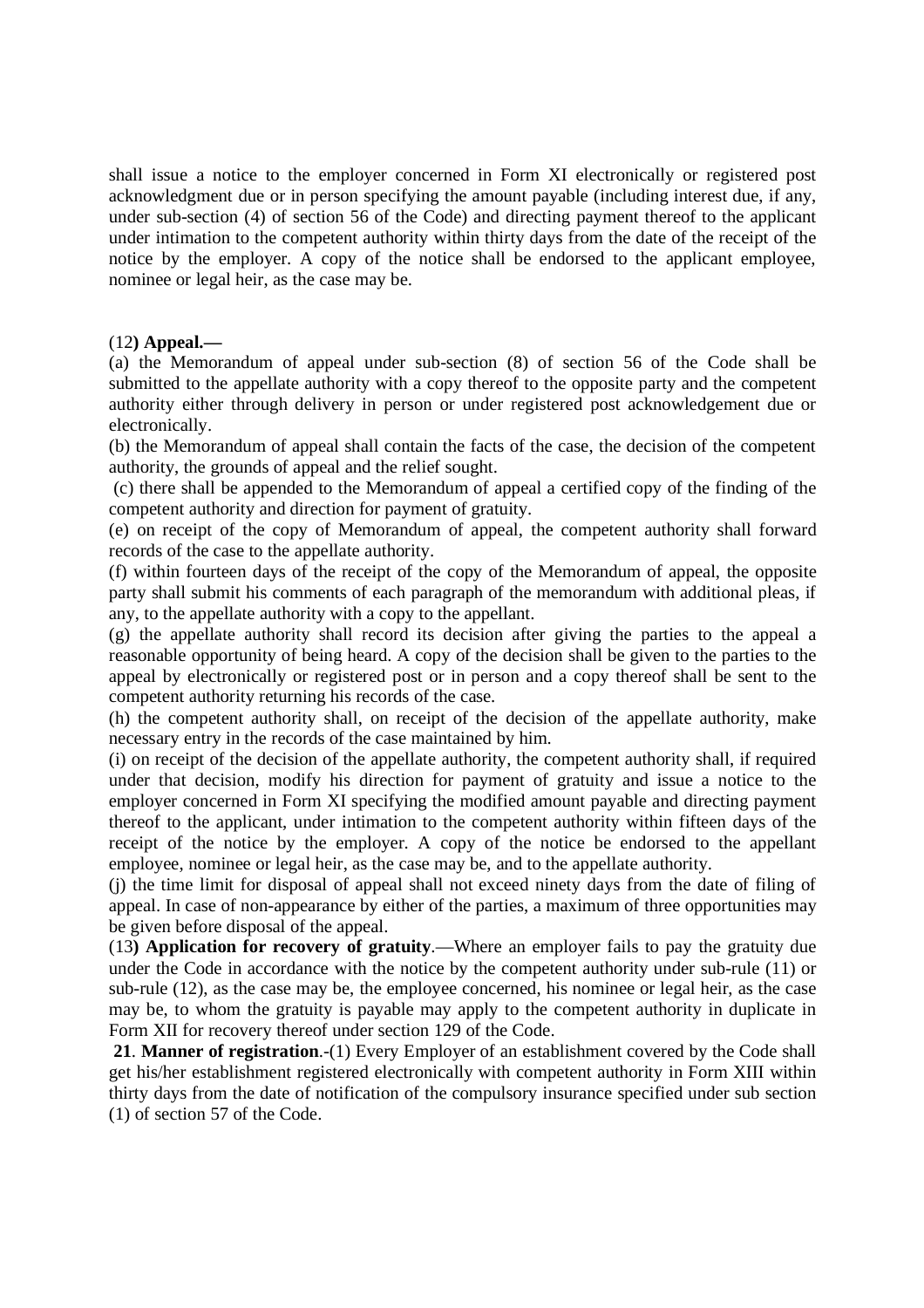(2) The Board of Trustees shall include an equal number of representatives of the employer and the employees of the establishment.

(3) Any amount directed to be paid under sub-section (4) of Section 57 shall be recoverable as an arrear of land revenue.

**22. Qualifications and experience of the officer appointed as the competent authority** .— The person to be appointed as the competent authority for the purpose of this Chapter shall be appointed by the Administration by notification as per section 58(1) of the code.

### **CHAPTER V MATERNITY BENEFIT**

**23. (1) Complaint and Appeal.-** (1) Complaint,-

(a) A complaint under sub-section (1) of section 72 shall be made in writing in Form XIV as the case may be.

(b) When a complaint referred to in sub-section (2) of Section 72 is received by an Inspectorcum-Facilitator, he shall examine the relevant record maintained by the employer in this behalf, examine any person employed in the establishment and take down necessary statement for the purpose of the enquiry and if he is satisfied that the maternity benefit or the amount has been improperly withheld, he shall direct the employer to make the payment to the woman or to the person claiming the payment under section 63, as the case may be, immediately or within a specified period:

Provided that the time limit for disposal of complaint shall not exceed ninety days from the date of filing of complaint. In case of non-appearance by either of the parties, a maximum of three opportunities may be given before disposal of the complaint.

### (2**) Appeal.-**

(a)An appeal against the decision of the Inspector-cum-Facilitator under subsection (2) of section 72, shall lie with the competent authority.

(b)The aggrieved person shall prefer an appeal in writing to the prescribed authority in Form XV and file other supporting documents.

(c) When an appeal is received, the prescribed authority shall call from the Inspector- cum-Facilitator before a fixed date, the record of the case. The prescribed authority shall, if necessary, also record the statements of the aggrieved person and of the Inspector-cum-Facilitator and seek clarification if any is required.

d) Taking into account the documents, the evidence produced before him and the facts presented to him or ascertained by him, the prescribed authority shall give his decision within a period of ninety days from filing of the application before him. In case of non-appearance by either of the parties, a maximum of three opportunities may be given before disposal of the appeal.

(3) **Authority to whom an appeal may be preferred**: A person aggrieved by the order of Inspector-cum Facilitator under sub-section (2) of section 72 may appeal the authority appointed by **the Administration of Union Territory of Ladakh** by way of notification for the said purpose.

# **CHAPTER VI EMPLOYEE'S COMPENSATION**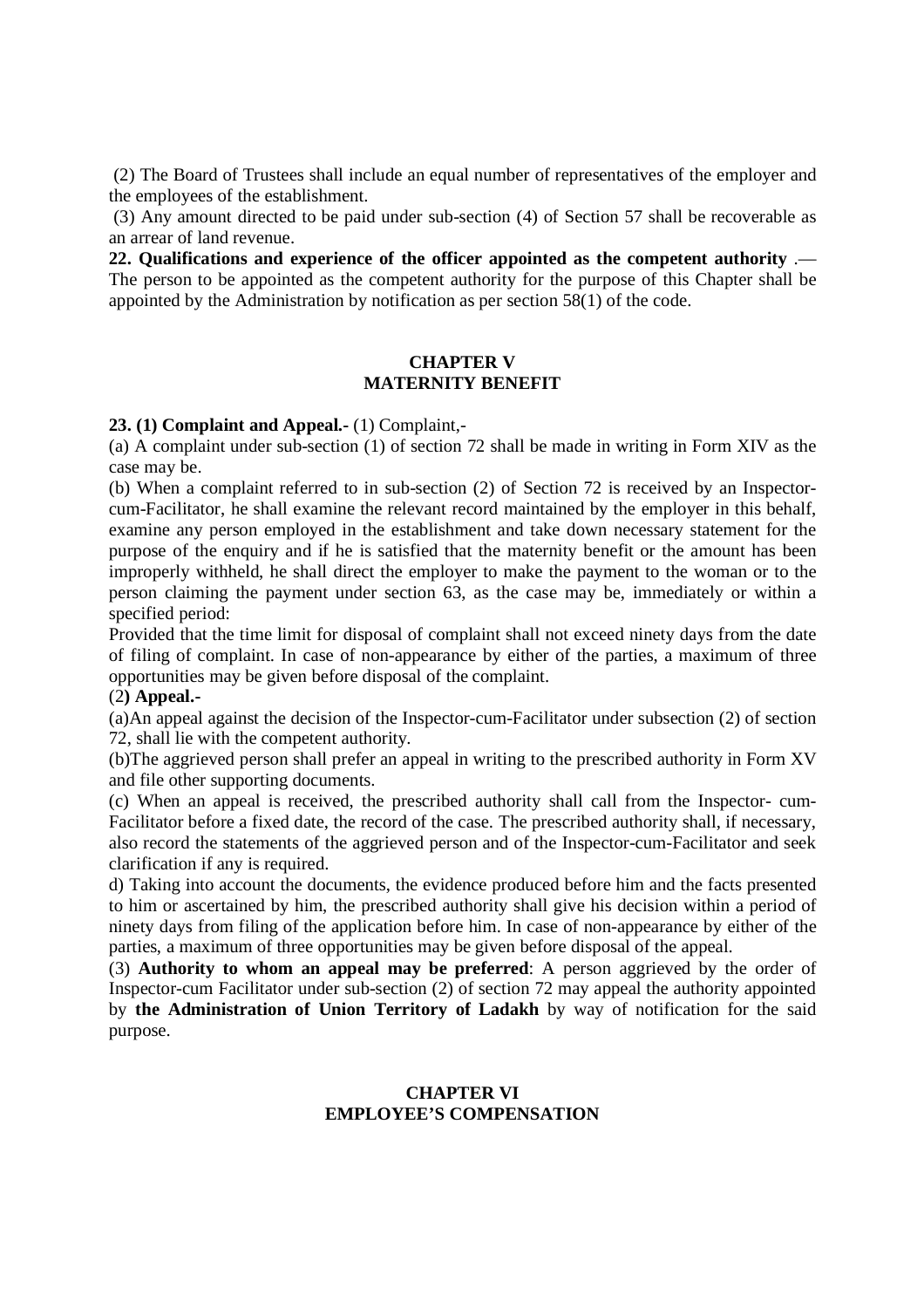**24. Amount to be deposited towards the expenditure of the funeral of the employee with the competent authority by the employer.**—If the injury of employee results in death, the employer shall in addition to compensation to be given under the code shall deposit with the competent authority a sum of fifteen thousand rupees or such amount as may be notified by the Administration through Gazette notification, for payment of the same to the eldest surviving dependents of the employee towards the expenditure of the funeral of such employee or where the employee does not have any dependent or was not living with his dependent at the time of his death to the person who actually incurred such expenditure.

**25. Conditions when application for review is made without certificate of a medical practitioner.** —Application for review of half-monthly payment under subsection (1) of section 79, may be made without being accompanied by a medical certificate; -

(a) by the employer, on the ground that since the right to compensation was determined, the employee's wages have increased;

(b) by the employee, on the ground that since the right to compensation was determined, his wages have diminished;

(c) by the employee, on the ground that the employer, having commenced to pay compensation, has ceased to pay the same, notwithstanding the fact that there has been no change in the employee's condition such as to warrant such cessation;

(d) either by the employer or by the employee, on the ground that the determination of the rate of compensation for the time being in force was obtained by fraud or undue influence or other improper means;

(e) either by the employer or by the employee on the ground that in the determination of compensation, there is a mistake or error apparent on the face of the record.

#### **26. Class of employers and the form of notice-book.—**

Every employer to which the Code applies, shall maintain a notice book in accordance with subsection (4) of section 82 in Form XVI.

27. Interval for medical examination—A employee who is in receipt of a half monthly payment shall not be required to submit himself for medical examination elsewhere than at the place where he is residing for the time being or more than twice in the first month following the accident or more than once in any subsequent month.

**28. Form of statement to be submitted by the employer.-**The statement for fatal accident required under sub-section (1) of section 88 shall, be in Form XVII.

# **29. Manner of Recording Memorandum.-**

(1)Form of Memorandum- Memorandum of agreement sent to the competent authority under sub-section (1) of section 89 shall unless the competent authority otherwise directs, be in duplicate, and shall be in as close conformity as the circumstances of the case admit with, Form XVIII, or Form XVIII A, or Form XVIII B as the case may be.

(2) After receiving a memorandum of agreement, the competent authority shall, for taking decision to record memorandum or refusing to record, shall issue notice to parties to agreement in Form XIX, fixing date and place of hearing and in default of objections, he proposes to record the memorandum on the date so fixed. The notice may be sent personally or through registered post or speed post or electronically:

Provided that the notice may be communicated orally to any parties who are present at the time when notice in writing would otherwise issue.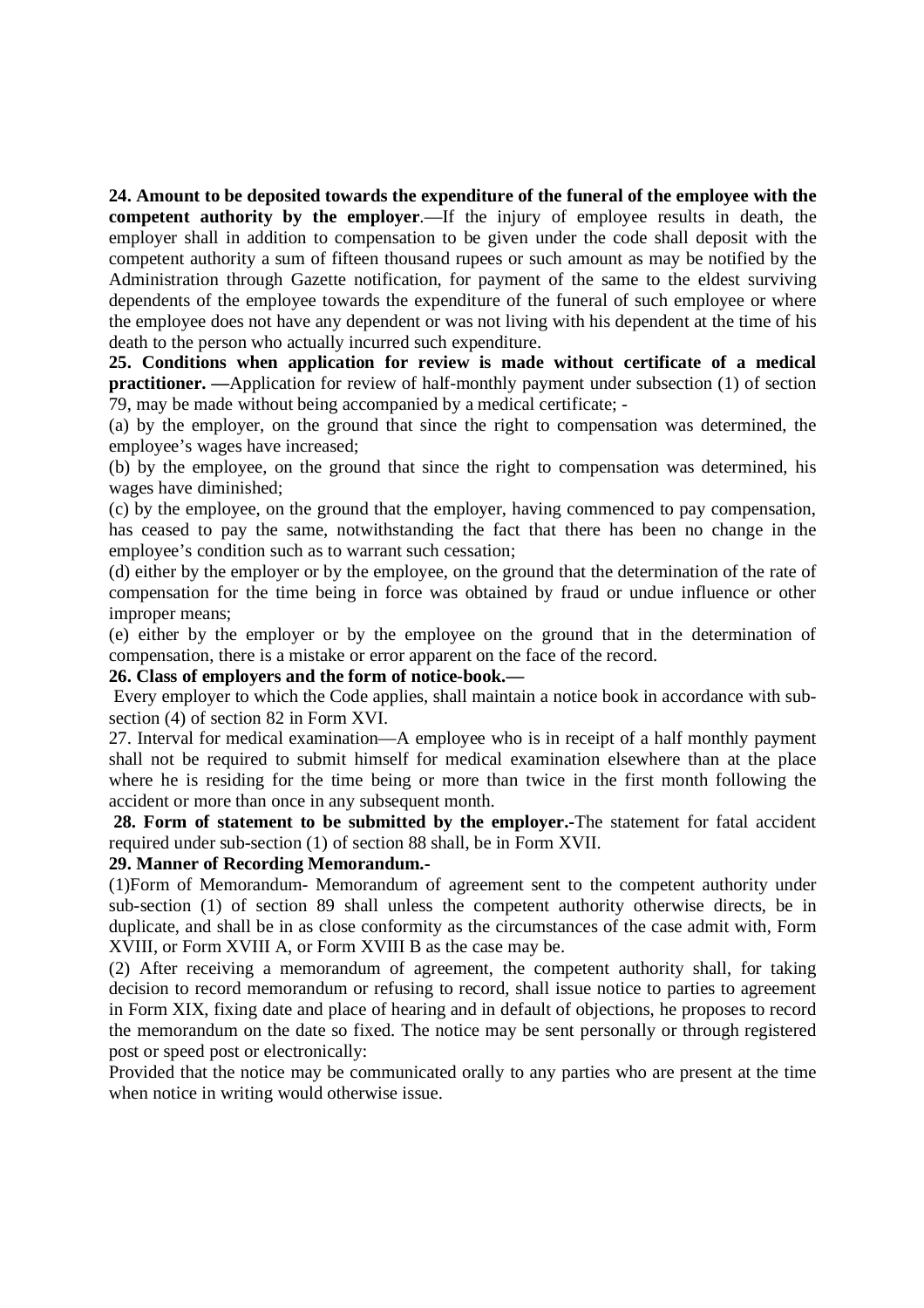(3) On the date so fixed, the competent authority, after hearing the parties to agreement shall take decision to record or refuse to record the memorandum:

Provided that the issue of a notice under sub-rule (2) shall not be deemed to prevent the competent authority from refusing to record the memorandum on the date so fixed even if no objection has been made by any party concerned.

(4) If on such date the competent authority decides that the memorandum ought not to be recorded, he shall inform the parties present of his decision and of the reasons thereof and if any party desiring the memorandum to be recorded is not present, he shall send information to that party.

(5) **Registration of memorandum accepted for record**.- In recording a memorandum of agreement, the competent authority shall cause the same to be entered in a register in Form XX and shall cause an endorsement to be entered under his signature on a copy of a memorandum to be retained by him in the following terms, namely-

"The memorandum of agreement bearing Serial No. \_\_\_\_\_\_\_\_\_\_\_\_\_ of 20\_\_\_\_\_\_\_\_\_ in the register has been recorded this\_\_\_\_\_\_\_\_\_ day\_\_\_\_\_\_\_\_\_\_\_ of.

(Signature) Competent Authority

**30. Qualifications and experience for competent authority.—** The person to be appointed as the competent authority for the purpose of this Chapter shall be appointed by the **Administration of Union Territory of Ladakh** by notification as per section 91(1) of the code.

**31. Manner in which matters may be dealt with by or before a competent authority-**

(1) On receipt of the application, the competent authority shall verify the jurisdiction as per the parameters specified in clause (a), (b) and (c) of subsection (1) of section 92.

(2) If it appears to the competent authority on receiving the application that it should be presented to another competent authority, he shall return it to the applicant after endorsing upon it the date of the presentation and return, the reason for returning it and designation of the competent authority to whom it should be presented.

(3) If at any stage of the case it appears to the competent authority the application should be entertained by another competent authority, he shall send file of the case to that authority who has the jurisdiction, and inform to the applicant and other parties in accordance with the procedure defined in subsection (3) of section 93 of the Code.

(4) The competent authority to whom the case has been transferred, shall continue to proceed as if the previous proceedings were done before him, provided he is satisfied that it shall not cause prejudice to the concerned parties.

**32. Time-limit for disposal of application and cost incidental to the proceedings.—**

(1) The competent authority shall dispose the application within six months from the date of receiving the application.

(2) Incidental Costs- (i) Any party to the dispute who desires to get certified copies of decision, decree or other document, may get the same on payment of cost at the following rate, namely:-

(a) The cost for the copies of any document of record or statement or order or decree shall be rupees hundred per copy of the said documents.

(b) The cost of service or summons or notices or expenses of witnesses or the cost payable in respect of any of the matter not referred above shall be such amount as may be ordered in each case by the competent authority.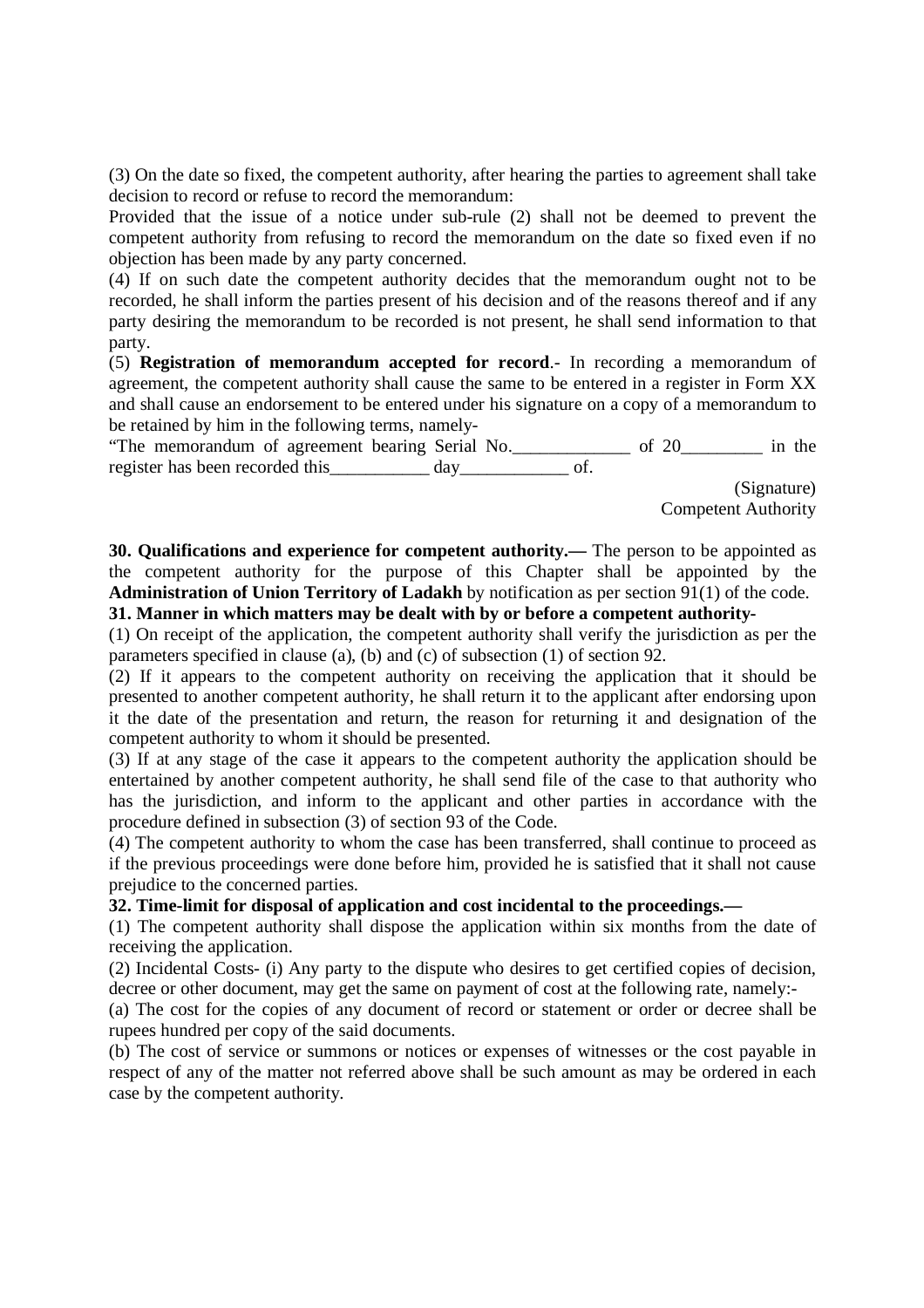(c) The competent authority may, whenever it finds either on application of applicant or otherwise that the applicant is unable to pay the costs, it may exempt the applicant from the payment of cost.

(ii) Any person who is not a party to dispute, may get the certified copy of decision, decree or other documents except the confidential documents, on payment of such fees as specified in the preceding clause.

#### **33. Manner of authentication of memorandum.**

(i) After framing of issues, parties may submit their evidence on affidavit, on which the opposite party shall have right to cross examination.

(ii) On application by any party to the proceedings and on deposit of fees and expenses fixed by the competent authority, the competent authority may summon any witness whose evidence, he thinks necessary for just decision of the case.

(iii) The evidence of all witnesses shall be recorded in the presence of competent authority and shall be authenticated by his signatures and seal.

### **CHAPTER VII**

### **SOCIAL SECURITY AND CESS IN RESPECT OF BUILDING AND OTHER CONSTRUCTION WORKERS**

#### **34. Time limit to pay the amount of cess.—**

(1) The cess levied under the` subsection (1) of section 100 shall be paid by an employer, within thirty days of the completion of the construction project or within thirty days of the date on which assessment of cess payable is finished; whichever is earlier, to the Cess Collector.

(2) Notwithstanding anything contained in sub-rule (1), where the duration of the project or construction work exceeds one year, cess shall be paid within thirty days of completion of one year from the date of commencement of work and every year thereafter at the notified rates on the cost of construction incurred during the relevant period.

**35. Fees for appeal**. An appeal preferred under sub-section (1) of Section 105 shall be accompanied by non-refundable fee equivalent to half per cent, but not exceeding rupees twenty five thousand of the amount in dispute or penalty or both, as the case may be, under such appeal which shall be paid on portal and shall be credited to the treasury in the head of the account as may be specified by **Administration of Union Territory of Ladakh** from time to time.

### **CHAPTER VIII FINANCE AND ACCOUNTS**

**36. Conditions to acquire, hold, sell or otherwise transfer any movable or immovable property.** — Administration shall in consultation with the Ladakh Unorganised Social Security Board and the Ladakh Building and Other Construction Workers Welfare Board frame a detailed policy for the purposes specified in Section 120 of the Code.

**37. Conditions and manner of writing off irrecoverable dues**.— Where Ladakh Unorganized Workers Social Security Board or The Ladakh Building and other Construction Workers Welfare Board is of the opinion that the amount of contribution, cess, interest and damages due to the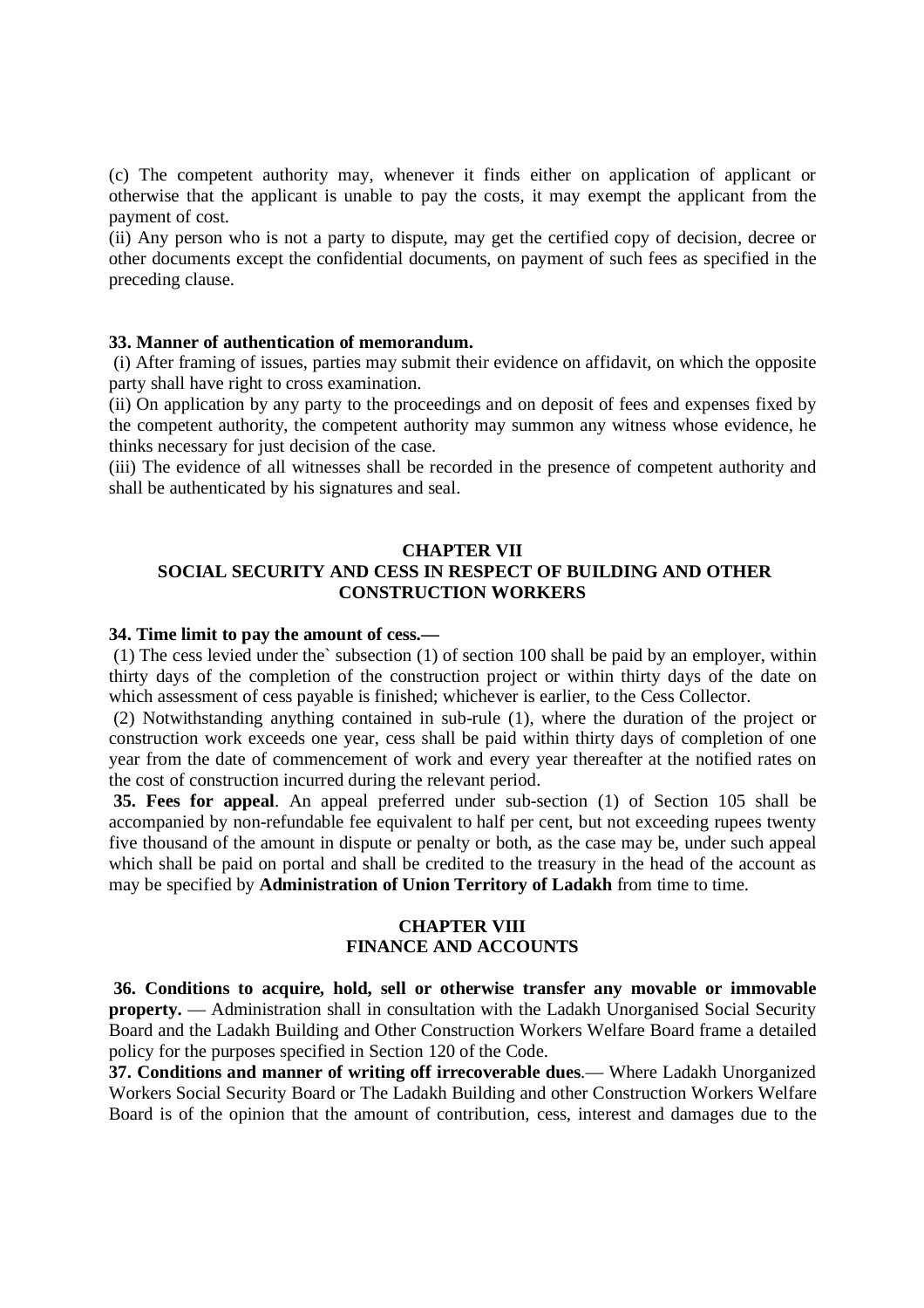Board has become irrecoverable, the Board or any other officer authorized by it in this behalf, may sanction the writing off of the said amount, subject to the following conditions, namely: —

(i) if the establishment has been closed for more than five years and the whereabouts of the employer cannot be ascertained, despite all possible efforts; or

(ii) decree obtained by the Board could not be executed successfully for want of sufficient assets of the defaulting employer; or

(iii) claim for contribution is not fully complied with by  $-$ 

- (a) the Official Liquidator in the event of factories or establishments having gone into liquidation; or
- (b) in the event of factories or establishment being nationalized or taken over by the Administration.

### **CHAPTER IX AUTHORITIES ASSESSMENT COMPLIANCE AND RECOVERY**

**38. Other powers of Inspector-cum-Facilitator**.: In addition to powers specified in sub-section (6) of section 122, the Inspector-cum-Facilitator may exercise such other powers as the Government/ Administration may deem fit from time to time.

#### **CHAPTER X (RECORDS)**

#### **39. Form and manner for maintenance of records, registers, returns etc.**

(1)(a) The employer of every establishment in which women are employed shall prepare and maintain a register of women employees in Form XXI electronically or in hard copy and shall enter therein particulars of all women workers in the establishment and the same shall always be available for inspection under notified inspection scheme by the Inspector-cum-Facilitator.

(b) The employer may enter in the register of women employees such other particulars as may be required for any other purpose of the Code.

 $(2)(a)$  The records to be maintained for the purposes of Chapter V of the Code and the rules framed there under shall be preserved for a period of three years from the date of their preparation.

(b) The employer of every establishment in which employees are employed, shall prepare and maintain record and registers as per the record and registers to be maintained under the Code on Wages 2019 and the rules framed thereunder.

(3)(a) The employer to which the provisions of Chapter V of the Code applies, on or before the 1st day of February in each year, upload a unified annual return in Form XXII online on the web portal of the Government/Administration, giving information as to the particulars specified, in respect of the preceding year: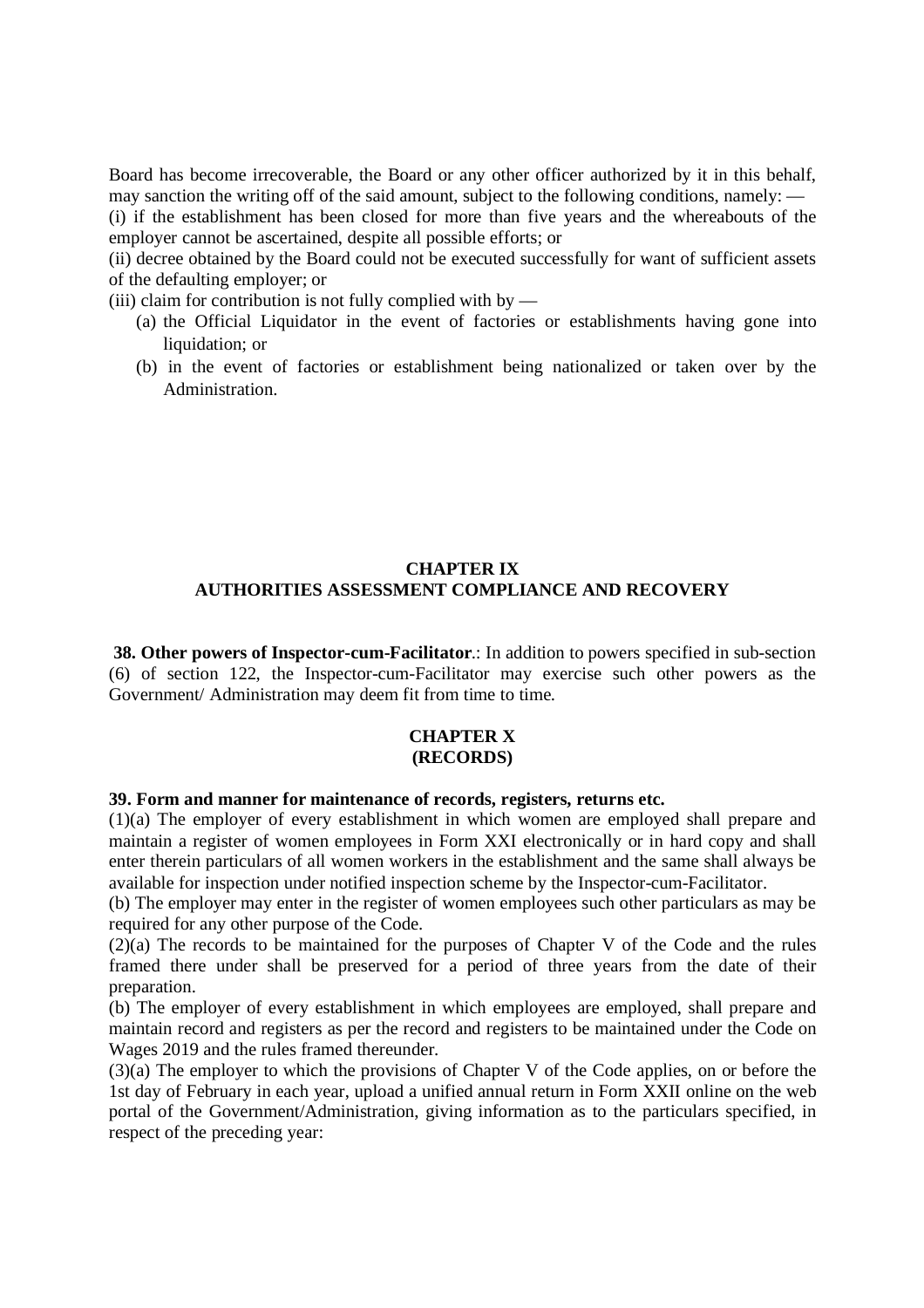Provided that during inspection, the Inspector-cum-Facilitator may require the production of accounts, books, register and other documents maintained in electronic form or otherwise.

Explanation. -(a) For the purposes of this sub-rule, the expression "electronic form" shall have the same meaning as assigned to it in clause (r) of section 2 of the Information Technology Act, 2000 (Central Act 21 of 2000).

(b) If the employer to which the Code applies, sells, abandons or discontinues the working of the establishment, he shall, within one month of the date of such sale or abandonment or four months of the date of such discontinuance, as the case may be, upload online, on the web portal of the Government/Administration a further unified return in Form XXII in respect of the period between the end of the preceding year and the date of the sale, abandonment or discontinuance.

# **CHAPTER XI OFFENCES AND PENALTIES**

### 4**0. Form and manner of application for compounding of an offence.-**

(1) The officer authorized by the Administration by notification for the purposes of compounding of offences under sub-section (1) of section 138 shall issue electronically a compounding notice in Form XXIII for the offences which are compoundable under section 138. (2) The person so noticed may apply in Part III of Form XXIII to the officer electronically and deposit the entire compounding amount by electronic transfer or otherwise, within fifteen days of the receipt of the notice.

(3) The Compounding Officer shall issue a composition certificate in Part IV of Form XXIII within ten days of receipt of the composition amount, to such person from whom such amount has been received in satisfaction of the composition notice.

(4) If a person so noticed fails to deposit the composition amount within the prescribed time, the prosecution shall be instituted before the competent court for the offence in respect of which the compounding notice was issued, against such person.

(5) Composition after institution of prosecution. — (a) The court may compound any compoundable offence at any time after filing of a complaint under section 138 of the Code.

(b) The provisions of section 320 of the Code of Criminal Procedure, 1973 shall apply to such compositions.

#### **CHAPTER XII**

#### **EMPLOYMENT INFORMATION AND MONITORING**

**41. Manner and form of reporting vacancies and form of filing the return by the employer, to the concerned career centers.—**

(1) Reporting of Vacancies to Career Centers: (a) After the commencement of this Code in **U.T. Ladakh,** the employer in every establishment in public sector, before filling up any vacancy in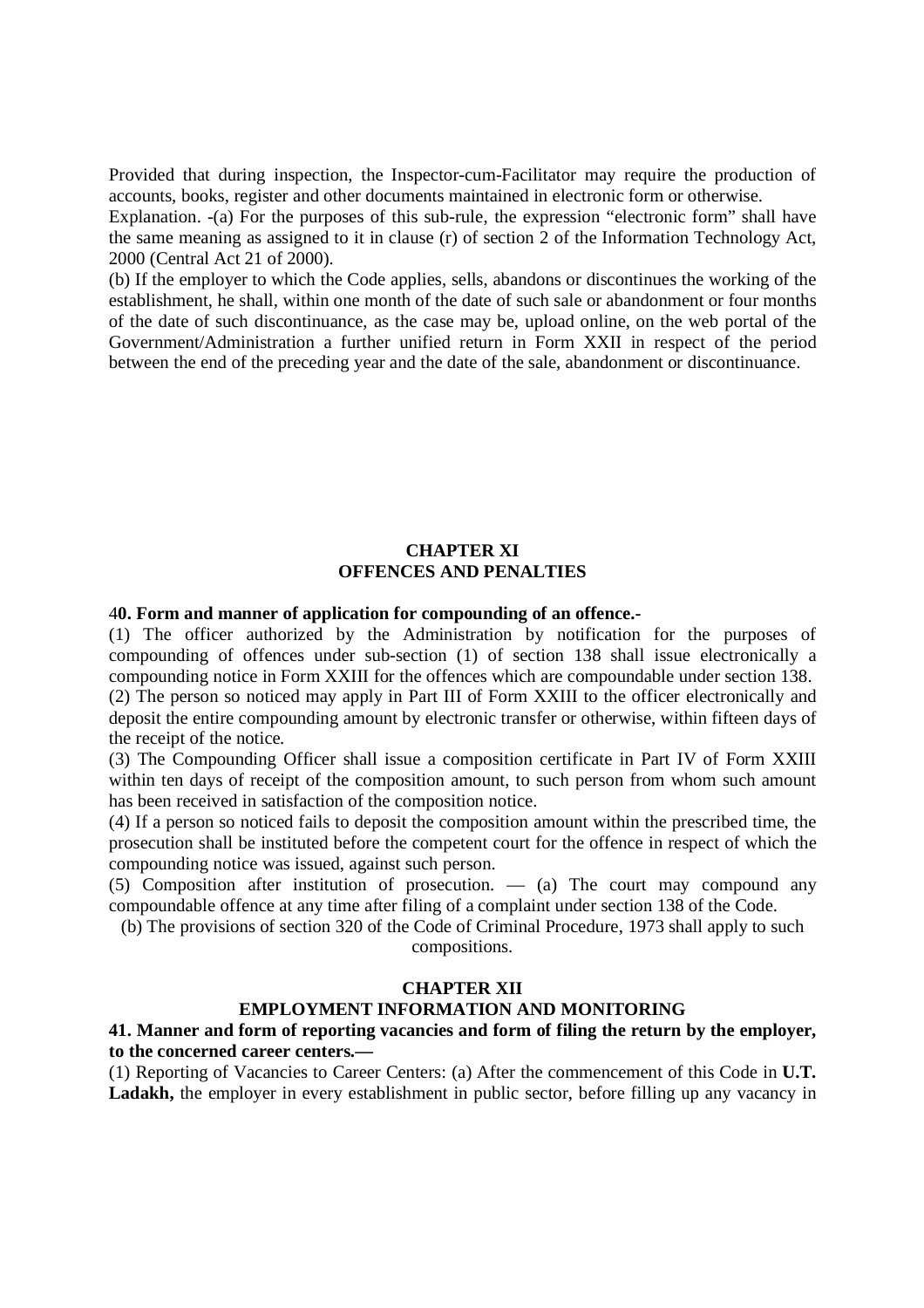any employment in that establishment, report that vacancy or cause to be reported to such Career Centre as may be specified in the notification by the Administration.

(b) The employer in every establishment in private sector or every establishment pertaining to any class or category of establishments in private sector shall, before filling up any vacancy in any employment in that establishment, report that vacancy or cause to be reported to such Career Centre from such date as may be specified in the notification by the Administration.

(c) The Administration shall provide for mechanism (including digital) for receipt of vacancies reported by the employers, Career Centre to which the vacancies are reported, would provide a unique vacancy reporting number for the vacancy reported and convey it to the employer in writing, through email or digitally or through any other such media immediately but in any case, not later than three working days from the date of receipt of reporting of vacancies.

Explanation.— (1) Establishment in "public sector "means an establishment owned, controlled or managed by,—

(i) the Government/Administration;

(ii) a Government company as defined in clause (45) of Section 2 of the Companies Act, 2013 (Central Act No. 18 of 2013);

(iii) a corporation (including a co-operative society) or an autonomous organization or an authority or a body established by or under a Central or State Act, which is owned, controlled or managed by the Government/Administration; and

(iv) a local authority.

(2) "Establishment in private sector" means an establishment which is not an establishment in public sector and with ordinarily twenty or more employees or such number of employees as may be notified by **UT Administration of Ladakh**.

(2) Type of vacancies and respective Career Centre for reporting of vacancies.—

(a) The following are the types of vacancies, namely-

(i) all vacancies in posts of Technical and Scientific nature carrying a minimum pay or pay level or both as notified by Government/Administration occurring in establishments in respect of which the Government/ Administration is the appropriate Government under the Code; and

(ii) Vacancies which an employer may desire to be circulated to the Career Centres outside the State or Union Territory in which the establishment is situated shall be reported to such Career Centre as may be specified by the State/ U.T. Government by notification.

(b) Vacancies which have been reported to the Career Centre and for which recruitment is to be made on State or Inter-State or all India basis, shall also be reported to Career Centre (Central) or uploaded on a digital portal as specified by the Central Government by notification.

(3) Form and manner of reporting of vacancies.—

(a) The vacancies shall be reported in writing or through valid official email or digitally to the Career Centre specified by the State /U.T Government.

(b) The vacancies shall be reported in the format given at Form XXIV, furnishing as many details as practicable, separately in respect of each type of vacancy.

(c) Any change in the particulars already furnished to the Career Centre under clause (a), shall be reported in writing or through official email or digitally, as the case may be, to the specified Career Centre.

(4) Time limit in the reporting of vacancies.—Vacancies, required to be reported to the Career Centre, shall be reported at least fifteen days before the last date of receipt of the applications of the prospective candidates for purpose of appointment or taking interview or test against the vacancies reported.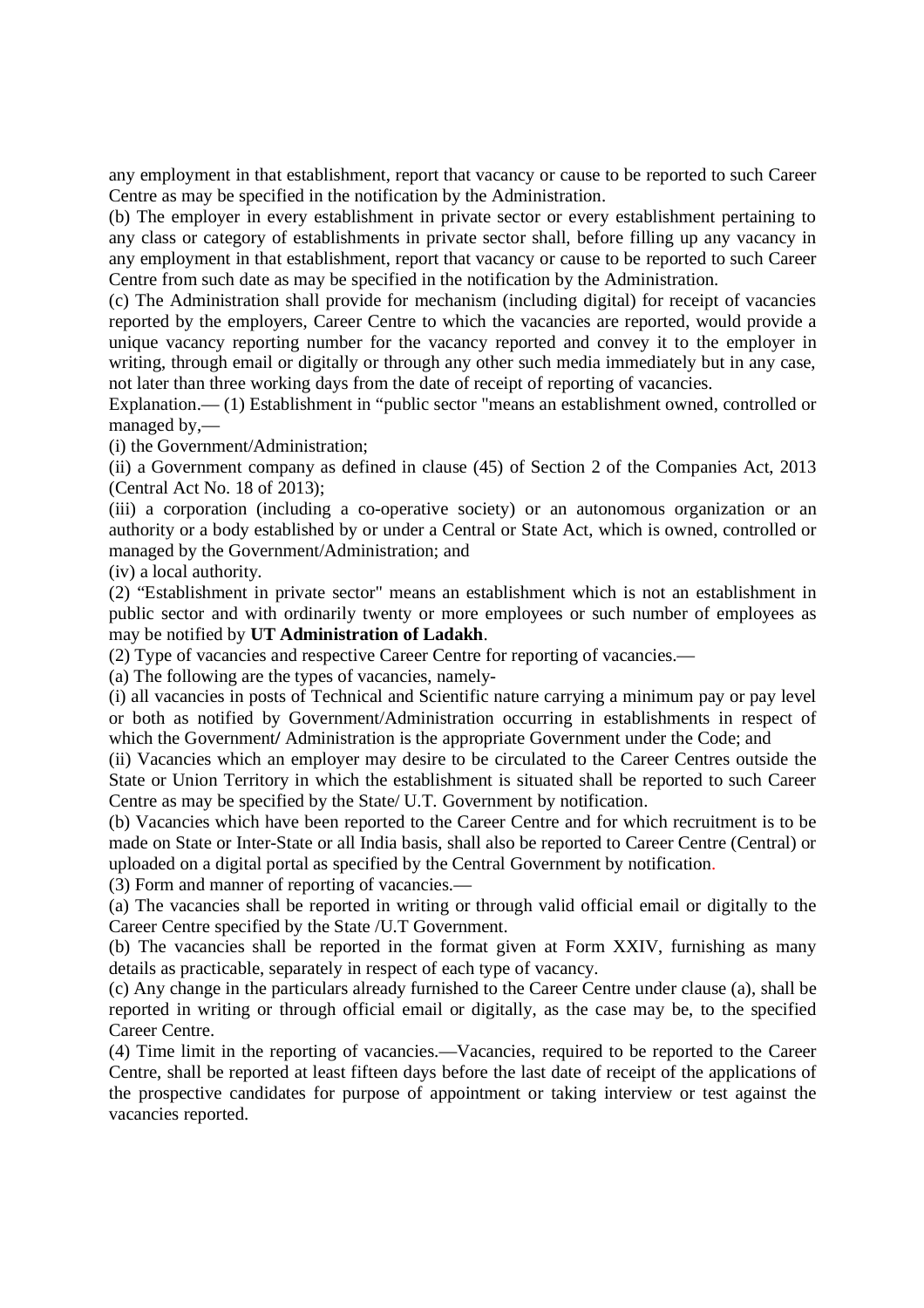(5) Maintenance of records.—(a) After the commencement of the Code, the employers in every establishment in the public sector shall maintain records manually or electronically or digitally about

(i) total number of employees (regular, contractual or fixed term employment) on 31stMarch of every year;

(ii) persons recruited during the year ending on 31stMarch;

(iii) occupational details of its employees on 31st March of every year;

(iv) vacancies for which suitable candidates were not available during the year ending on 31stMarch; and

(v) approximate number of vacancies likely to occur during the next financial year.

(b) **The** Administration may by notification, require that from such date as may be specified in the notification, the employer in every establishment in private sector or every establishment pertaining to any class or category of establishment in private sector shall maintain records manually or electronically or digitally about

(i) total number of employees (regular, contractual or fixed term employment) on 31stMarch of every year;

(ii) persons recruited during the year ending on 31stMarch;

(iii) occupational details of its employees on 31st March of every year;

(iv) vacancies for which suitable candidates were not available during the year ending on 31stMarch; and

(v) approximate number of vacancies likely to occur during the next financial year.

(6) Submission of returns.—An employer shall furnish to the concerned Career Centre yearly returns in Form XXV, the yearly returns shall be furnished manually or, electronically, or digitally, as the case may be, as specified by the Government/Administration in notification, within thirty days of the due date i.e. 31st March of the year.

(7) Declaration of Executive Officer.— The Director/Deputy Director of Employment or an officer of equivalent or above rank, controlling the work of Career Centres of the Administration, shall declare in writing an officer looking after the work of Career Centres as Executive Officer for the purpose of enforcement and implementation of Chapter XIII of the Code. He shall be the officer who shall exercise the rights and perform duties referred to in section 139 of the Code, or authorize any person in writing to exercise those rights and perform duties.

(8) Levy of penalty under the Chapter XIII of the Code.— The Director/Deputy Director of Employment or an officer of equivalent or above rank, controlling the work of Career Centres, of the Administration shall be the competent authority to approve institution or sanction the institution of levy of penalty for an offence under the Code as mentioned in section 133.

#### **CHAPTER XIII MISCELLANEOUS**

#### **42. Constitution of Fund.—**

(1) The Fund shall be known as the Ladakh Social Security Fund and all the expenses towards the scheme(s) notified under sub-sections (2) of section 109 for the Unorganised Workers, shall be met out of this fund. In addition to the source of fund mentioned in clause (i) sub- section (5) of section 141, the amount received from the following sources shall be credited to the Fund namely:- (i) amount given by Administration of Union Territory of Ladakh for the establishment of the fund;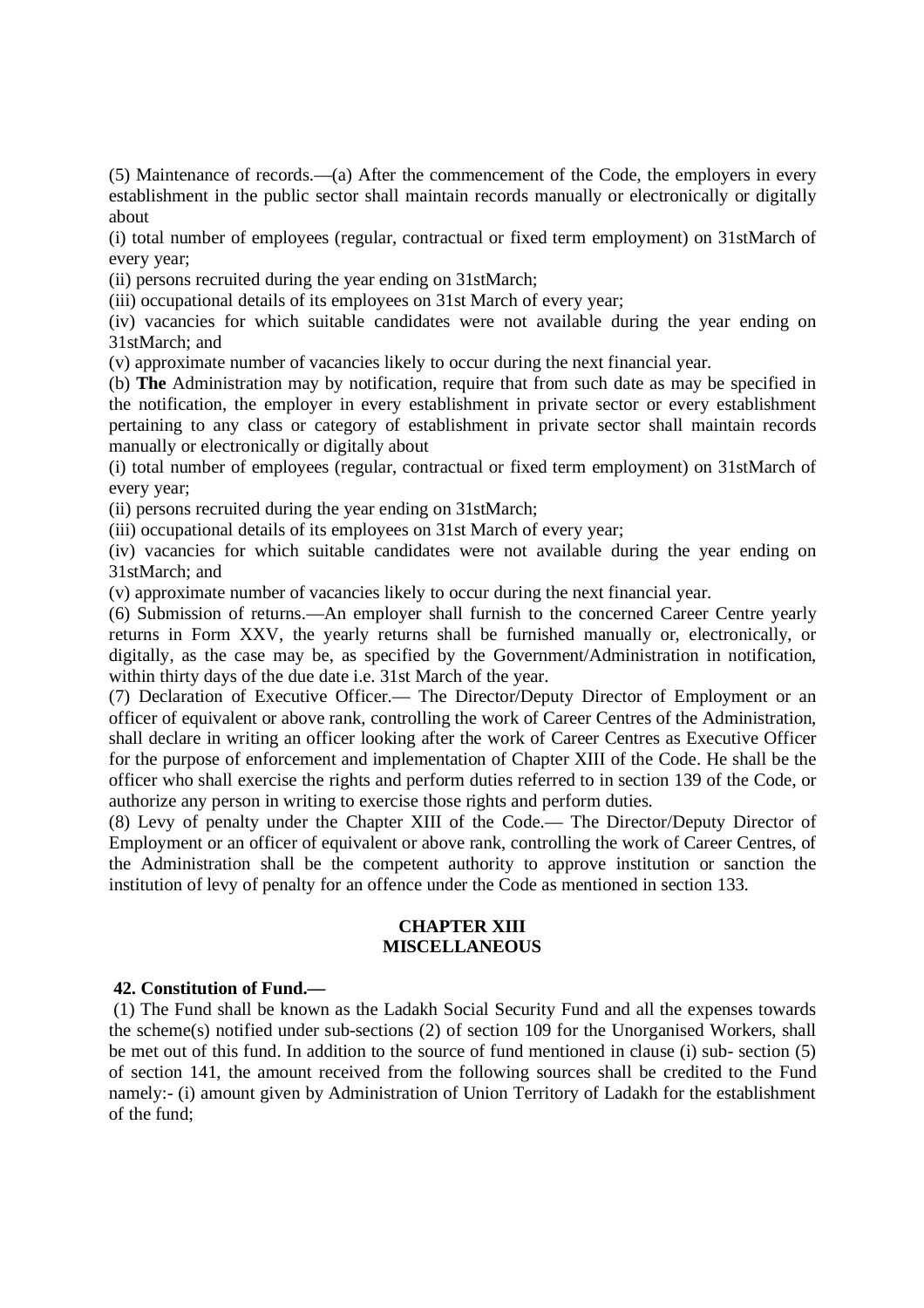(ii) the amount of grant given by the Government of India, Administration of Union Territory of Ladakh and other authorities and other statutory bodies;

(iii) amount received for registration or renewal of beneficiaries and their contribution;

(iv) amount received for implementation of the scheme notified by the Government of India;

(v) amount received for implementation of the scheme notified by Administration of Union Territory of Ladakh

(vi) contribution or donation or any other financial support from employer, their association or from Corporate Social responsibility (CSR) Fund as determined by the Administration of Union Territory of Ladakh by general or special order;

(vii) any other source which is approved by Administration by notification in Official Gazette.

(2) The fund shall be administered by the Administration of Union Territory of Ladakh through an agency designated by Administration in the manner, as notified by the Administration.

(3) The directions of Administration, if any shall be complied with by the agency designated for the administration of the Ladakh Social Security Fund.

(4) The statement of accounts of the **Ladakh** Social Security Fund shall be maintained by the agency, in the form(s) and manner as specified by the Administration and shall be submitted to the Administration of Union Territory of Ladakh from time to time.

(5) The accounts of the Ladakh Social Security Fund shall be audited by the Comptroller and Auditor General of India or any other agency as the Government/ Administration may notify.

**43. Submission of a copy of the Form to the office of the Director General, Labour Bureau**.— A copy of Form VIII (notice for Payment or Rejecting claim of Gratuity) shall be shared electronically with the designated authority of Administration of Union Territory of Ladakh and the Director General, Labour Bureau.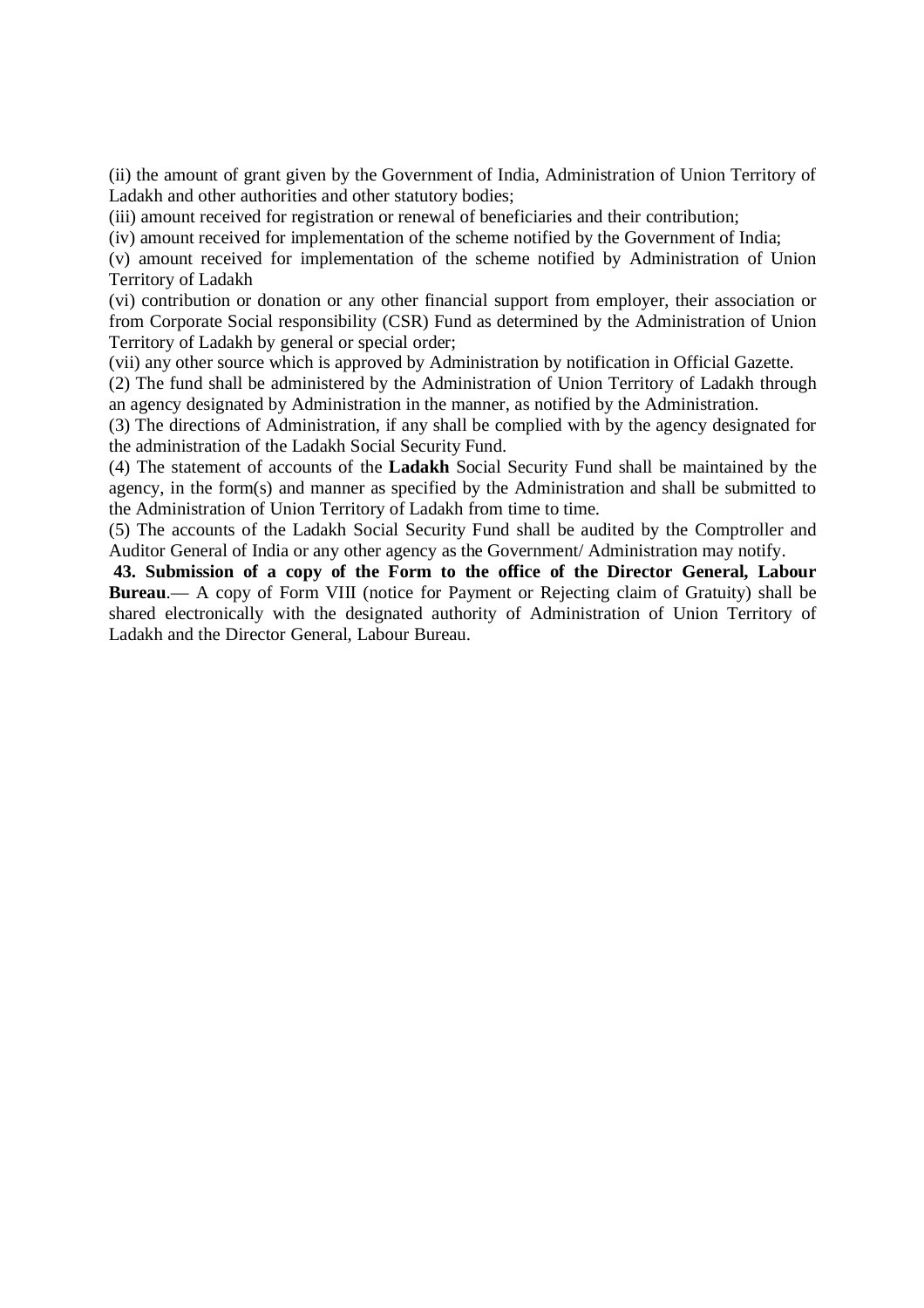### **FORM I [See rule 16 (2)] Appeal to Employees' Insurance Court**

To

The Authority, (Appointed under the Code on Social Security, 2020) ……………………………………………(Address)

Sir,

I…….., the undersigned, employee of ............. (Name and full address of the establishment) \*Feel aggrieved by the order of under sub section 7(a) of section 37 for the reasons attached hereto, prefer this second appeal under sub-section 7(b) of section 37 andrequest that the said be ordered ................................................................................

A copy of the order of .......................................................................................... in this behalf is enclosed.

> Signature or thumb impressionof the Aggrieved person

Date ........................

Signature of an Attester in case the person is not able to sign and affixes thumb impression.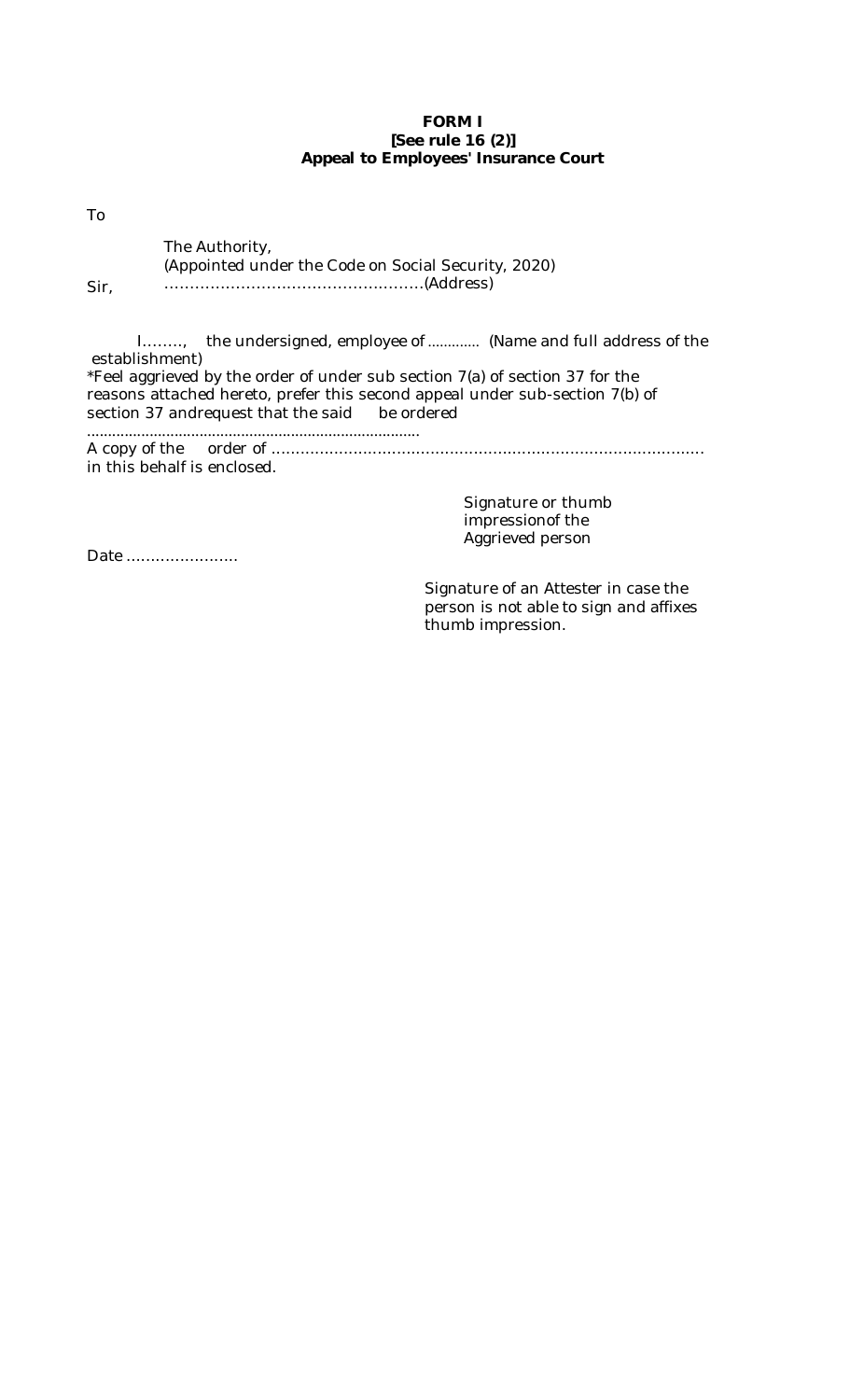# **Form II [See rule 17 (2)(i)]**

| Applicant<br>(add description and residence)<br>Against                                                                                                              |                        |
|----------------------------------------------------------------------------------------------------------------------------------------------------------------------|------------------------|
| Opposite Party (add description and residence) Other Particulars of<br>Applicationspecified in rule 6(2)                                                             |                        |
| Date (verification by the applicant)<br>The statement of facts contained in this application is to the best of my knowledge<br>and belief, true and correct.<br>Date | Signature of Applicant |

Signature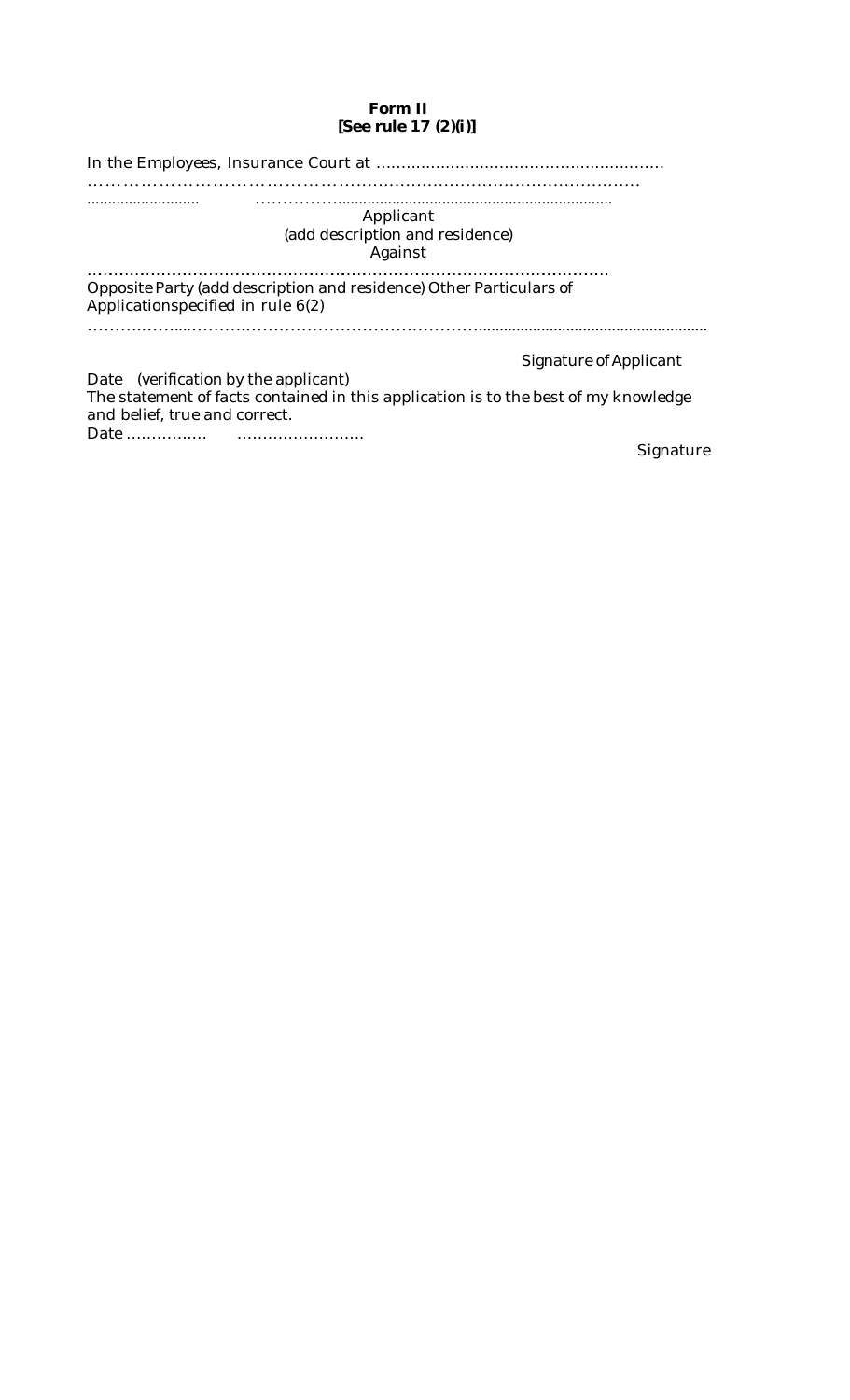### **FORM III See Rule 17 (2) (iv) Employee's Insurance Court at Register of proceedings in the year 20**

| $\mathbf{1}$   | Date of presentation of application     |                |
|----------------|-----------------------------------------|----------------|
| $\overline{2}$ | No of proceedings                       |                |
| 3              | Name                                    | Applicant      |
| $\overline{4}$ | Description                             |                |
| 5              | Place of residence                      |                |
| 6              | Particulars                             | Opposite party |
| $\overline{7}$ | Amount of value, if any                 |                |
| 8              | Place of residence                      | Claim          |
| 9              | Particulars                             |                |
| 10             | Amount of value, if any                 |                |
| 11             | When the cause of action accrued        |                |
| 12             | Day of parties to appear                | Appearances    |
| 13             | applicant                               |                |
| 14             | Opposite party                          |                |
| 15             | Date                                    | Final          |
| 16             | For whom                                |                |
| 17             | Order                                   |                |
| 18             | Date of decision of appeal, if any      | Appeal         |
| 19             | Judgement in appeal,                    |                |
| 20             | Date of application                     | Executive      |
| 21             | Against whom                            |                |
| 22             | For what and amount of money            |                |
| 23             | Amount of costs                         |                |
| 24             | Date of ordering to transfer to another |                |
|                | civil court                             |                |
| 25             | Other remarks, if any                   |                |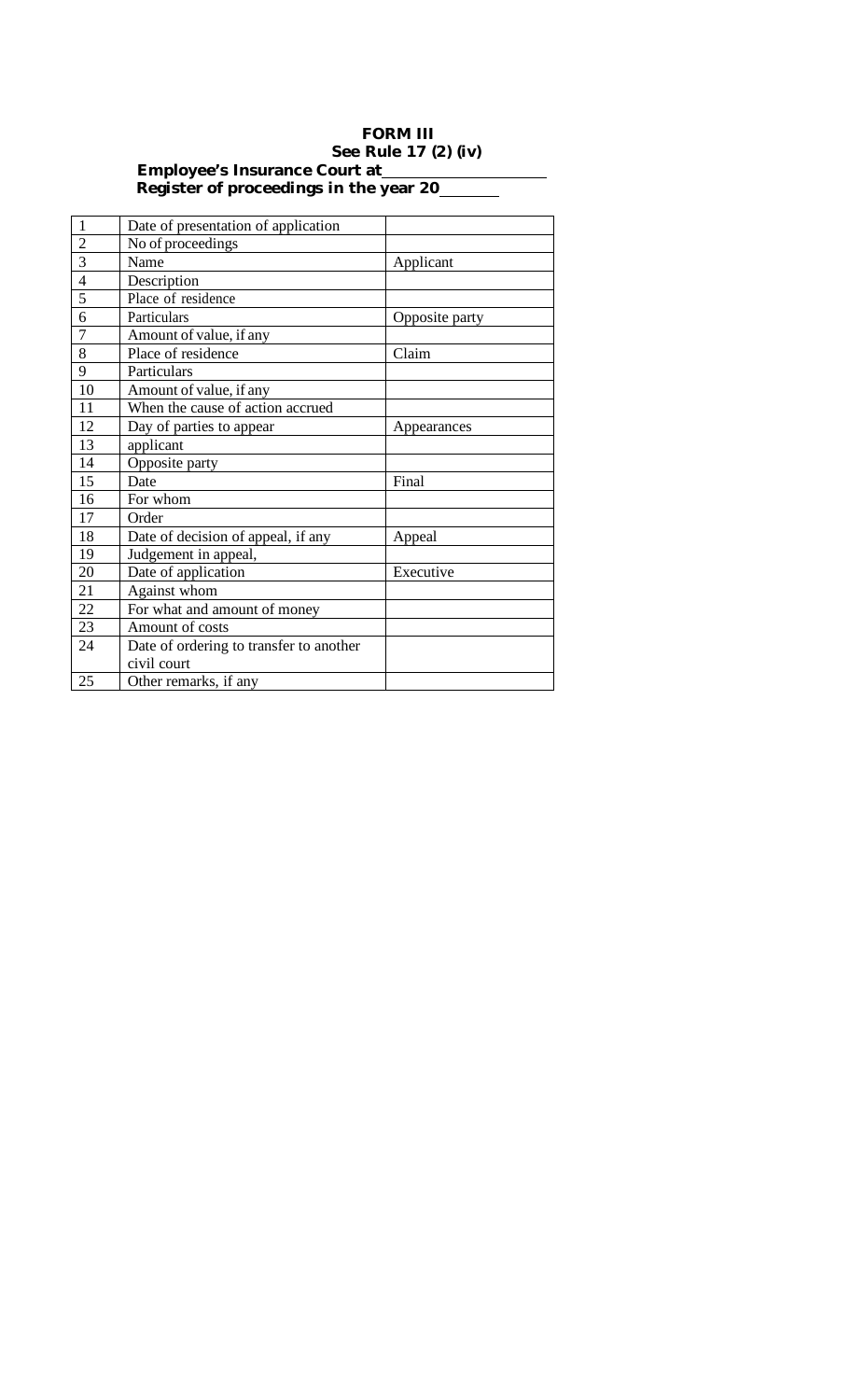#### **FORM IV [See rule 19 (1) (2)]** *Nomination*

To

(Give here name or description of the establishment with full address)(Name in full here)

I, Shri/Shrimati/Kumari \_\_\_\_\_\_\_\_\_\_\_\_\_\_\_\_\_\_\_\_\_\_\_whose particulars are given in the statement below, hereby nominate the person(s) mentioned below to receive the gratuity payable after my death as also the gratuity standing to my credit in theevent of my death before that amount has become payable, or having become payable has not been paid and direct that the said amount of gratuity shall be paid in proportion indicated against the name (s) of the nominee(s).

2. I, hereby certify that the person (s) mentioned is a/are member (s) of myfamily within the meaning sub section (33) of section 2 of the code.

3. I hereby declare that I have no family within the meaning of sub-section (33) of Section 2 of the Code.

**\_\_\_\_\_\_\_\_\_\_\_\_\_\_\_\_\_\_\_\_\_\_\_\_\_\_\_\_\_\_\_\_\_\_\_\_\_\_\_\_\_\_\_\_\_\_\_\_\_\_\_\_\_\_\_\_\_\_\_\_\_\_\_\_\_\_\_\_**

4. (a) My father/mother/parents is/are not dependent on me.

(b) My husband's father/mother/parents is/are not dependent on my husband.

# **Nominee (s)**

| Name in full with full<br>address of nominee(s) | Relationship with the<br>Employee | Age of nominee | Proportion by which the<br>gratuity will be shared |
|-------------------------------------------------|-----------------------------------|----------------|----------------------------------------------------|
|                                                 |                                   |                |                                                    |
|                                                 |                                   |                |                                                    |
|                                                 |                                   |                |                                                    |
|                                                 |                                   |                |                                                    |
|                                                 | so on                             |                |                                                    |

### STATEMENT

- 1. Name of the employee in full.
- 2. Sex.
- 3. Religion.
- 4. Whether unmarried/married/widow/widower.
- 5. Department/branch/section where employed.
- 6. Post held with ticket no., or serial no., if any
- 7. Date of appointment.
- 8. Permanent address

| Village,                 | Police Station, | Sub-division,              |
|--------------------------|-----------------|----------------------------|
| Post office,             | District,       | State                      |
| Place                    |                 | signature/thumb-impression |
|                          |                 |                            |
| Date                     |                 | of the employee            |
| Declaration by witnesses |                 |                            |

| Nomination signed/thumb-impressed before me |                      |
|---------------------------------------------|----------------------|
| Name in full and full address Of witness    | signature of witness |
|                                             |                      |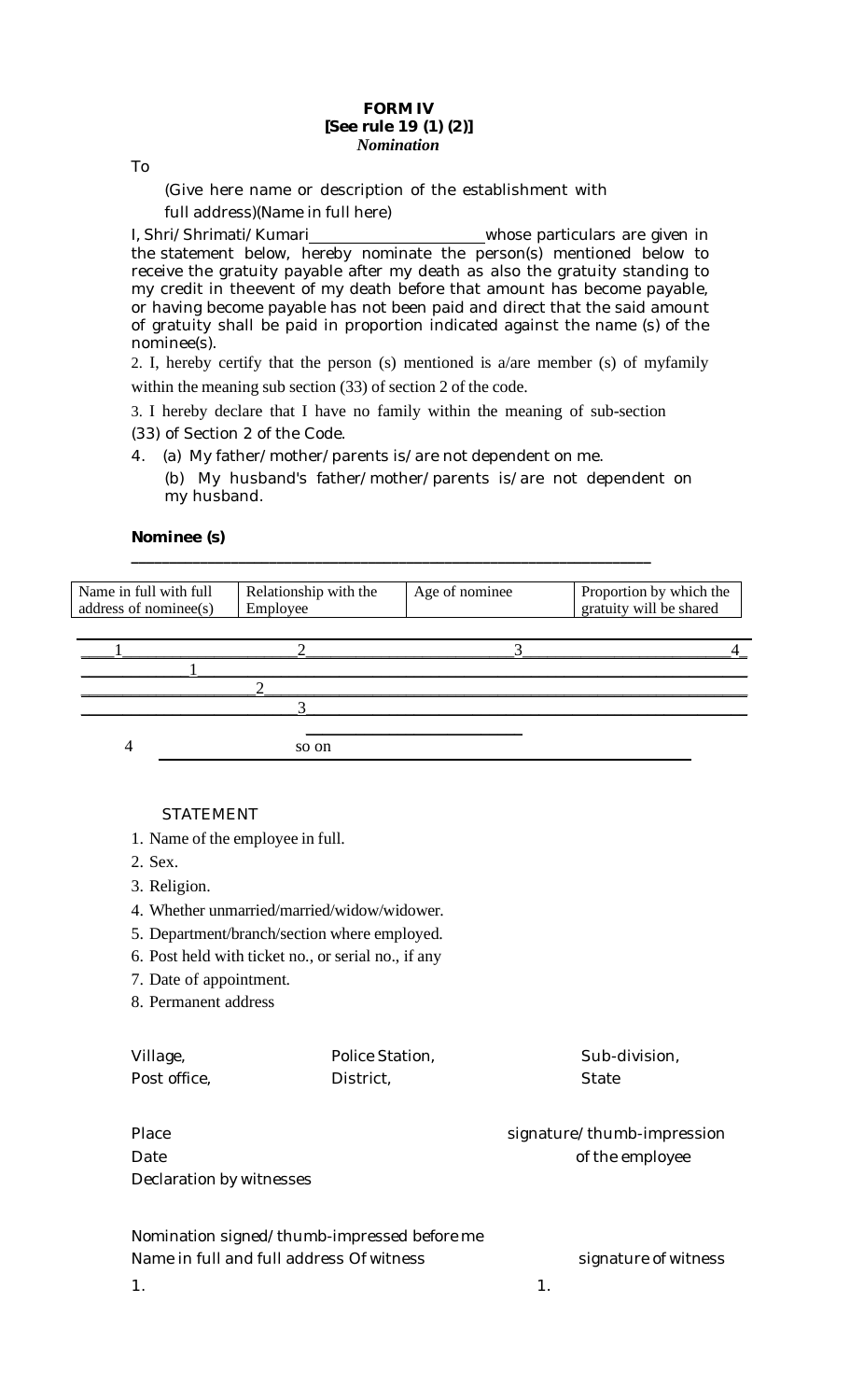$2.$ 

Certificate by the employer

Certified that the particulars that of the above nomination have been verified and recorded in the establishment. Employer's reference no., If any.

> Signature of the employer/officer authorizedDesignation

Date **name and the address of the** Establishment Or rubber stamp thereof.

Acknowledgment by the employee Received the duplicate copy of nomination in form 'f' filed by me and duty certified by the employer.

Date **State State State State State State State State State State State State State State State State State State State State State State State State State State State State State State State State State State State State** 

Note-Strike out the words and paragraphs not applicable.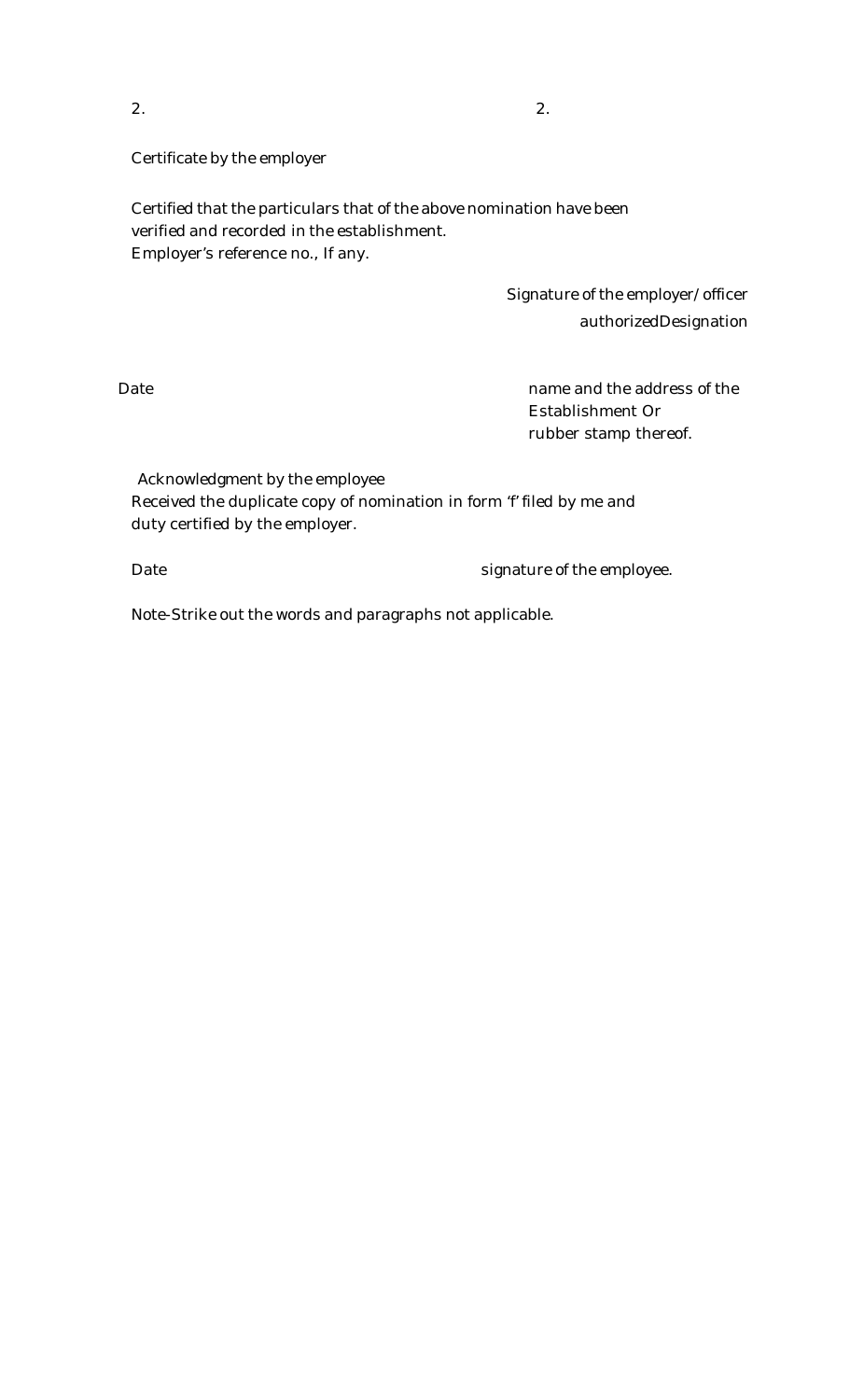# **FORM V [See rule 19 (2)(3) ]** *Fresh Nomination*

To

Give her name or description of the establishment with full address.) I, sri/srimati…………………………………………..(name in full here) whose

particulars are given in the statement below, have acquired a family within the meaning of sub-section (33) of section 2 of the code with effect from the………….……………….. (date here)… in the matter indicated below and therefore nominate a fresh person(s)mentioned below to receive the gratuity payable after my death as also the gratuity standing to my credit in the event of my death before that amount has become payable or having become payable has not beenpaid, direct that the said amount of gratuity shall be paid in proportion indicated against the name(s) of the nominee(s).

2. I hereby certify the person(s) nominated is  $a/are$  member(s) of my family within the meaning of sub-section (33) of section 2 of the code.

3. (a) my father/mother/parents is/are not dependent on me.

(b) my husband's father/mother/parents is/are not dependent on my husband. 4. I have excluded my husband from my family by a notice, dated the

…………………… to the controlling authority in terms of the proviso tosub-section (33) of section 2 of the code.

NOMINEE(S)

| Name in full<br>with address of<br>nominee(s) | Relationsh<br>ipwith the<br>employee | Age of<br>nominee | Proporti<br>on by<br>which<br>the<br>gratuity<br>will be<br>shared |  |
|-----------------------------------------------|--------------------------------------|-------------------|--------------------------------------------------------------------|--|
|                                               |                                      |                   |                                                                    |  |
|                                               |                                      |                   |                                                                    |  |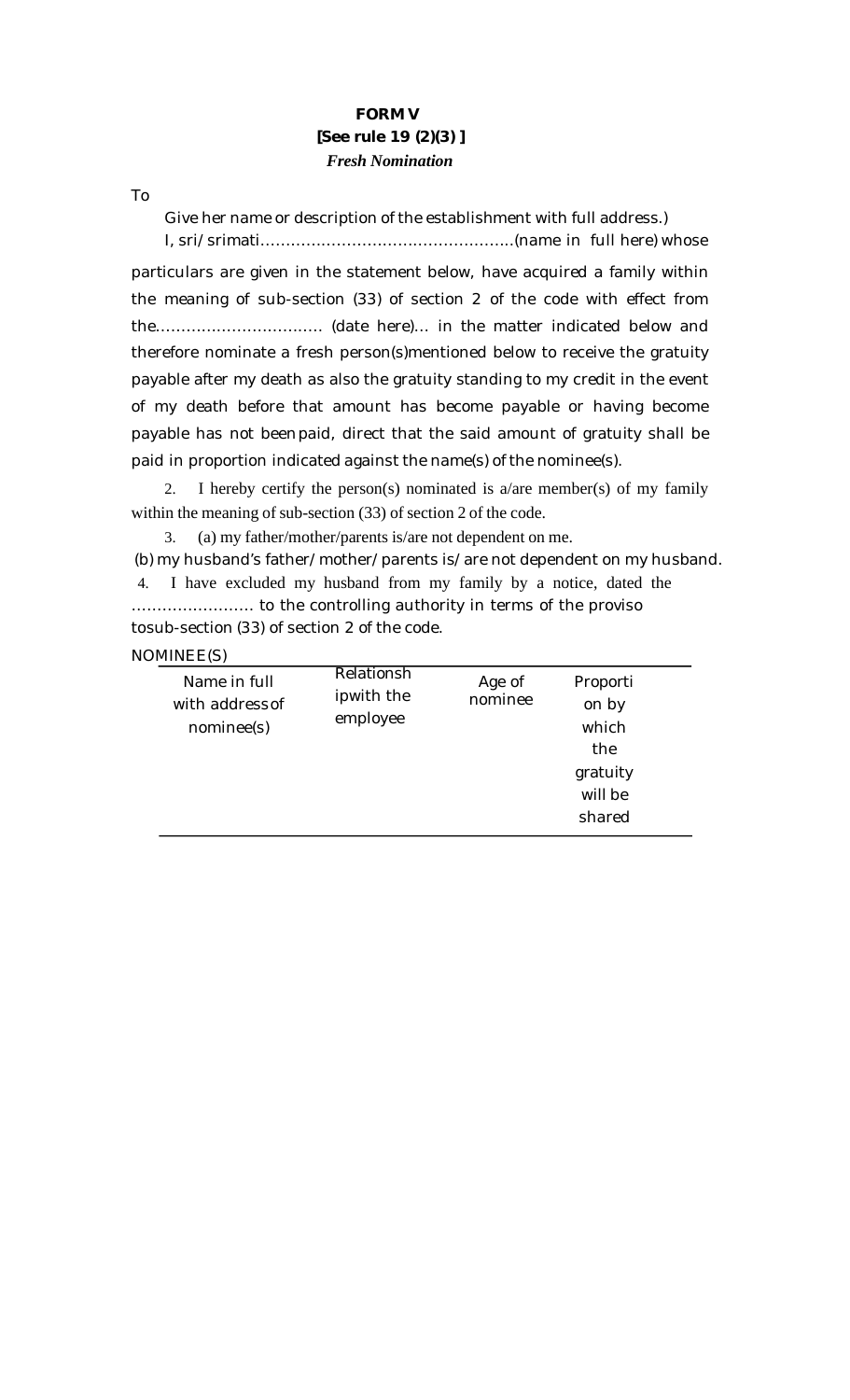Manner of acquiring a 'family'

(here give details as to how a family was acquired, i.e. whether by marriage or parents being rendered dependent or through other process like adoption.) STATEMENT

- 1. Name of the Employee.
- 2. Sex.
- 3. Religion
- 4. Whether unmarried/married/widow/widower
- 5. Department/branch/section where employed
- 6. Post held with ticket no., or serial no., if any.
- 7. Date of appointment
- 8. Permanent
- 9. address

| Village,     | Police Station, | Sub-division, |
|--------------|-----------------|---------------|
| Post office, | District,       | State         |

| Place                    |
|--------------------------|
| Date.                    |
| Declaration by witnesses |

signature/thumb-impression of the employee

Fresh nomination signed/thumb-impressed before me.

| Name in full and full address of witness. | Signature of witnesses |
|-------------------------------------------|------------------------|
|                                           |                        |
|                                           |                        |
|                                           |                        |

CERTIFICATE BY THE EMPLOYER

Certified that the particulars of the above nomination have been verified and recorded in this establishment. Employer's reference no., if any.

Designation. Name and address of the establishment Or rubber stamp thereof.

Acknowledgment by the employee Received the duplicate copy of the nomination in form's' filed by me on…,duly certified by the employer.

| Date | signature of the employee |
|------|---------------------------|
|      |                           |

Note-Strike out the words and paragraphs not applicable.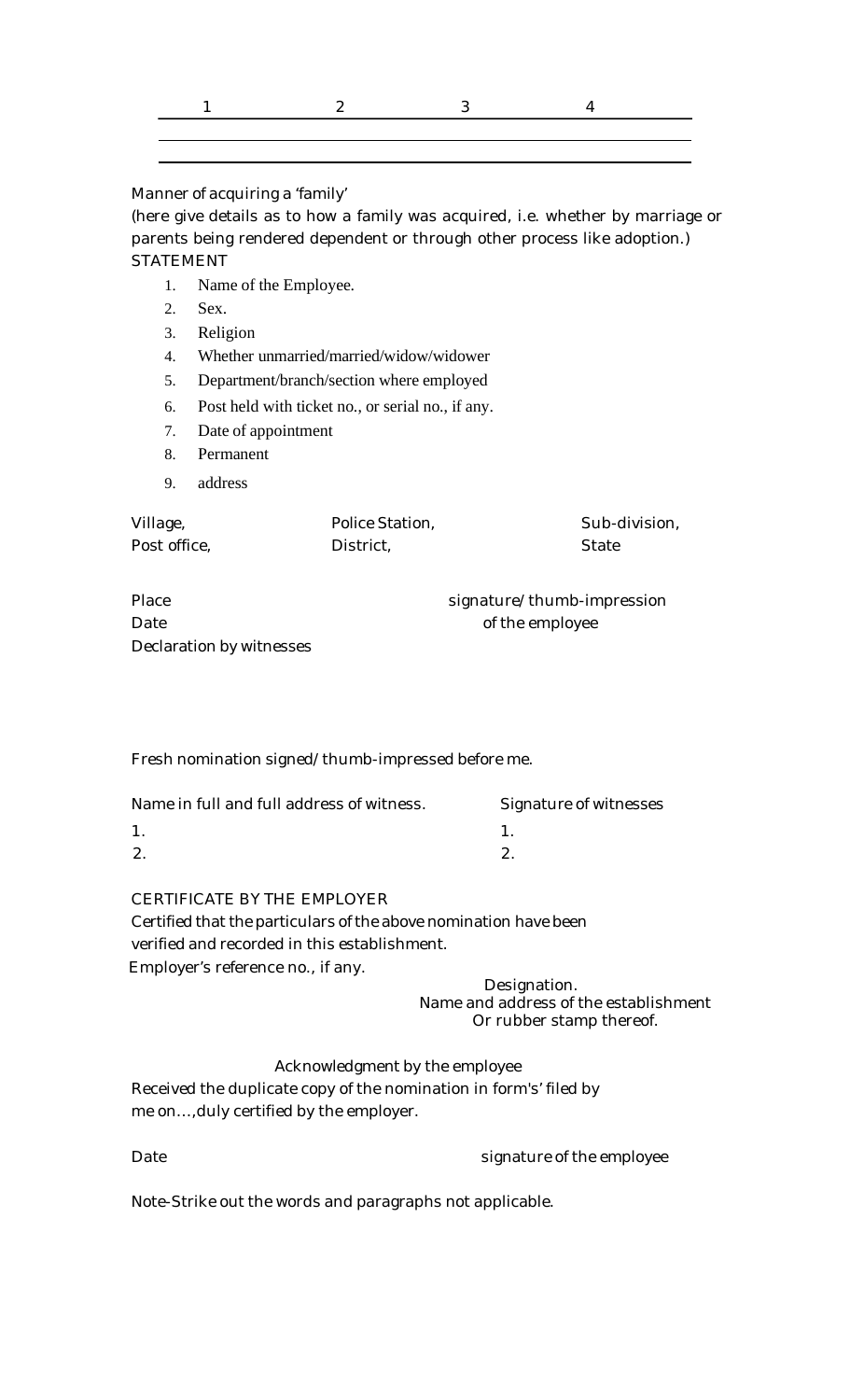# **FORM VI [See rule 19 (2) (4)] MODIFICATION OF NOMINATION**

To ……………………………………………………………………….

[Give here name or description of the establishment with full address]

I, Shri/Shrimati/Kumari [Name in full here] whose particulars are given in the statement below, hereby give notice that the nomination filed by me on [date] and recorded under your reference No…………………………………. dated shall stand modified in the following manner.

[Here give details of modifications

intended].STATEMENT

- 1. Name of employee in full.
- 2. Sex.
- 3. Religion.
- 4. Whether unmarried/married/widow/widower.
- 5. Department /Branch/Section where employed.
- 6. Post held with Ticket or Serial No. if any.
- 7. Date of appointment.
- 8. Address in full.

Place Signature/Thumb impression of

theemployer Date:

# DECLARATION BY WITNESSES

Modification of nomination signed/thumb impressed before me. Namein full and full address of witnesses. Signature of witnesses

 $1.$  2.  $1.$  2.

Place Date

# CERTIFICATE BY THE EMPLOYER

Certified that the above modification have been recorded. Employer's Reference No.,if any.

Signature of the employer/officer authorized

Designation Name and address Of the Establishment or rubber stamp thereof.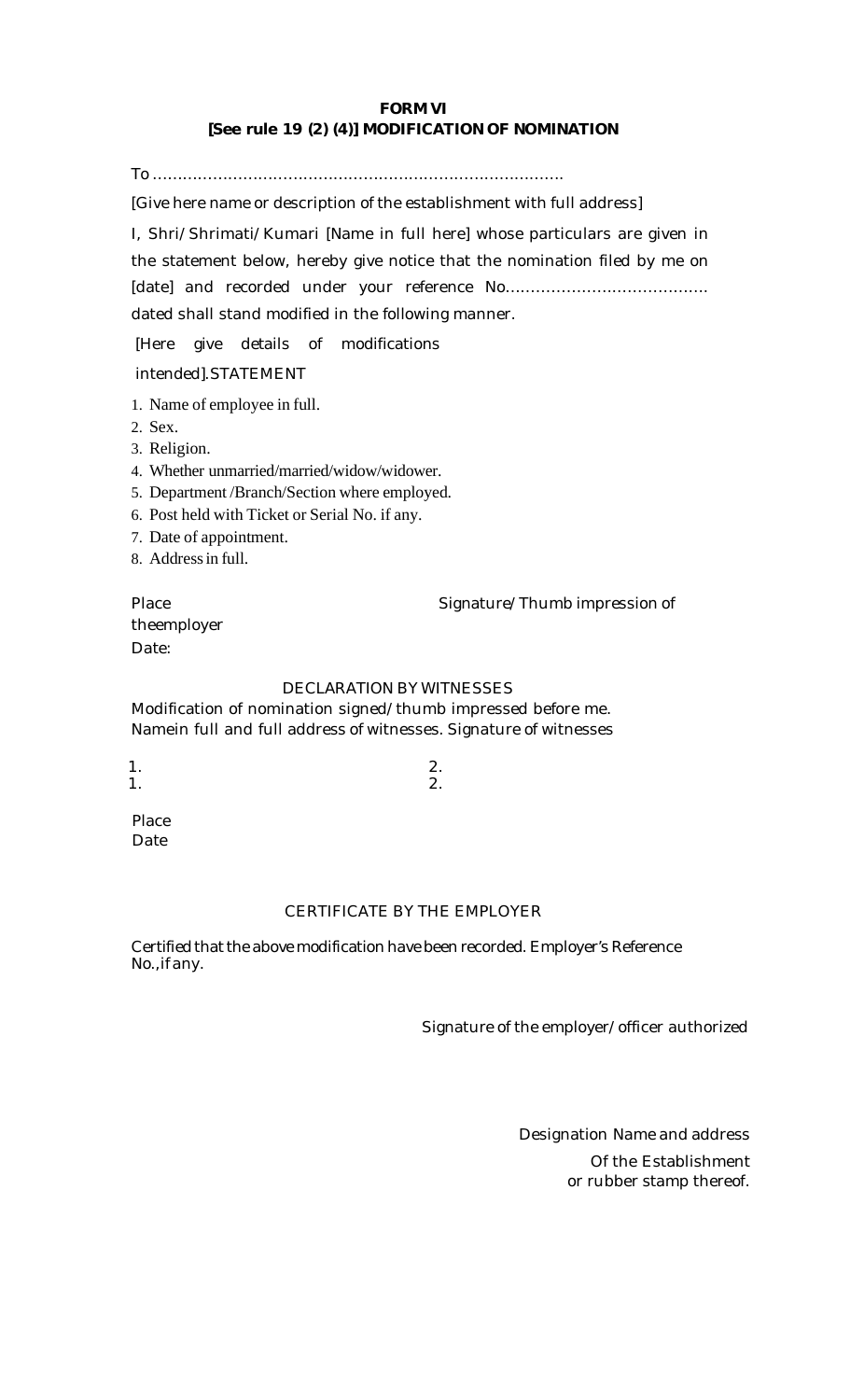# ACKNOWLEDGMENT BY THE EMPLOYEE Received the duplicate copy of the notice for modification in Form 'H' filed by me on…duly certified by the employer.

Note

Date **Signature of the employee**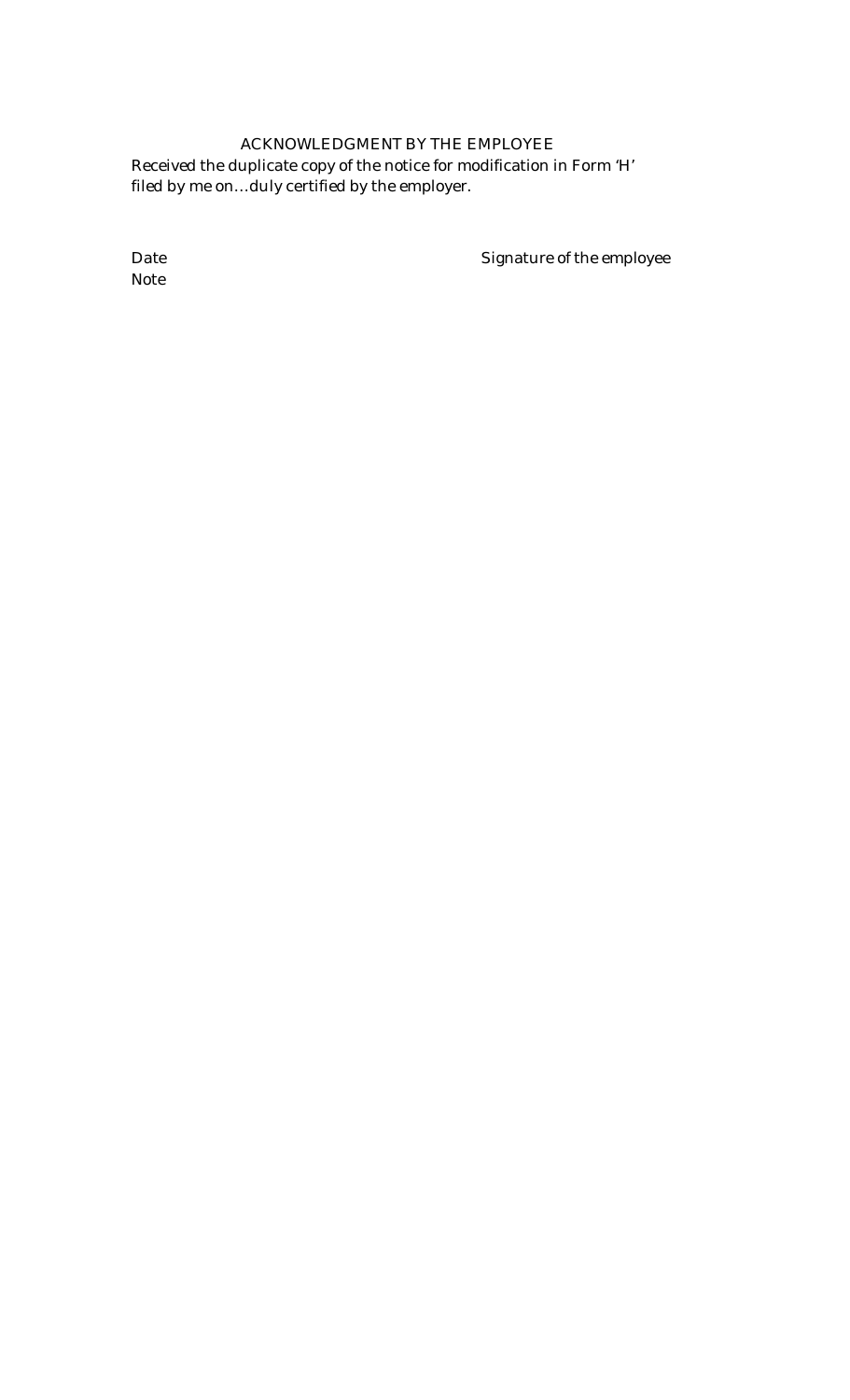#### **FORM VII**

#### *[See rule 20(1) (i) and (ii) and (iii)] Application for Gratuity by an Employee/Nominee/Legal Heir (Strike out the words not applicable)*

|    |                  | To,                                              |                                                                                                                                                                                                   |                        |
|----|------------------|--------------------------------------------------|---------------------------------------------------------------------------------------------------------------------------------------------------------------------------------------------------|------------------------|
|    |                  |                                                  | (Give here name or description of the                                                                                                                                                             |                        |
|    |                  |                                                  | establishment with full address) Sir/Madam I, (name of employee/nominee/legal heir)                                                                                                               |                        |
|    |                  | /nominee                                         | of                                                                                                                                                                                                | late                   |
|    |                  |                                                  |                                                                                                                                                                                                   |                        |
|    | me               |                                                  |                                                                                                                                                                                                   |                        |
|    |                  |                                                  | of the employee)/ as a legal heir of late(Name of the employee), beg to apply for payment                                                                                                         |                        |
|    |                  |                                                  | of gratuity to which I am entitled under sub-section (1) of section 53 of the Code on Social                                                                                                      |                        |
|    |                  | Security, 2020 on account of-                    | my superannuation/retirement/resignation after completion of not less than five years of                                                                                                          |                        |
|    | (a)              |                                                  | continuous service/total disablement due to accident/total disablement due to disease/ on<br>termination of contract period under fixed term employment with effect from the or;                  |                        |
|    | (b)              | of<br>the<br>death                               | aforesaid<br>while<br>employee<br>in<br>onafter completion ofyears of service/total disablement of the<br>aforesaid employee due to accident or disease while in service with effect from the or; | service/superannuation |
|    |                  |                                                  | death of aforesaid employee of your establishment while in service/ superannuation                                                                                                                |                        |
|    |                  |                                                  |                                                                                                                                                                                                   |                        |
|    |                  |                                                  | of service/total disablement of the aforesaidemployee due to accident or disease while in                                                                                                         |                        |
|    |                  |                                                  |                                                                                                                                                                                                   |                        |
|    |                  |                                                  | Necessary particulars relating to my appointment are given in the statement below.                                                                                                                |                        |
| 1. |                  |                                                  | Name of employee in full, (if, the gratuity is claimed by an employee)                                                                                                                            |                        |
| a. |                  |                                                  | Marital status of employee(unmarried/married/widow/widower)                                                                                                                                       |                        |
|    | b.               | Address in full of employee or                   |                                                                                                                                                                                                   |                        |
|    |                  |                                                  | 2. Name of nominee/legal heir, (if the gratuity is claimed by nominee/legal heir)                                                                                                                 |                        |
|    | a.               | Name of Employee                                 |                                                                                                                                                                                                   |                        |
|    | b.               |                                                  | Marital status of nominee/legal heir(unmarried/married/widow/widower)                                                                                                                             |                        |
|    | $\mathbf{c}$ .   |                                                  | Relationship of nominee/legal heir with the employee                                                                                                                                              |                        |
|    | d.               | Address in full of nominee/legal heir            |                                                                                                                                                                                                   |                        |
|    | e.               |                                                  | Date of death and proof of death of the employee                                                                                                                                                  |                        |
|    | f.               |                                                  | Reference No. of recorded nomination if available                                                                                                                                                 |                        |
|    |                  | 3. Department/Branch/Section where last employed |                                                                                                                                                                                                   |                        |
|    |                  | 4. Post held by employee.                        |                                                                                                                                                                                                   |                        |
|    |                  | 5. Date of appointment.                          |                                                                                                                                                                                                   |                        |
|    |                  | 6. Date and cause of termination of service      |                                                                                                                                                                                                   |                        |
|    | 7. Date of Death |                                                  |                                                                                                                                                                                                   |                        |

- 8. Total period of service of the employee
- 9. Total wageslast drawn by the employee.
- 10. Totalgratuitypayable tothe employee/share ofgratuity claimed by a nominee/legalheir.
- 11. Payment may please be made by crossed bank cheque/credit in my bank account no…..

Yours faithfully, Place Signature/Thumb-impression of the Date: applicant employee/nominee/legal heir.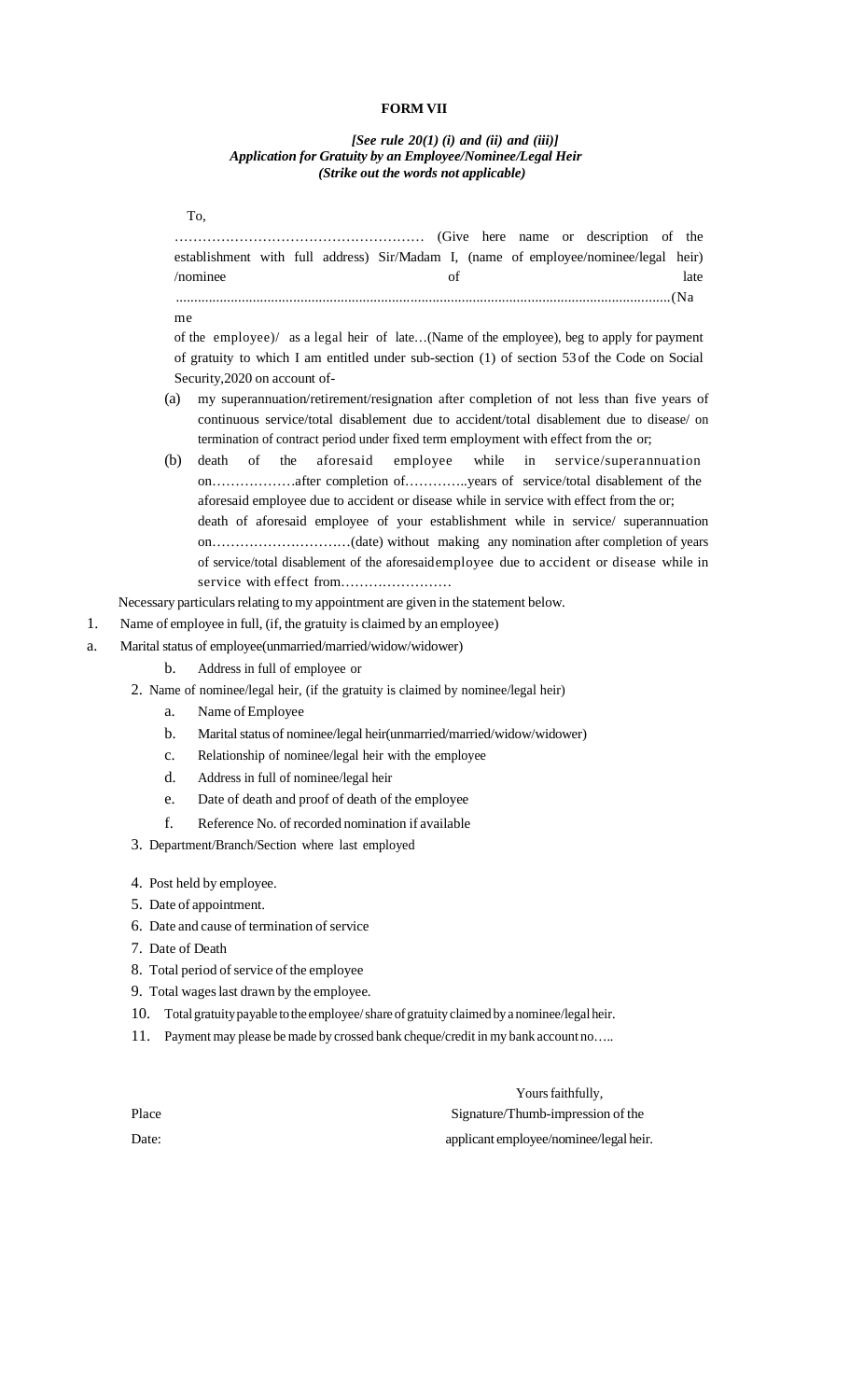# **FORM VIII**

# **[(See rule 20(2)(i)(a) and rule 20(2)(i)(b)] Notice for Payment/Rejecting claim of Gratuity (Strike out the**

### **words not applicable)**

To,………………………………………………………………………… (Name and address of the applicant employee/nominee legal heir)

You are hereby informed that

(a) \*as required under clause (b) sub-rule (2) of rule 8 of the Code on Social Security Rules, 2020, that your claim for payments of gratuity asindicated on your application in Form VII under the said rules is not admissible for the reasons stated below:

Reasons (Here specify the reasons); or

(b) \*as required under clause (a) sub-rule (2) of rule 8 of the Code on Social Security Rules, 2020 that a sum of Rs. (Rupees) is payable toyou as gratuity/as your share of gratuity in terms of nomination made by………… ………………. on…………………and………………. recorded in this as a legal heir of an employee of this establishment.

2. \*Please call at ……………………..on………………………… (Here specify place)……………………..(date) at… ............(time) for collecting your payment of gratuity crossed cheque.

3. Amount payable shall be sent to you through demand draft or shall be credited in your bank account as desired by you.

4. Brief statement of calculation

- (a) Date of appointment.
- (b) Date of termination/superannuation/resignation/ disablement/death.
- (c) Total period of service of the employee concerned: years months.
- (d) Wageslast drawn:
- (e) Proportion of the admissible gratuity payable in terms of nomination/as alegal heir:
- (f) Amount payable:

Place:  $\blacksquare$  Signature of the Employer/ Date: authorized officer. Name or description of establishment or rubber stamp thereof. Copy to: The Competent Authority incase of denial of gratuity.

Copy also to: Office of DG Labour Bureau, Ministry of Labour and Employment, Ladakh.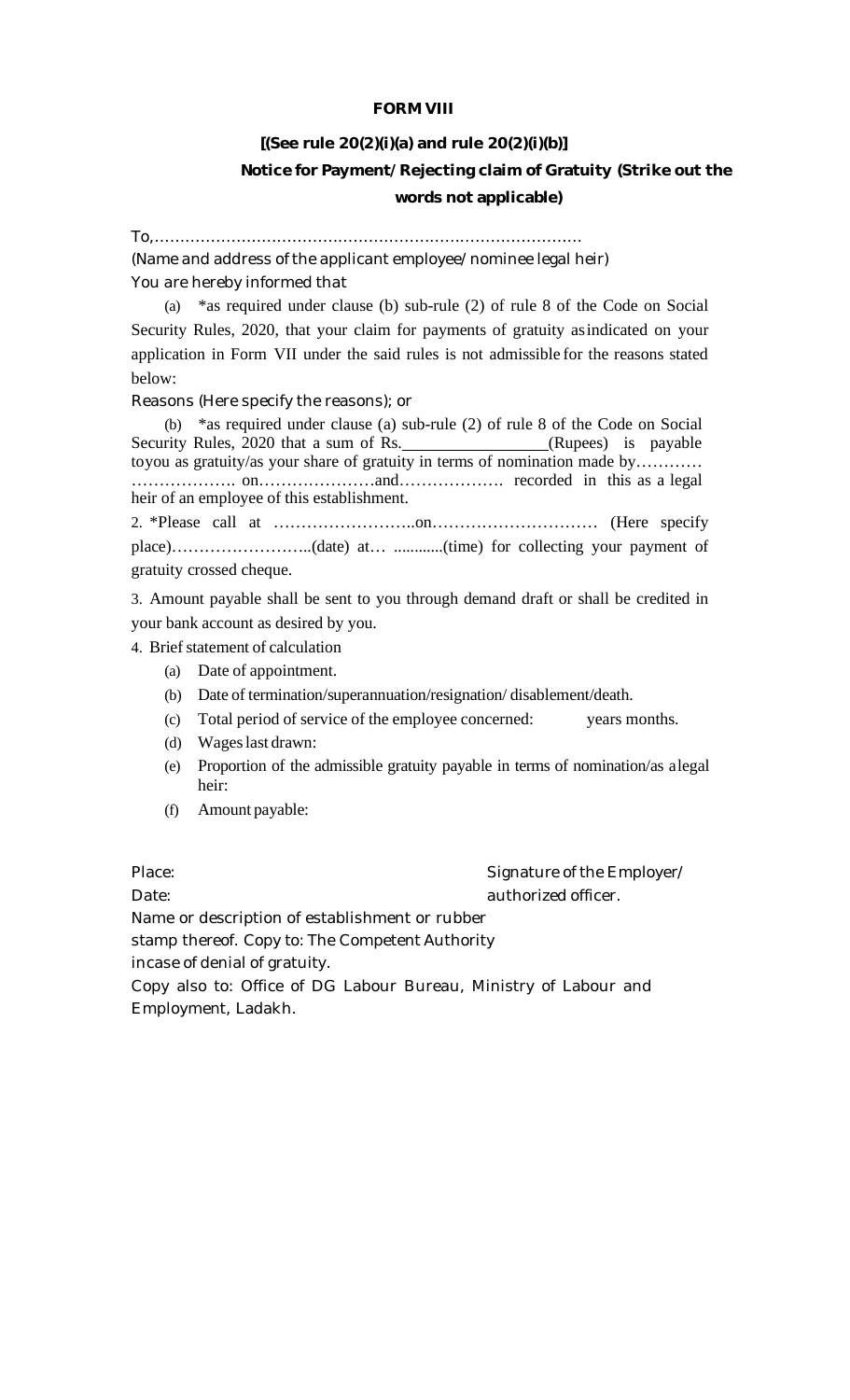# **FORM IX**

# **[(See rule 20(4)(i)(c)] Application for Direction Before the Competent Authority for Chapter V under the Code on Social Security, 2020**

Application No. 2008 and 2009 and 2009 and 2009 and 2009 and 2009 and 2009 and 2009 and 2009 and 2009 and 2009

### BETWEEN

(Name in full of the applicant with full address)

# AND

(Name in full of the employer concerned with full address)

The applicant is an employee of the above-mentioned employer/a nomineeof late an employee of the above-mentioned employer/a legal heir of late…………………………

and employee of the abovementioned employer, and is entitled to payment of gratuity under section 53 of the Code on Social Security, 2020 on account of his own/aforesaid employee's superannuation on… (date)/his own retirement/aforesaid employees' resignation on… (date) completion of years of continuous service/his own/aforesaid

employees' total disablement with effect from (date) due to accident/disease death of aforesaid employee on……………….

2. The applicant submitted an application under Rule submanities of the Code on Social Security *(Ladakh)* Rules, 2021 on the but the above- mentioned employer refused to entertain it/issued a notice dated the under clause ...............of sub-rule of rule........................ offering an amount of gratuity which is less than my due/issued a notice dated

the

under clause………….. of sub- rule… ................................ of rule…………... rejecting myeligibility to payment of gratuity. The duplicate copy of the said notice is enclosed.

3. The applicant submits that there is a dispute on the matter (specify the dispute).

4. The applicant furnishes the necessary particulars in the annexure hereto and prays that the Competent Authority may be pleased to determine the amountof gratuity payable to the petitioner and direct the above-mentioned employer topay the same to the petitioner.

5. The applicant declares that the particulars furnished in the annexure heretoare true and correct to the best of his knowledge and belief.

Date: Case of the Signature/Thumb impression of the applicant.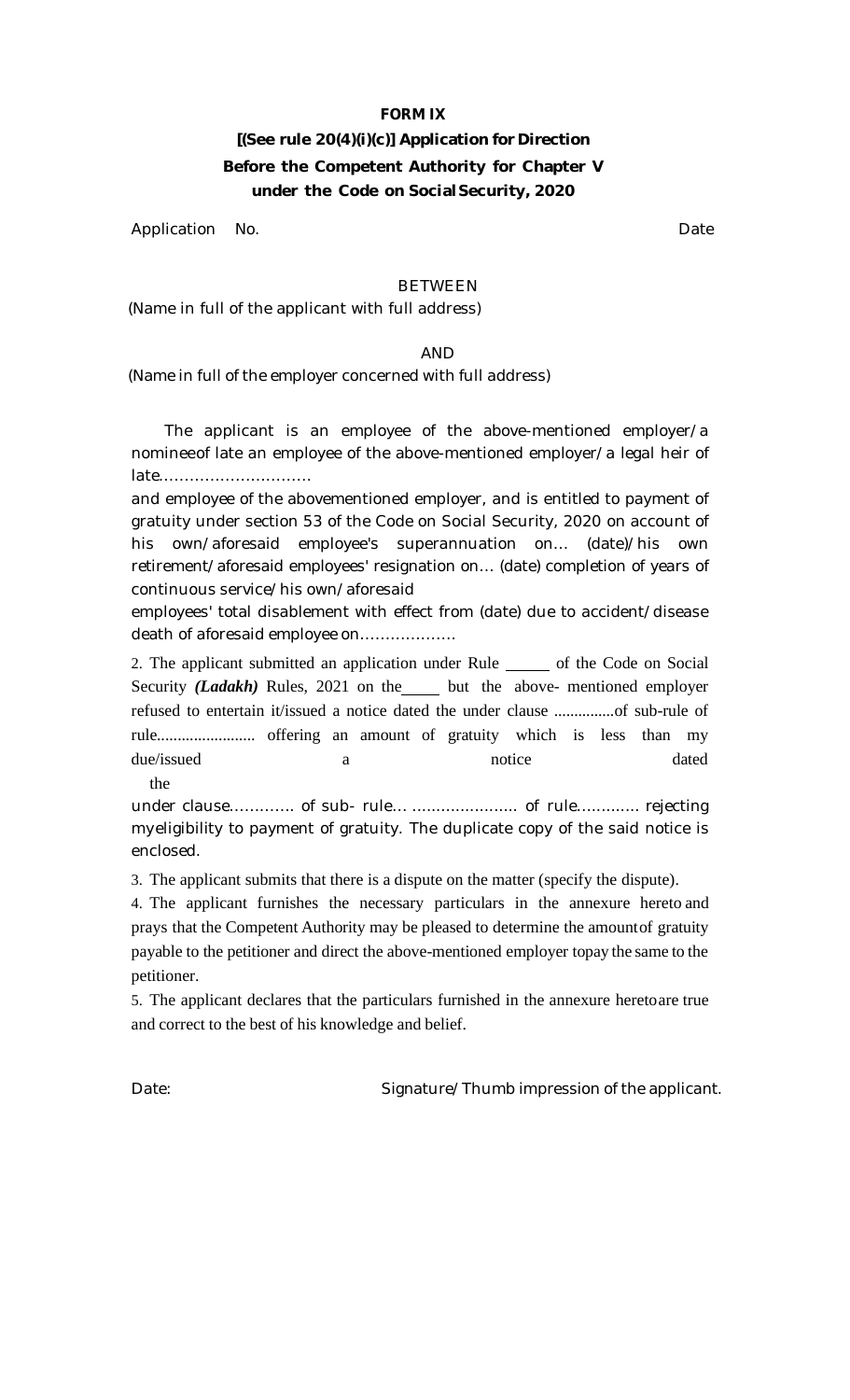# **ANNEXURE**

- 1. Name in full of applicant with full address
- 2. Basis of claim

(Death/Superannuation/Retirement/Resignation/Disablement of Employee/Completion of contract period under Fixed Term Employment)

- 3. Name and address in full of the employee
- 4. Marital status of the employee (unmarried/married/widow/widower)
- 5. Name and address in full of the employer
- 6. Department/Branch/Section where the employee was last employed (if known)
- 7. Post held by the employee with Ticket or Sl. No., if any (if known)
- 8. Date of appointment of the employee (if known)
- 9. Date and cause of termination of service of the employee (Superannuation / retirement

/resignation/disablement/death/Completion of contract period under Fixed Term Employment)

- 10. Total period of service by the employee
- 11. Wageslast drawn by the employee
- 12. If the employee is dead, date and cause thereof
- 13. Evidence/witnessin support of death of the employee
- 14. If a nominee, No. and date of recording of nomination with the employer
- 15. Evidence/witnessin support of being a legal heir if a legal heir
- 16. Total gratuity payable to the employee (if known)
- 17. Percentage of gratuity payable to the applicant as nominee/legal heir
- 18. Amount of gratuity claimed by the applicant

Signature/Thumb-impression of the applicant

Place: Date: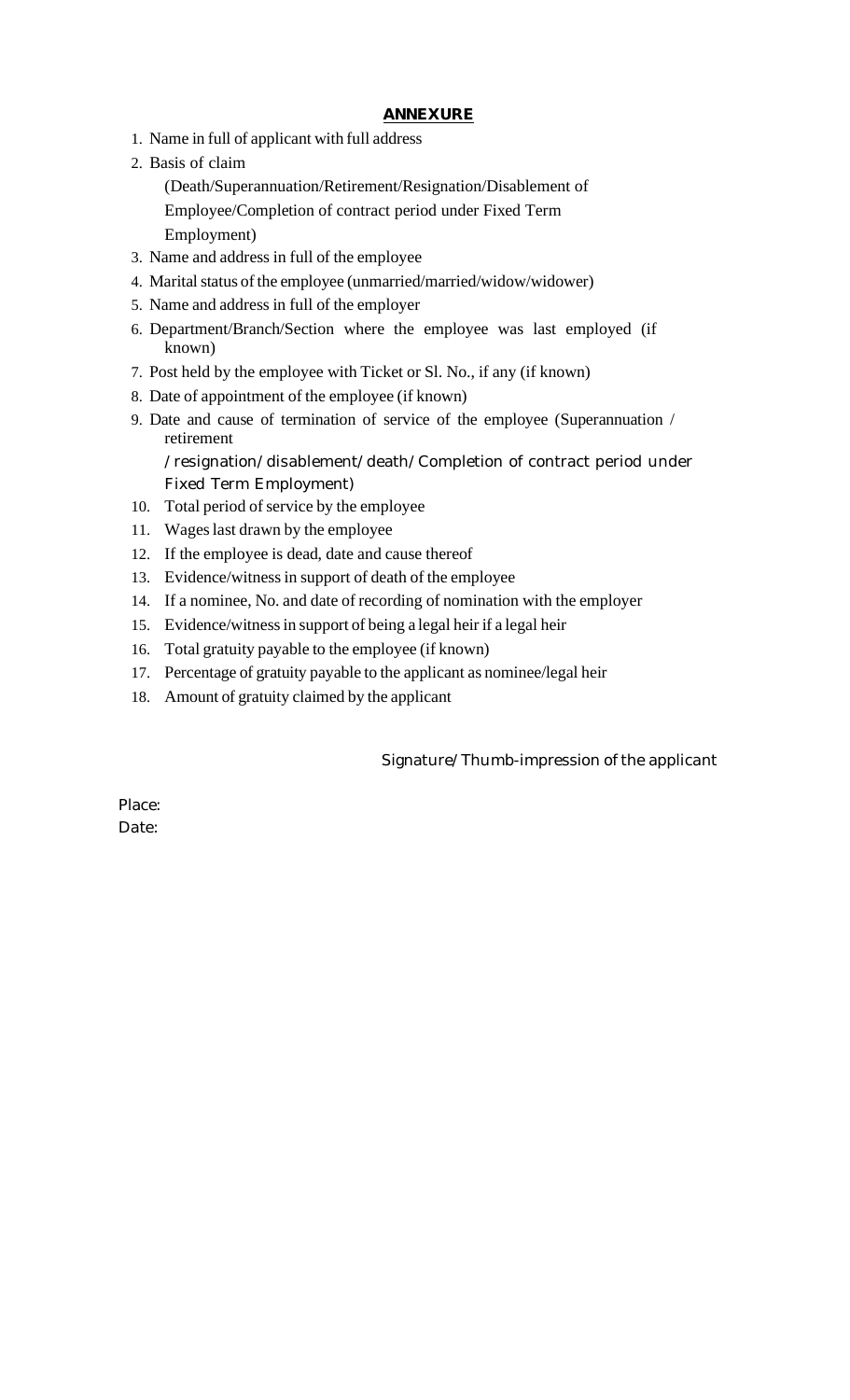# **FORM X [(See rule 20 (5)(a) & rule 20(8)] Notice for Appearance before the Competent Authority/Summon(Strike out the words not applicable)**

To,

(Name and address of the employer/applicant)

Whereas Sh./Smt.\_\_\_\_\_\_\_\_\_\_\_\_(name of employee) under you/a nominee(s)/legal heir(s) of Shri… an employee under the abovementioned employer, has/have filed an application under subrule..................of rule………….of the Code on Social Security *(Ladakh)* Rules, 2021 alleging that (A copy of the said application is enclosed,if, summon is issued then copy of application is not required) Now, therefore, you are hereby called upon/summoned to appear before the Competent Authority at………………….. (place)either personally or through a person duly authorized in this behalf for the purpose of answering all material questions relating to the application on the…………….

….. day of …………20….. at 'O' clock in the forenoon/afternoon in support of/to answer the allegation; and as the day fixed for your appearance is appointed for final disposal of the application, you must be prepared to produce on that day all the witnesses upon whose evidence, and the documents upon which you intend to rely in support of your allegation/defence.

Take notice that in default of your appearance on the day before-mentioned, the application will be dismissed/heard and determined in your absence.

Whereas your attendance is required to give evidence/you are required toproducethe documents mentioned in this list below, on behalf of ……………………. in this case arising out of the claim of gratuity by……………… Form and referred to this Authority by an application under section 56 of the code on Social Security, 2020, you are hereby summoned to appear personally before this Authority on the…………………day of ……… 20….......................................................................................................................................at

…………… 'O' Clock in the forenoon/afternoon and to bring with you for to send to this Authority) the said documents.

List of documents 1. 2. 3. so on Given under my hand and seal, this …………..day of …………..20…..

> Competent Authority under the Code on Social Security Code, 2020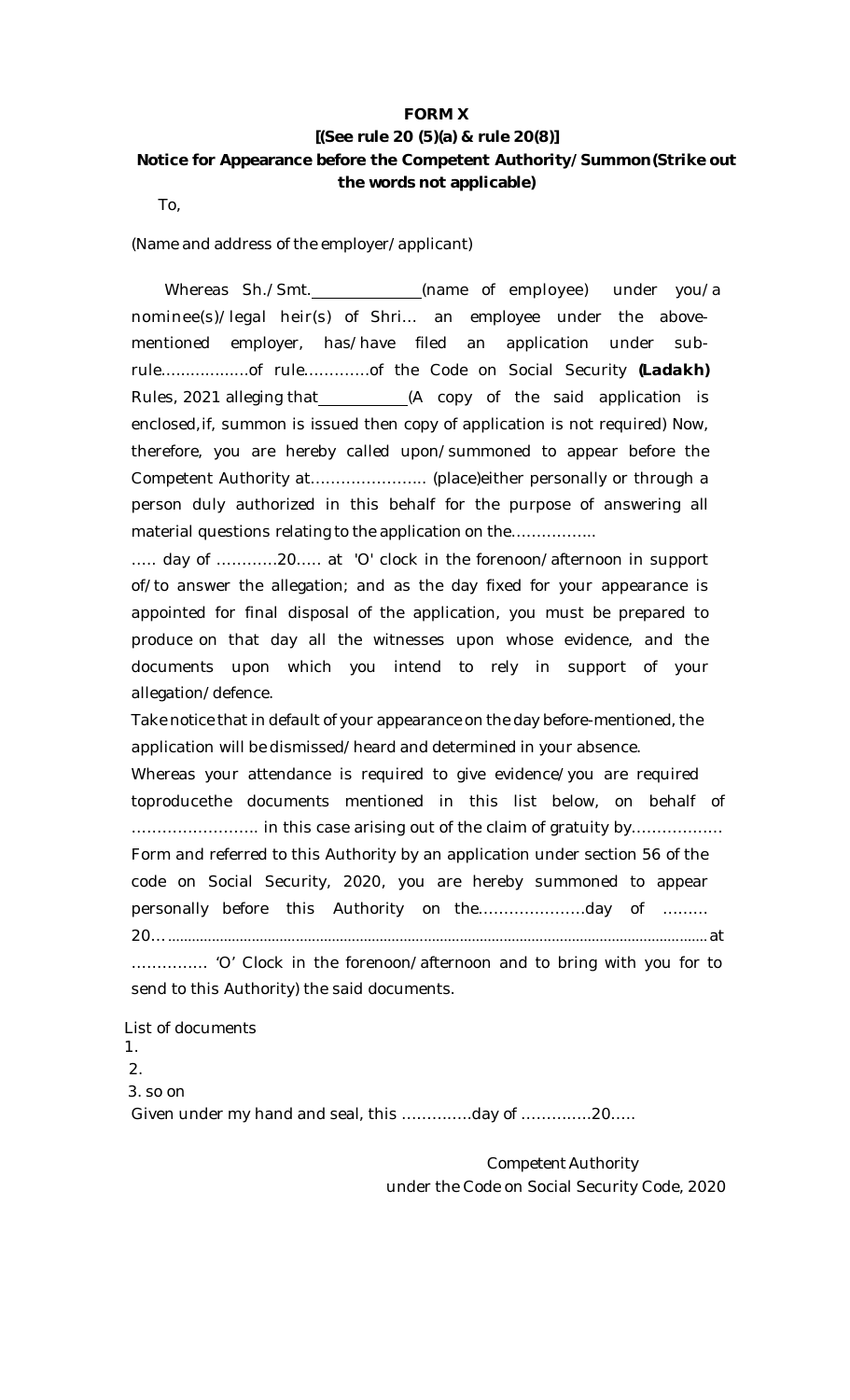Note:

- 1. Strike out the words and paragraphs not applicable.
- 2. The portion not applicable to be deleted.
- 3. The summons shall be issued in duplicate. The duplicate is to be signed and returned by the persons served before the date fixed.
- 4. In case the summons is issued only for producing a document and not to given evidence it will be sufficient compliance to the summons if the documents are caused to be produced before the Competent authority on the day and hour fixedfor the purpose.

# **FORM XI**

# **[(See rule 20 (11) and rule 20(12)(h) ] Notice for Payment of Gratuity as Determined by Competent/Appellate Authority(Strike out the words notapplicable)**

To,

(Name and address of employer)

1. Whereas Shri/Smt./Kumari of an employee……………………(address) under you/a nominee(s)/legal heir(s) of late an employee under you, filed anapplication under section 56 of the Code on Social Security, 2020, before me; or Whereas a notice was given to you on requiring you to make payment of Rs. Rupees to Shri/Smt./Kumari as gratuity under the Code on Social Security, 2021. 2. And whereas the application was heard in your presence on… and after the hearing have come to the finding that the said Shri/Smt./Kumari…………………………………… is entitled to a payment of Rs. as gratuity under the Code on Social Security, 2020; or Whereas you/the applicant went in appeal before the appellate authority, who has decided that an amount of Rs.………………….. is due to be paid to Shri/Smt./ Kumari… .......................... as gratuity due and the amount as interest due under the Code on Social Security, 2021. Now, therefore, I hereby direct you to pay the said sum of Rs……………………………… to Shri/Smt./Kumari\_\_\_\_\_\_within thirty days of the receipt of this notice with anintimation thereof to me. Given under my hand and seal, this …………….day of……………….20………...

Competent Authority under the Code on Social Security Code, 2020

Copy to:

1. TheApplicant- He is advised to contact the employer for collecting payment. 2. The Appellate Authority

ifapplicable.

Note-(Strike out paragraphs if not applicable)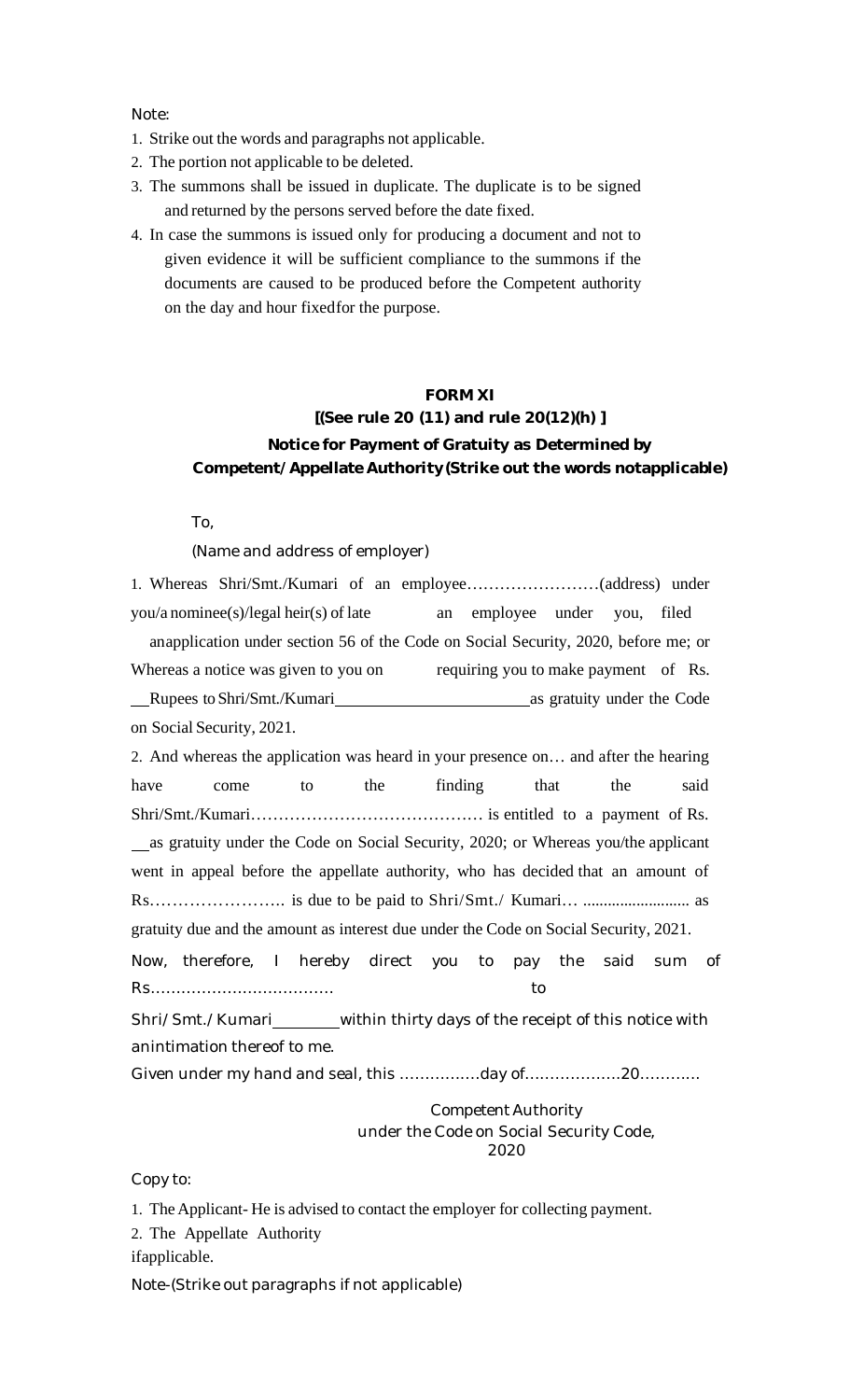# **FORM XII [(See Rule 20 (13)] Application for Recovery of Gratuity Before the Competent Authority for Chapter V under the Social Security Code, 2020.**

Application No. **Date** 

# BETWEEN

# (Name in full of the applicant with full address)

# AND

(Name in full of the employer/Trust/Insurer concerned with full address)

- 1. The applicant is an employee of the above-mentioned employer/a nominee of late an employee of the above mentioned employer/a legal heir of late………………an employee of the above-mentioned employer, and you were pleased to direct the said employer in your notice dated the……………………….. of Code on Social Security *(Ladakh)* Rules, 2021 for payment of a sum of Rs as gratuity payable under the Code onSocial Security,2021.
- 2. The applicant submits that the said employer failed to pay the said amount ofgratuity to me as directed by you although I approached him for payment.
- 3. The applicant therefore prays that a certificate may be issued under section 129 of the Code for recovery of the said sum of Rs. due to me as gratuity in terms of your direction.

Signature/Thumb-impression of applicant.

Place: Date: Note.—Strike out the words not applicable.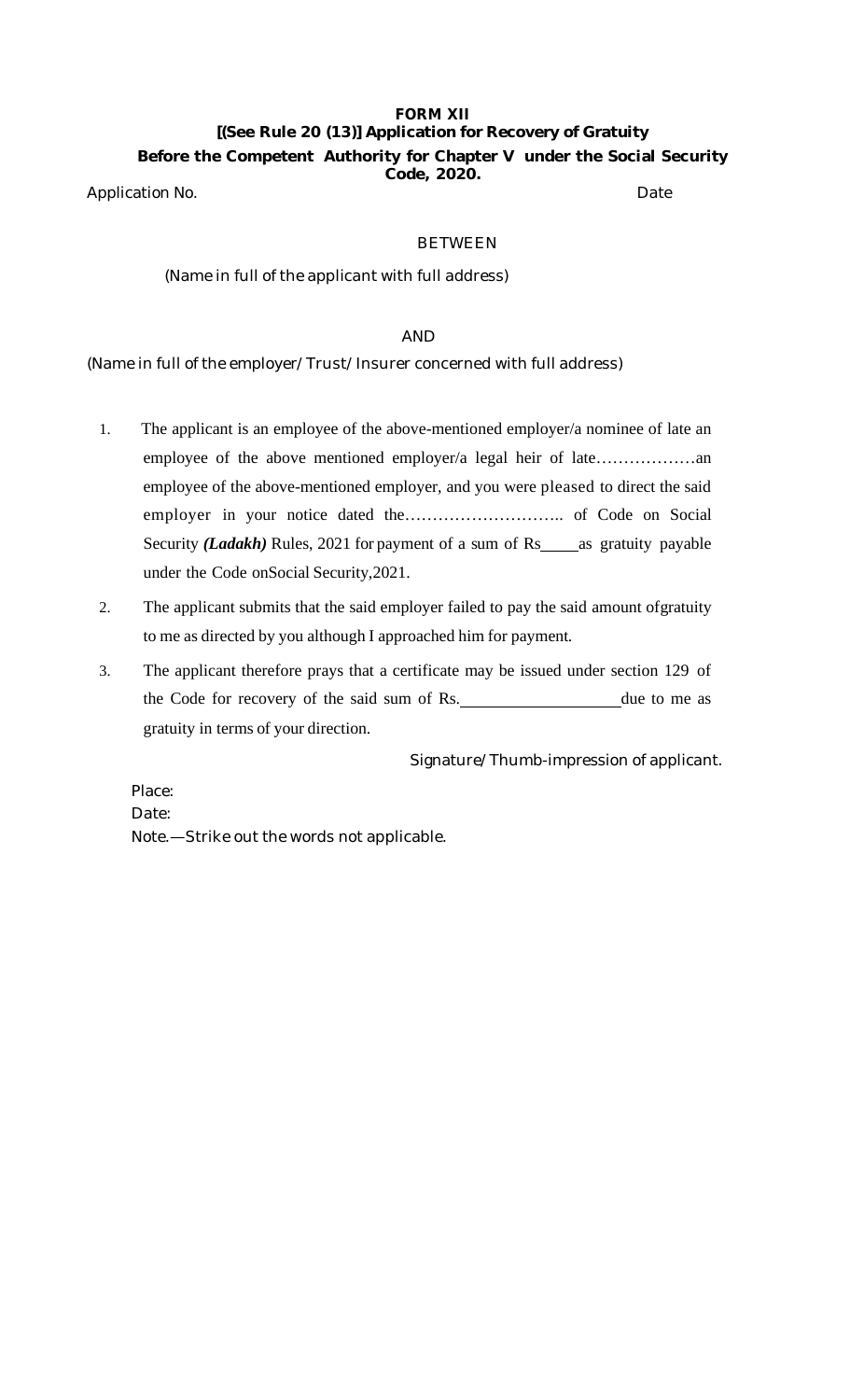# **FORM XIII [See rule 21(1)]**

# **Application for Registration of an Establishment under sub-section (3) ofSection 57.**

A. Establishment Details.

- 1. Retrieve details of Establishment through LIN/Registration Number:
- 2. Name of Establishment:
- 3. Location andAddress of the Establishment:
- 4. Others details of Establishment:
	- a. Total Number of employees engaged directly in the establishment:
	- b. Total Number of the contract employees engaged:
	- c. Total Number of Inter-State Migrant workers employed:
- 5. OwnershipType/Sector:
- 6. Activity as per National Industrial Classification (NIC):
- 7. Details of Selected NIC Code:
- 8. Identification of the establishment e-sign/ digital sign of employer/ representative:

B. Details of Employer:-

- 1. Name & Address of Employer / Occupier / Owner/Agent/ Chief Executive-
- 2. Designation:
- 3. Father's/ Husband's Name of the Employer:
- 4. Email Address, Telephone & Mobile No:
- C. Manager/Agent Details
- 1. Full name & Address of Manager/ Agent or person responsible for supervision and control of the Establishment;
- 2. Address of Manager/Agent:
- 3. Email Address, Telephone& Mobile No:
- D. Details of Approved Gratuity Fund/Insurance obtained for liability of payment towards the Gratuity;
- E. Others Details:-

Signature/ E-sign/digital sign of employer

Date:- Place: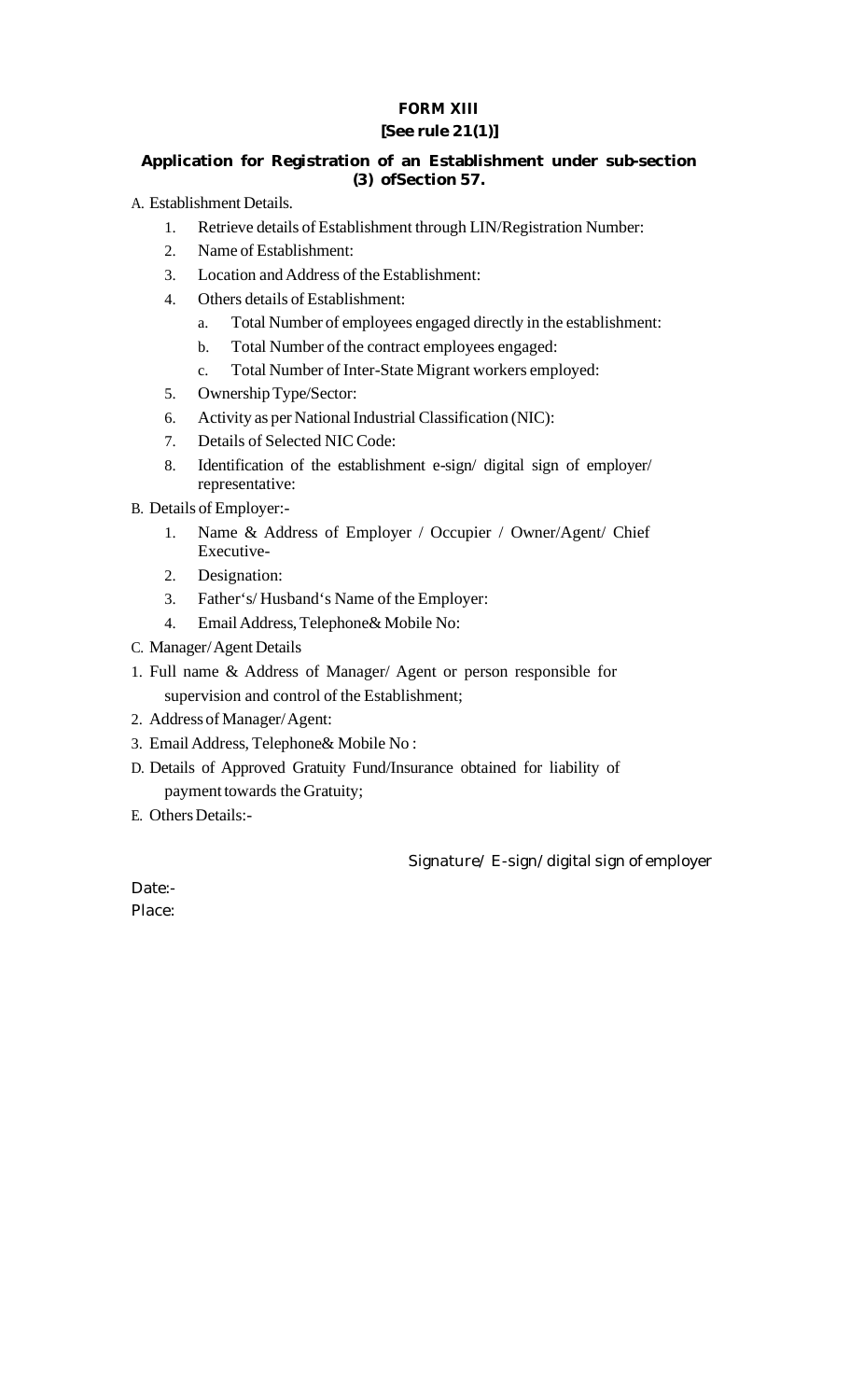# **FORM XIV [See rule 23(1)(a)]**

# Complaint to the Inspector-cum-Facilitator

The Inspector-cum-Facilitator (Under The Code on Social Security, 2020)

Sir,

I.......................................(name of the women) employed in (name and full address of the establishment) or I, (name), a person nominated under section 62 or by a legal representative of ………………..(name of the women) employed in (name and full address of the establishment) having fulfilled the conditions laid down in the code on Social Security 2020, and the rules thereunder, an entitled to Rs .....................................................................................................................................................bei

ng

maternity benefit/ or Rs……………….being the medical bonus and/ or Rs. being wages for leave due under section 65 but the same has been improperly withheld by the employer/discharged or dismissed during or on account of her absence from work in accordance with the provisions of this chapter VI of codeon social Security,2020.

You are therefore requested, to direct the employer to pay the amount to me/to set aside the discharge or dismissal done by the employer.

> Signature or thumb impression of theWoman/ nominee/ legal representative

Date…………

Signature of an Attester in case the woman/nominee/ legal representative is unable to sign and affixes thumb impression.

Full address of the women/nominee/legal representative.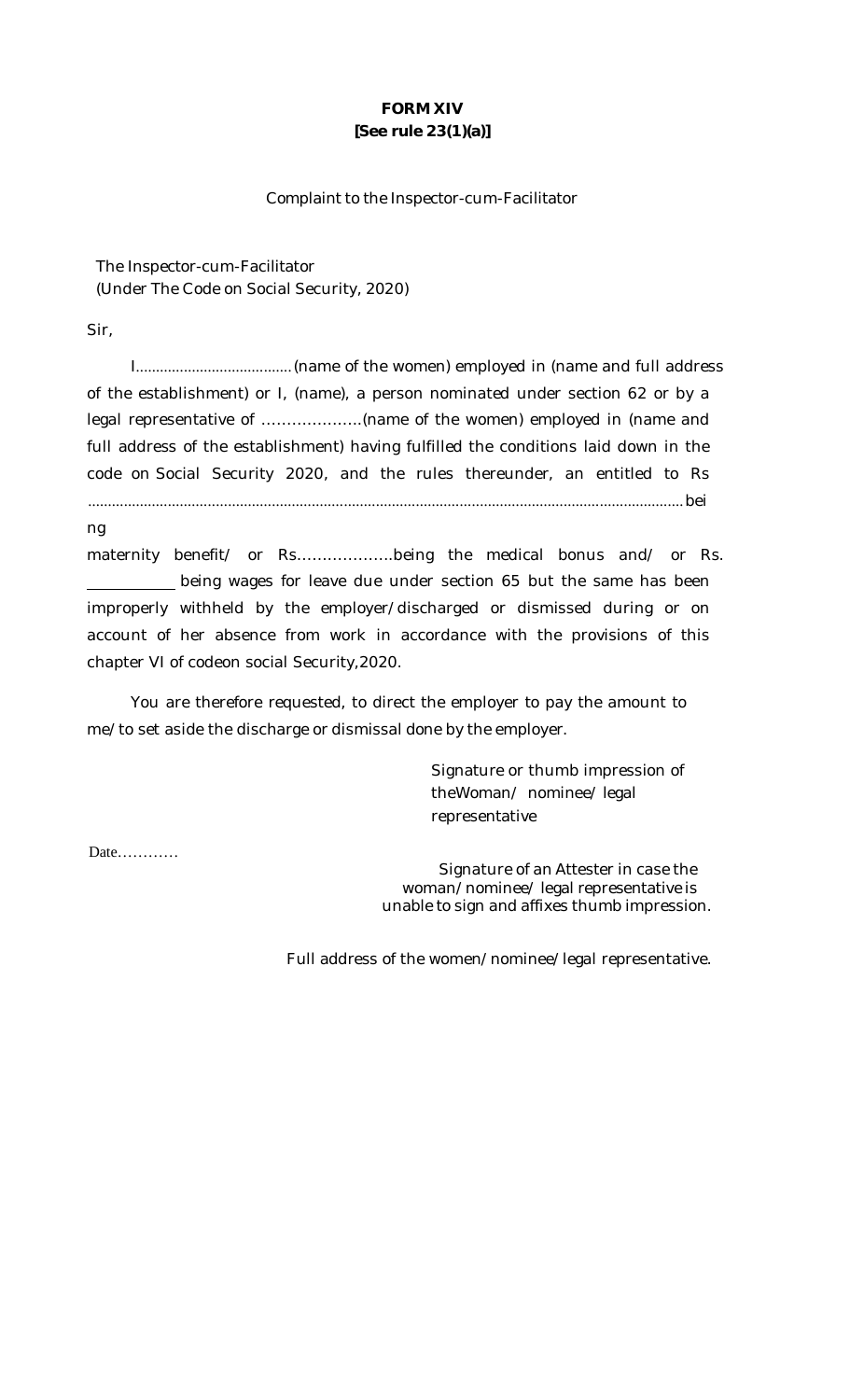# **FORM XV Appeal [See rule 23 (2) (b)]**

To,

The Authority,

# (Appointed under the Code on Social Security, 2020) ……………………………………………(Address)

Sir,

I………………….., the undersigned, women employee of.......................(name and address of the establishment)

\*Feel aggrieved by the order of Inspector-cum-Facilitator under sub section (2)of the section 72 for the reasons attached hereto, prefer this appeal under subsection (2) of section 68 and request that the said employer be ordered to pay the above mentioned amount to me. A copy of the order of Inspector-cum- facilitator in this behalf is enclosed; or

\*Shri, Inspector-cum- Facilitator, having directed under sub section (2) of section 72 to pay the maternity benefit or other amount being……………. (nature of amount) to which………………..(name of woman) is said to be entitled/ to set aside my discharge or dismissal during or on account of absence from work in accordance with the provisions of this Chapter V of the Code on Social Security, 2020 (Strike outunnecessary portion).

I prefer this appeal under sub-section (3) of Section 72. In view of the facts mentioned in the memorandum attached hereto and other documents filed herewith it is submitted that the woman is not entitled to the maternity benefit or the said amount and hence the order of the Inspector-cum-Facilitator in the copy of which is enclosed, may be set aside.

\*Strike out unnecessary portion.

Signature or thumb impression of the woman/ Date………. Aggrieved Person

> Signature of an Attester in case the woman isnot able to sign and fixes thumb impression. Full Address of the nominee/legal representative.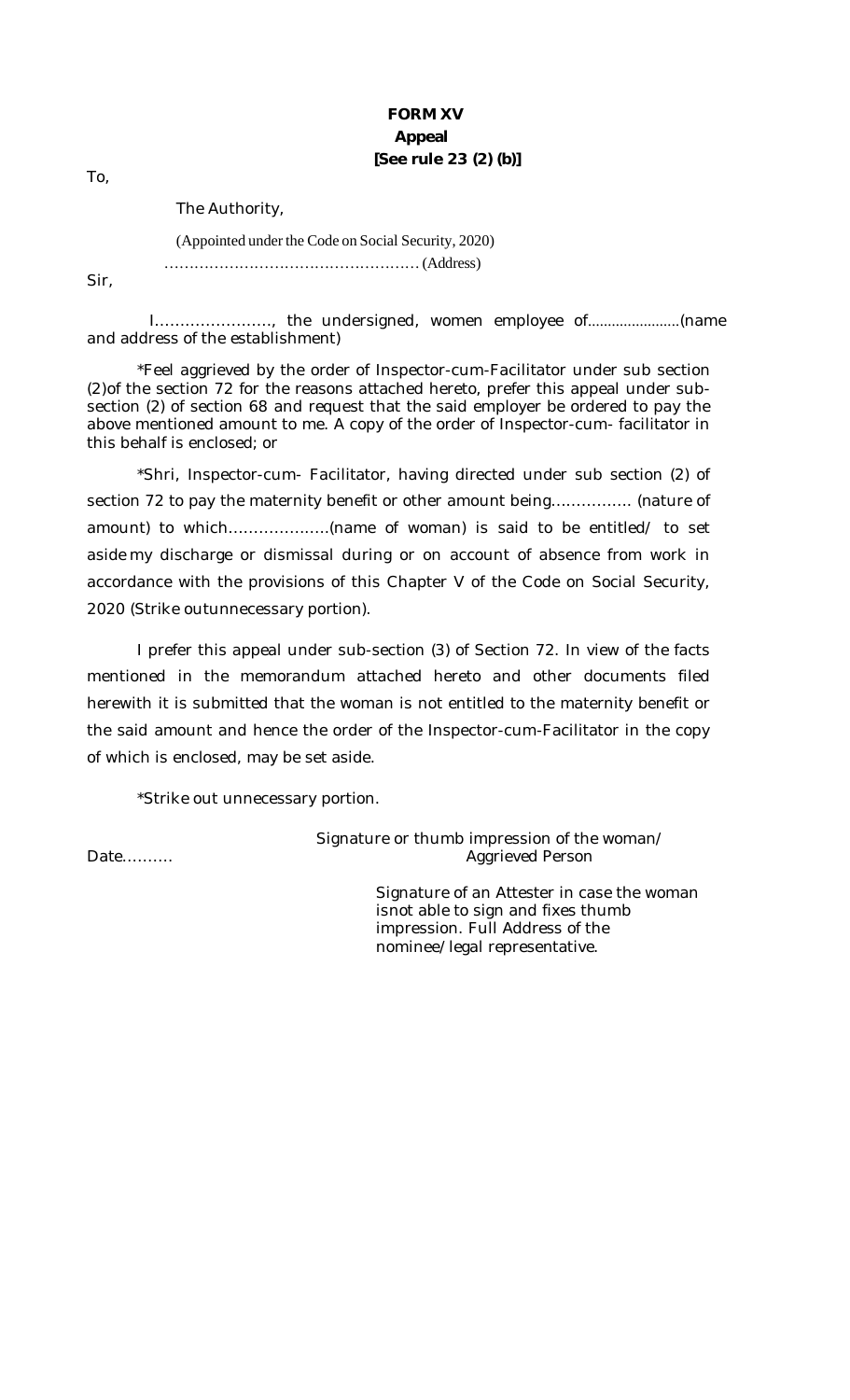### **FORM XVI**

#### (Notice Book of the Accidents)

[See rule 26]

Name of the Establishment……………...............................................… Nature of Business ………………..................................................….… Date of opening………………..................................................….......… Registration no (if any)-……………………........................................... Name of the employer/occupier……………….................................…..

| Date   | <b>Short</b> | Nam   | Wheth   | Whether  | Whether   | Whether  | Amount      | Amount    | Date of    |
|--------|--------------|-------|---------|----------|-----------|----------|-------------|-----------|------------|
| of     | detail       | e of  | er      | accident | accident  | accident | of          | of        | payment    |
| accide | of           | the   | accide  | resulted | resulted  | resulted | compensat   | compensat | or deposit |
| nts    | accide       | injur | nt      | in total | in        | in       | ion paid to | ion       | of         |
|        | nt           | ed    | resulte | disablem | impartial | temporar | employee    | deposited | compensat  |
|        |              | perso | d in    | ent      | disablem  | V        | or his      | to        | ion        |
|        |              | n     | death   |          | ent       | disablem | dependent   | competent |            |
|        |              |       |         |          |           | ent      |             | authority |            |
|        | 2            |       | 3       | 4        | 5         | 6        |             | 89        |            |
| 10     |              |       |         |          |           |          |             |           |            |

# **FORM XVII**

# **[See rule 28]**

### Statement of Fatal Accidents

To ,

Competent Authority,

...............................

Sir,

1. I have the honor to submit the following statement of an accident which occurred in (date), at (here enter details of premises) and which resulted in the death of the employee/ employees of whom particulars are given in the statement annexed.

2. The circumstances relating to the death of the employee/employees were as under: -

- a. Time of accident.
- b. Brief History of Accident
- c. Place where the accident occurred.
- d. Manner in which deceased was/were employed at the time.
- e. Cause of the accident.
- f. Accident reported at the local police station (Copy of FIR if any) $(Y/N)$
- g. Any Other Relevant Information
- 3. I am responsible for payment of compensation.
- 4. Details of employee …………………………..
	- a. Name of the employee …………….
	- b. Age of the employee ………………..
	- c. Wages ofthe employee ………………

5. The establishment is not responsible for payment of compensationdue to reasons mentioned below

......................................................................................

(Signature and designationof

personmaking the statement) Name Mobile: Address: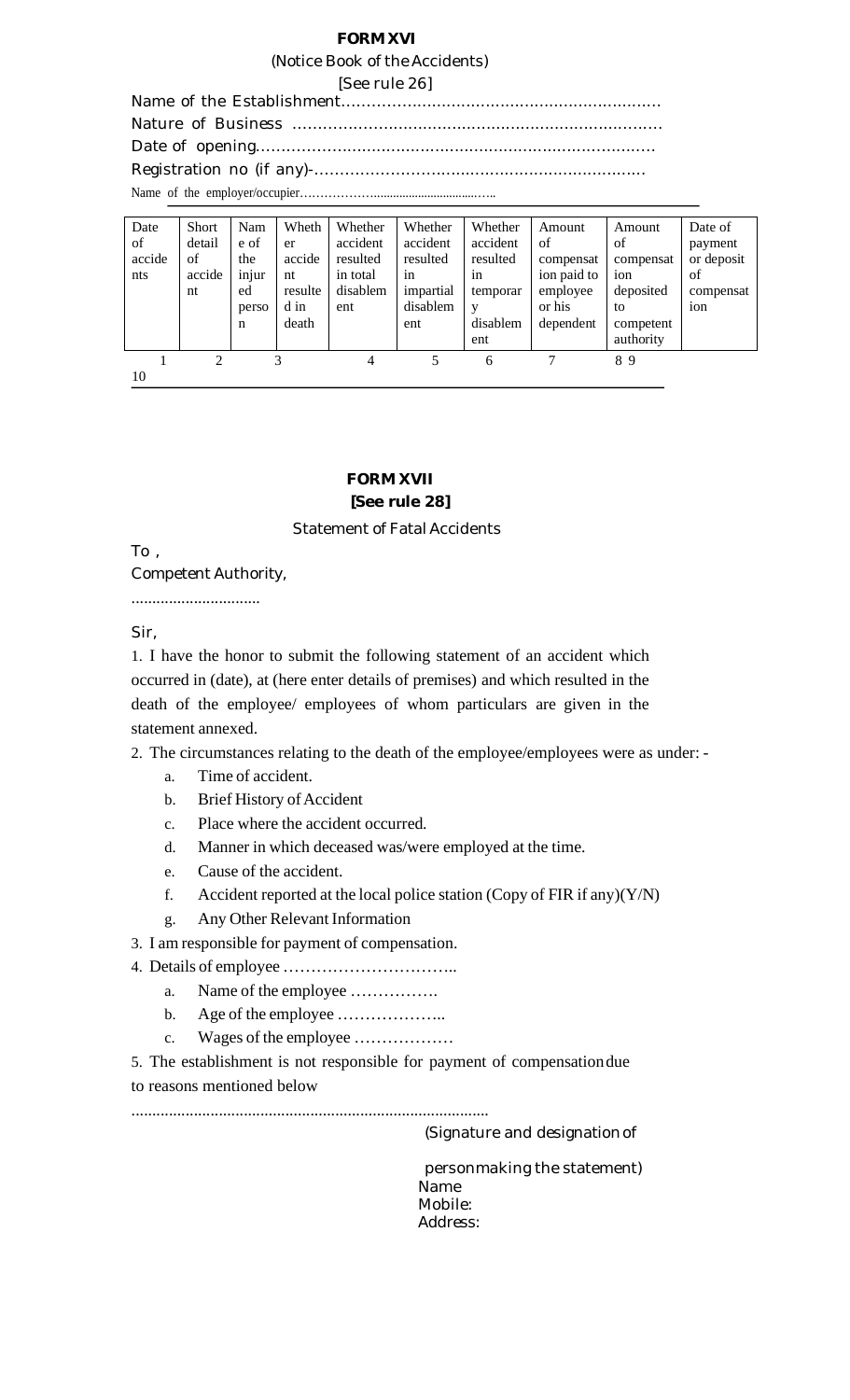# **FORM XVIII [See Rule 29]**

### Memorandum of Agreement

It is hereby submitted that on the ................... day of 20 . personal injury was caused to \_\_\_\_\_\_ residing at \_\_\_\_\_\_\_\_ by accident arising out of and in the course of his employment in \_\_\_\_\_\_\_\_\_\_\_\_\_. The said injury has resulted inpermanent disablement to the said workman of the following nature, namely:- The said employee's monthly wages are estimated at Rs. The employeeis over the age of 15 years/will reach the age of 15 years on ........................... . The said employee has, prior to the date of the agreement, received the following payments, namely: -- Rs. ..................................... on ................ Rs............................ on ................................ Rs. ..................................... on ............... Rs. ........................... on ...............................

Rs. ..................................... on ............... Rs ........................... on

It is further submitted that the employer of the said employee has agreed topay, andthe said employee has agreed to accept, the sum of Rs............ in full

settlement of all and every claim under the Code on Social Security, 2020 in receipt of the disablement stated above and all disablement now manifest. It is therefore requested that this memorandum be duly recorded.

Dated ..........................20.......... Signature of employer Witness

................................

Signature or employee

*Note*- Application to register an agreement can be presented under signature of one party: provided that the other party has agreed to the terms. But both signatures should be appended, whenever possible. Receipt (to be filled in when the money has actually been paid)

In accordance with the above agreement, I have this day received the sum of

Rs................ Dated .....................20.... .

Employee

The money has been paid and this receipt signed in my presence.

Witness Note- This form may be varied to suit special cases, e.g. injury by occupational disease, agreement when employee is under legal disability, etc.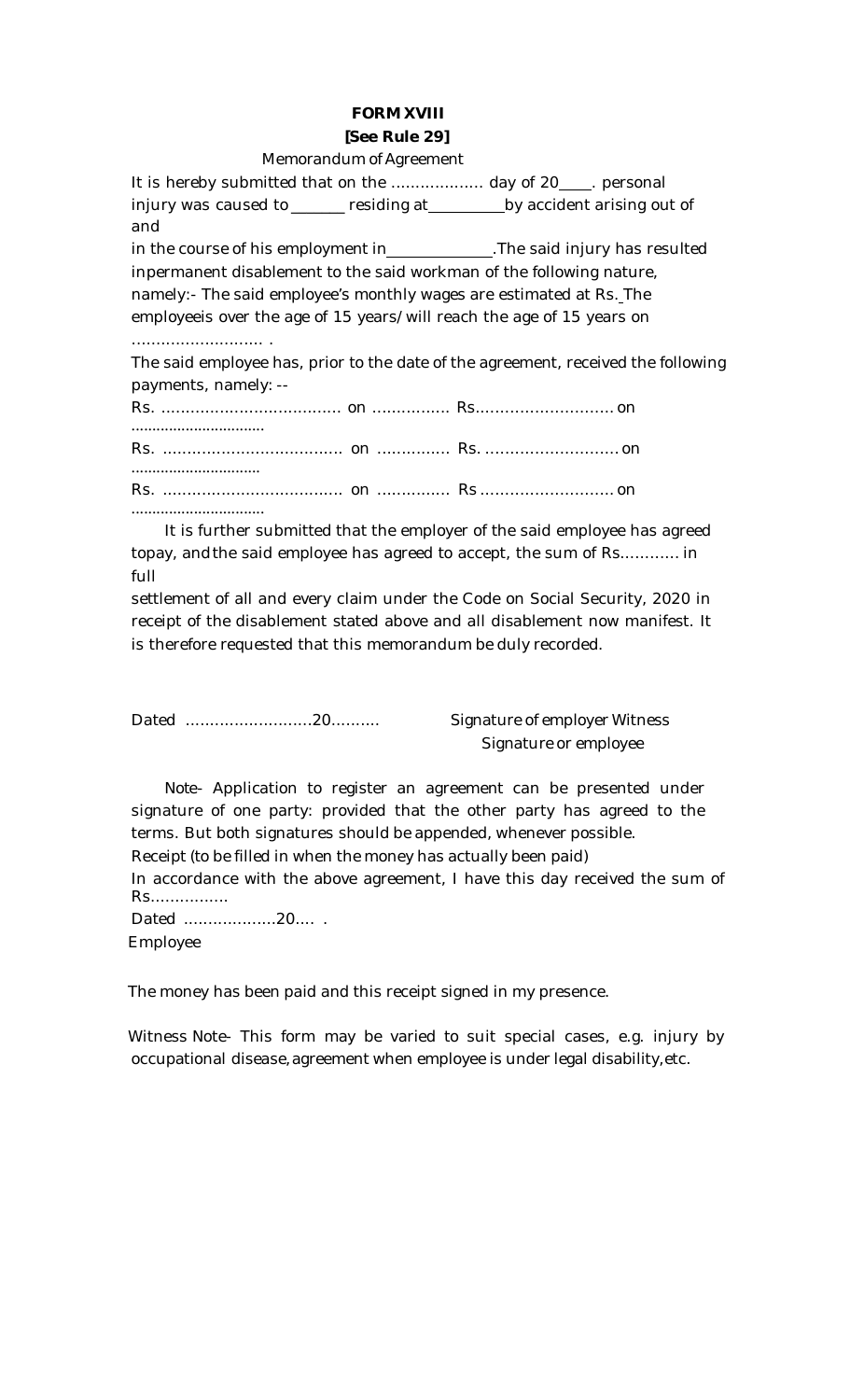# **FORM XVIII-A**

### **[See Rule 29(1)]**

### Memorandum of Agreement

It is hereby submitted that on the ....................day of20 personal injury was caused to ......................residing at by accident arising out of said in the course of employment in The said injury has resulted in temporary disablement to the said employee, who is at present in receipt of wages amounting to Rs. per month/no wages.

The said employee's monthly wages prior to the accident are estimated at Rs ........ The employee is subject to a legal disability by reason of.

It is further submitted that the employer of the employee has agreed to pay and on behalf of the said employee has agreed to accept half-monthly paymentsat the rate of Rs………………….for the period of the said temporary disablement. This agreement is subject to the condition that the amount of the half-monthly payments may be varied in accordance with provisions of the saidAct on account of an alteration in the earnings of the said employee during disablement. It is further stipulated that all rights of commutation underSection7 of the said Act are unaffected by this agreement it is therefore requested thatthis memorandum be duly recorded.

Dated ................. 20.... .

Signature of employer

**Witness** Signature of employee **Witness** 

Note- An application to register and agreement can be presented under the signature of one party: provided that the other party has agreed to the terms. But both signatures should be appended, whenever possible.

Receipt (to be filled in when the money has actually been paid).

In accordance with the above agreement, I have this day received the sum ofRs........

*Employee*

Dated ..................20.

The money has been paid and this receipt signed in my presence.

Note-This form may be varied to suit special cases, e.g., injury by occupational disease, etc.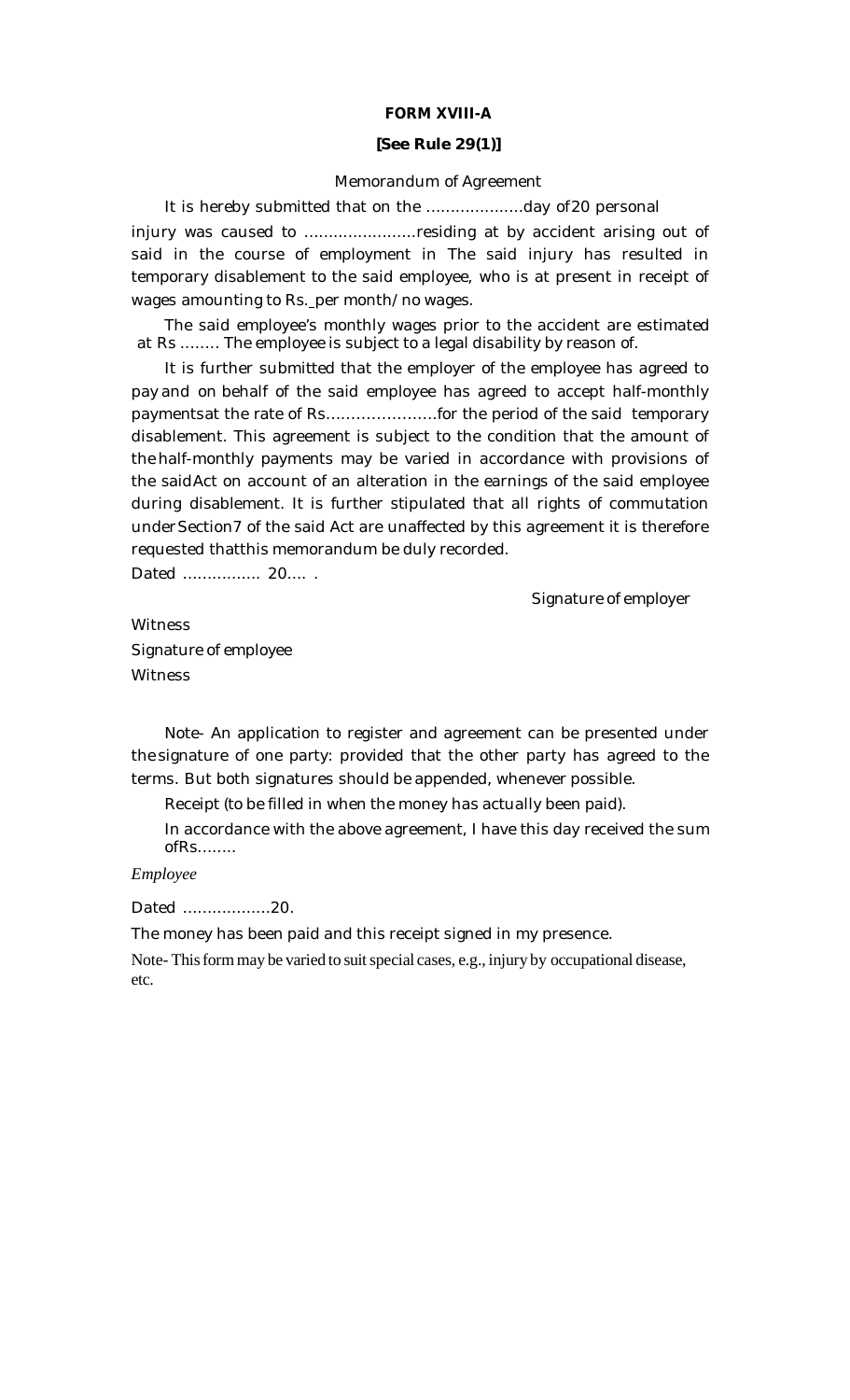# **FORM XVIII-B [See rule 29(1)]**

### Memorandum of Agreement

It is hereby submitted that on the ...................... day of ............. 20\_ Personal injury was caused to residing at \_\_\_\_\_\_\_\_\_\_\_\_\_\_\_\_\_\_\_\_\_\_\_\_\_\_\_\_by accident arising out of and in the course of his employment in\_\_\_\_\_. The said injury has resulted in death to the said workman. The said employee's monthly wages are estimated at Rs. The employee is over the age of 15 years will reach the age of 15 years on ........................... The said employee has, prior to the date of the

agreement,received the following payments, namely: -- Rs. ..................... on ................ Rs. ........................... on ................................ Rs.................... on .............................Rs. ................on ............................... Rs. ......................on .................. Rs ............................on

................................

It is further submitted that the employer of the said employee has agreed topay, and dependent (s) of the said employee has agreed to accept, the sum of Rs. in full settlement of all and every claim under the Code on Social Security, 2020 in receipt of death stated above. It is therefore requested that this memorandum be duly recorded.

Dated ..........................20........ . Signature of

Employer Witness

Witness Witness Signature or dependent(s)

*Note*- Application to register an agreement can be presented under signature of one party: provided that the other party has agreed to the terms. But both signatures should be appended, whenever possible.

Receipt (to be filled in when the money has actually been paid)

In accordance with the above agreement, I have this day received the sumof Rs...................

Dated ................... 20.... .

Dependent(s)The money has been paid and this receipt signed in my presence.

Witness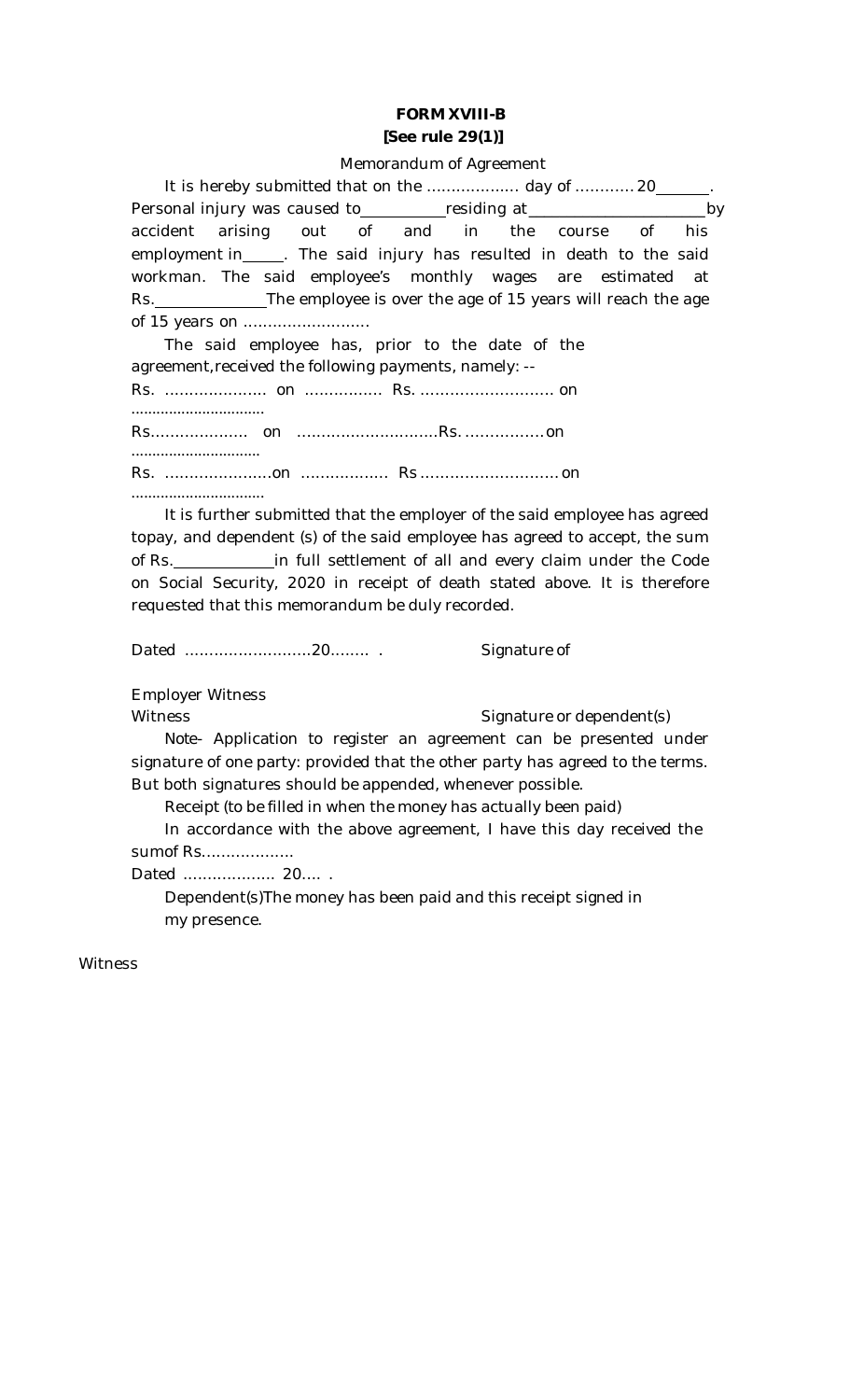# **FORM XIX**

# **[See rule 29(2)]**

Whereas an agreement to pay compensation is said to have been reached between

................... and .............and whereas has/have applied for registration of the agreement under Section 89 of the Code of Social Security, 2020. Notice is hereby given that said agreement will be taken into consideration on

<sub>1</sub>, and that any objections to the registration of the said agreement should be made on that date. In the absence of valid objections it is my intention to proceed to the registration of the agreement. Dated

.............

Competent Authority

# **FORM XX**

**[See rule 29(5)]**

Register of Agreement for year 20................

| Sr. No. Date of | agreement<br>agroomont | Date of<br>registratio<br>n | Employe | Employee | Initial of<br>competent<br>authority | Reference<br>to orders of<br> rectifying the<br>register |
|-----------------|------------------------|-----------------------------|---------|----------|--------------------------------------|----------------------------------------------------------|
|                 |                        |                             |         |          |                                      |                                                          |
|                 |                        |                             |         |          |                                      |                                                          |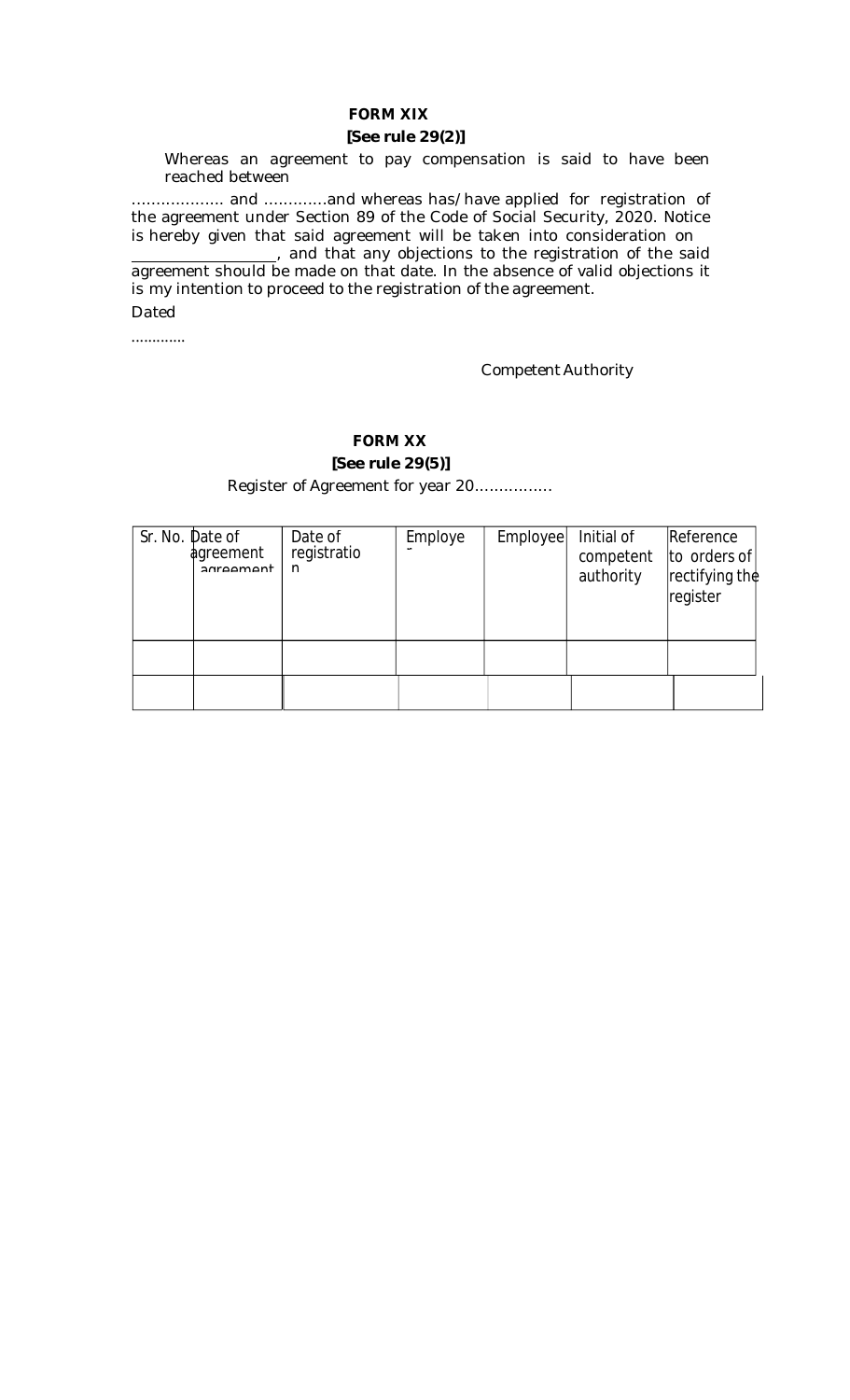# **FORM XXI [(See rule 39(1)(a)]**

# REGISTER OF WOMEN EMPLOYEES

Name of establishment

- 1. Serial Number.
- 2. Name of woman and her father's (or, if married, husband's) name.
- 3. Date of appointment.
- 4. Nature of work.
- 5. Dates with month and year in which she is employed, laid off and not employed.

| Month | No. of days | No. of days<br><del>laid</del> |                | No. of days | Remark |
|-------|-------------|--------------------------------|----------------|-------------|--------|
|       | employed    |                                | <del>not</del> |             |        |
|       |             | .)ff                           |                | employed    |        |
| a     |             |                                |                |             |        |
|       |             |                                |                |             |        |

- 6. Date on which the woman gives notice under section 62.
- 7. Date of discharge/dismissal, if any.
- 8. Date of production of proof of pregnancy under section 62.
- 9. Date of birth of child.
- 10. Date of production of proof of delivery/miscarriage/Medical Termination of pregnancy/tubectomy operation/death / adoption ofchild.
- 11. Date of production of proof of illness referred to in section 65.
- 12. Date with the amount of maternity benefit paid in advance of expected delivery.
- 13. Date with the amount of subsequent payment of maternity benefit.
- 14. Date with the amount of bonus, if paid, under section 64.
- 15. Date with the amount of wages paid on account of leave under section  $65(1)$  &65(3).
- 16. Date with the amount of wages paid on account of leave under section 65(2) and period of leave granted.
- 17. Name of the person nominated by the woman under section 62.
- 18. If the woman dies, the date of her death, the name of the person towhom maternity benefits and/or other amount was paid, the amount thereof, and the date of payment.
- 19. If the woman dies and the child survives, the name of the personto whom the amount of maternity benefit was paid on behalf of thechild and the period for which it was paid.
- 20. Signature of the employer of the establishment authenticating the entries in the register of women employees.
- 21. Remarks column for the use of the Inspector-cum-Facilitator.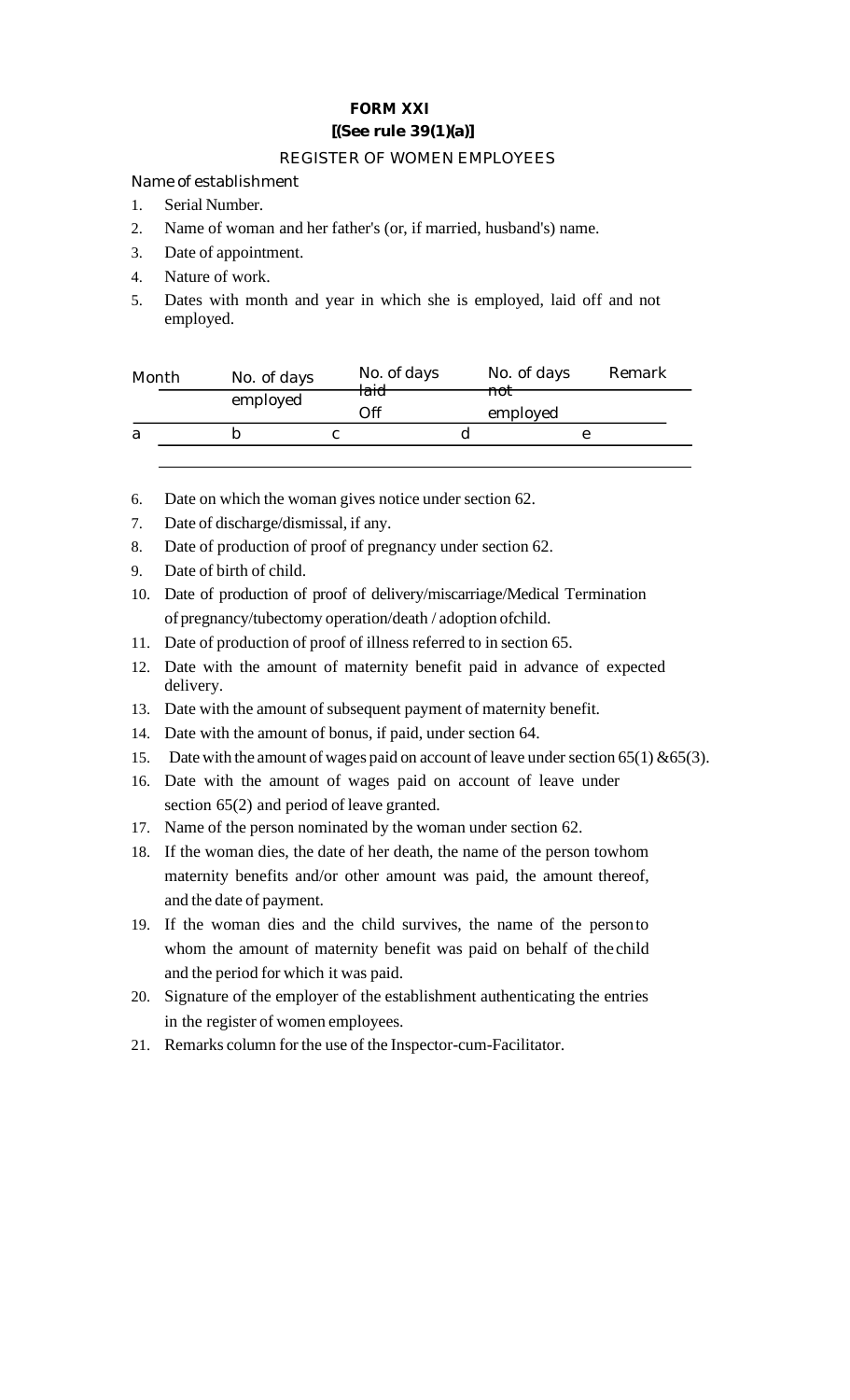# **FORM XXII [(See rule 39(3)]** UnifiedAnnual Return

# A. General Part

(a) Name of the establishment

|          | Address of the establishment:                                                              |              |                      |
|----------|--------------------------------------------------------------------------------------------|--------------|----------------------|
|          |                                                                                            |              |                      |
|          |                                                                                            |              |                      |
|          |                                                                                            |              |                      |
|          | Address of the employer:                                                                   |              |                      |
|          |                                                                                            |              |                      |
|          |                                                                                            |              |                      |
|          | E-mail IDTelephone NumberMobile number                                                     |              |                      |
|          | (c) Name of the manager or person responsible for supervision and control of establishment |              |                      |
|          |                                                                                            |              |                      |
| Address: |                                                                                            |              |                      |
|          |                                                                                            |              |                      |
|          |                                                                                            |              |                      |
|          | E-mail IDTelephone NumberMobile number                                                     |              |                      |
|          | B. Employer's Registration/Licence number under the Codes mentioned in                     |              |                      |
|          | column (2) of the table below:                                                             |              |                      |
|          | S. No. Name Registration If yes (Registration No.)                                         |              |                      |
| S.No.    | Name                                                                                       | Registration | If yes (Registration |
| $No.$ )1 | $\overline{c}$                                                                             | 3            | 4                    |
| 01.      | The Code on Occupational                                                                   |              |                      |
|          | SafetyHealth and working                                                                   |              |                      |
| 02       | The Code on Social                                                                         |              |                      |
|          | Security 2020.                                                                             |              |                      |
| 03       | Any other Law for the time                                                                 |              |                      |
|          | beingin force.                                                                             |              |                      |
|          | C. Details of Employer, Contractor and Contract Labour:                                    |              |                      |

01. Name of the employer in the case of a contractor's establishment.

02. Date of commencement of the establishment.

03. Number of Contractors engaged in the establishment during the year.

04. Total Number of days during the year on which Contract Labour was emp

05. Total number of man-days worked by Contract Labour during the year.

06. Name of the Manager or Agent (in case of mines).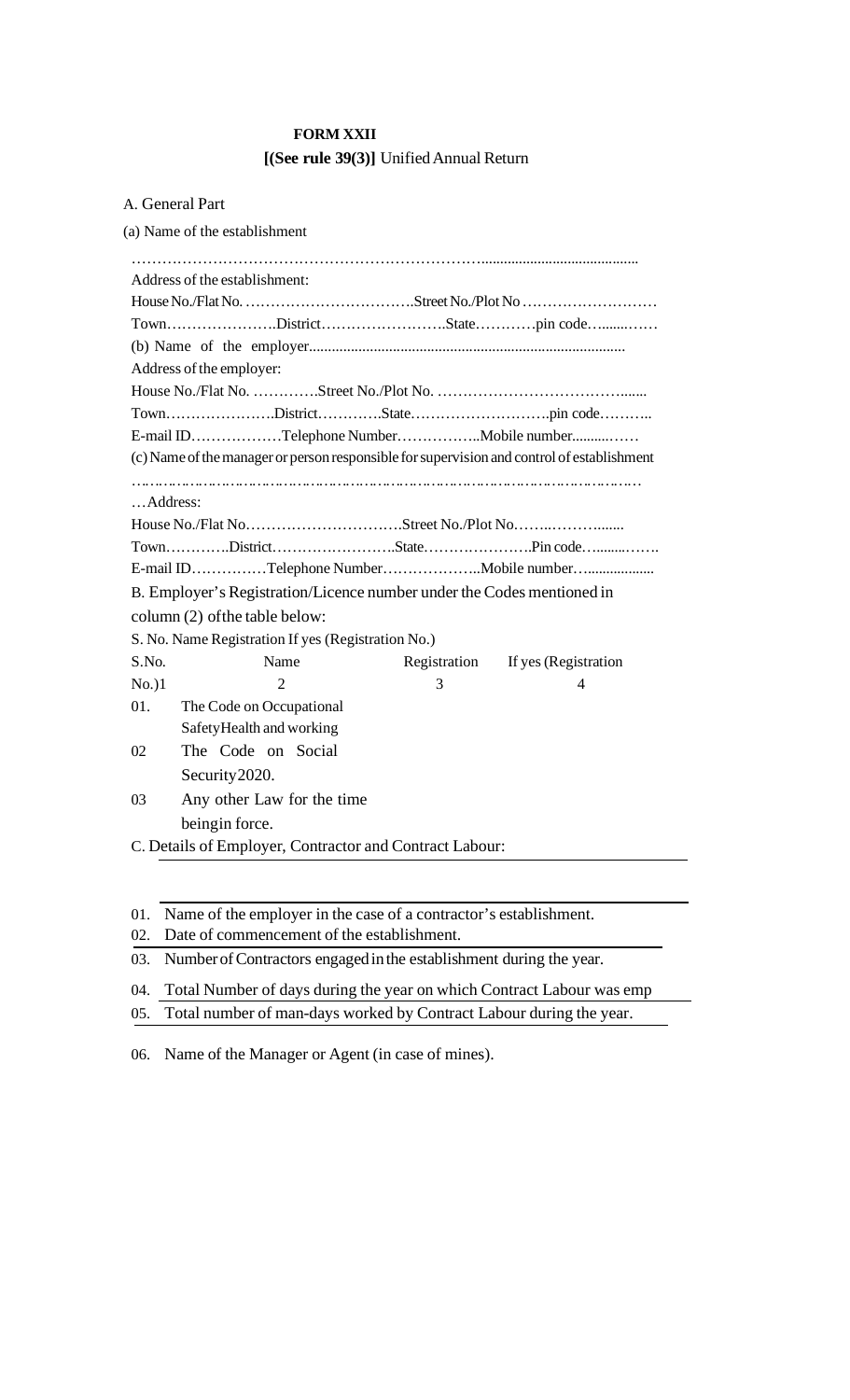|                     | Address House No./Flat No.                                                 | Street/Plot                                        | No.                             |
|---------------------|----------------------------------------------------------------------------|----------------------------------------------------|---------------------------------|
|                     |                                                                            | <b>Town District</b>                               | <b>State</b>                    |
|                     |                                                                            | Pin Code                                           |                                 |
|                     | E-mail ID                                                                  | Telephone Number                                   | Mobile Number                   |
| D.                  | Working hours and weekly rest day:                                         |                                                    |                                 |
| 1.                  | Number of days worked during the year.                                     |                                                    |                                 |
| 2.                  | Number of mandays worked during the year.                                  |                                                    |                                 |
| 3.                  | Daily hours of work.                                                       |                                                    |                                 |
| 4.                  | Weekly day of rest.                                                        |                                                    |                                 |
| Ε.                  | Maximum number of persons employed in any day during the year:             |                                                    |                                 |
|                     | Sl. No. Males Females Adolescents (between the Children (below 14          |                                                    | Total                           |
|                     | age of 14 to 18 years.)                                                    | years of age.)                                     |                                 |
|                     |                                                                            |                                                    |                                 |
| F.                  | Wage rates (Category Wise):                                                |                                                    |                                 |
|                     | Category Rates of Wages                                                    |                                                    | No. of workers                  |
|                     | Regular                                                                    | Contract                                           |                                 |
| Male                | Female                                                                     |                                                    | Children Adolescent             |
| Highly              |                                                                            |                                                    |                                 |
| Skilled             |                                                                            |                                                    |                                 |
| Skilled             |                                                                            |                                                    |                                 |
|                     | Semiskilled                                                                |                                                    |                                 |
|                     |                                                                            |                                                    |                                 |
|                     |                                                                            |                                                    |                                 |
|                     | Unskilled                                                                  |                                                    |                                 |
|                     | (a) Details of Payments:                                                   |                                                    |                                 |
|                     |                                                                            |                                                    |                                 |
|                     | Gross wages paid                                                           | Deductions                                         | Net wages paid                  |
|                     | In kind<br>Fines                                                           | Deductions for damage or loss                      | In kind<br>Others<br>In cash    |
|                     |                                                                            |                                                    |                                 |
|                     | (b) Number of workers who were granted leave with wages during the year:   |                                                    |                                 |
|                     |                                                                            |                                                    |                                 |
|                     | Sl. No. During the year                                                    | Number of workers                                  | Granted leave with wages        |
|                     |                                                                            |                                                    |                                 |
|                     |                                                                            |                                                    |                                 |
|                     | Details of various welfare amenities provided under the statutory schemes: |                                                    |                                 |
| G.<br>In cash<br>H. |                                                                            |                                                    |                                 |
|                     | Nature of various welfare amenities provided                               |                                                    | Statutory (specify the statute) |
| Sl. No.<br>I.       |                                                                            |                                                    |                                 |
|                     | Maternity Benefit under the Code on Social Security, 2020:                 |                                                    |                                 |
|                     | Details of establishment, medical and Para-                                |                                                    |                                 |
| (a)                 | medical staff:01                                                           | Date of opening of establishment                   |                                 |
| 02                  | Date of closing, if close                                                  |                                                    |                                 |
| 03                  | Name of Medical Officer                                                    |                                                    |                                 |
|                     | Qualification of Medical Officer                                           |                                                    |                                 |
| 03(i)<br>03(ii)     | Is Medical Officer at (the mines or circus)?                               |                                                    |                                 |
| 03(iii)             |                                                                            | If a part time, how often does he/she pay visit to |                                 |

 $\overline{\phantom{a}}$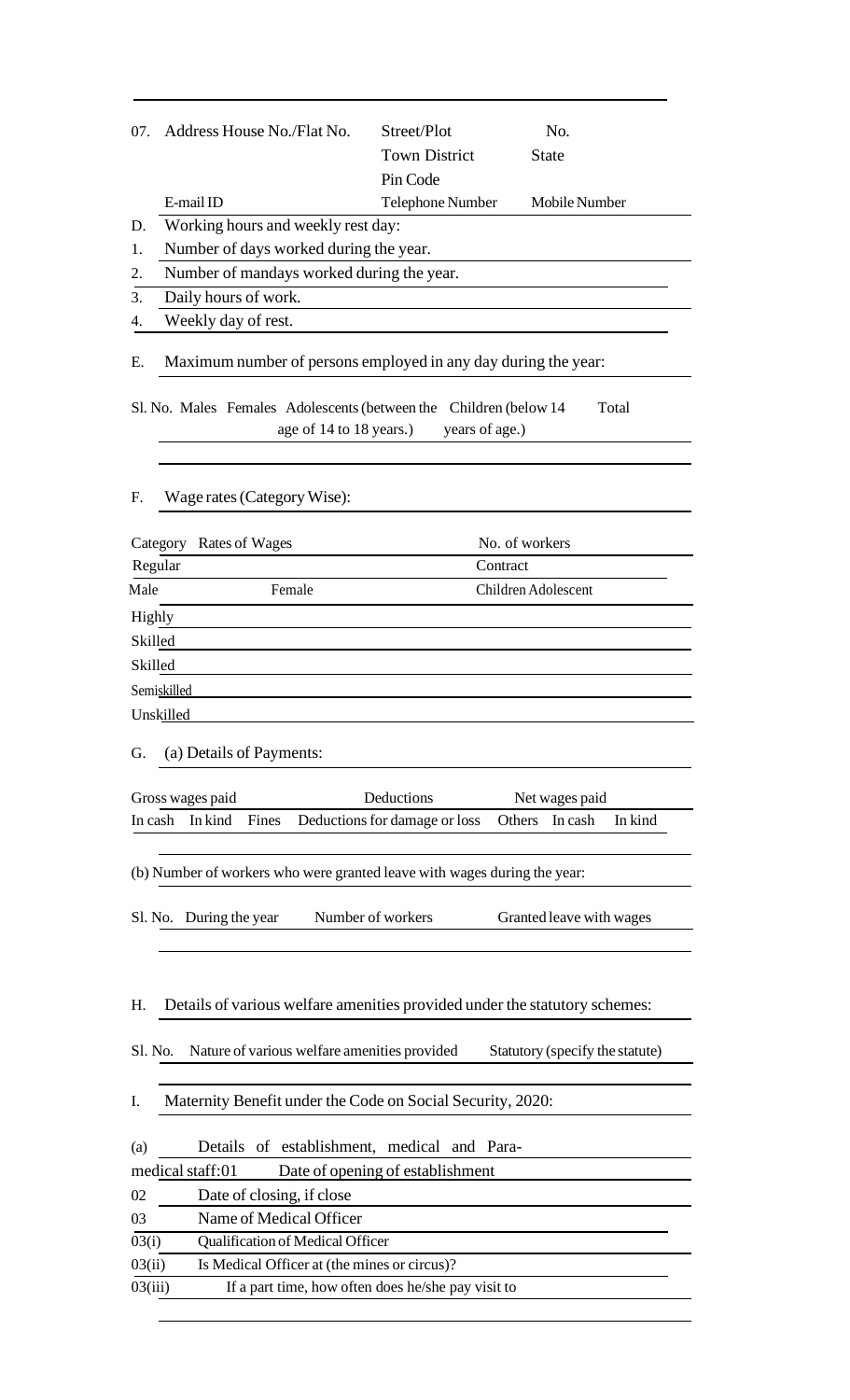establishment? 03(iv) Is there any Hospital?

 $03(v)$  If so, how many beds are provided?

| $03(vi)$ Is there a lady Doctor?<br>$03(vii)$ If so, what is her qualification? |  |
|---------------------------------------------------------------------------------|--|
| $03(viii)$ Is there a qualified mid-wife?                                       |  |
| $03(ix)$ Has any crèche been provided?                                          |  |

(b) Leave Granted under the Code on Social Security, 2020 01 Total number of female employees in the establishment02 Total number days of leave granted

03 Number of employees granted maternity leave/benefited by ESI.

# Declaration

It is to certify that the above information is true and correct and also I certify that I have complied with the all provisions of Labour Laws applicable tomy establishment.

Sign. Here

Place Date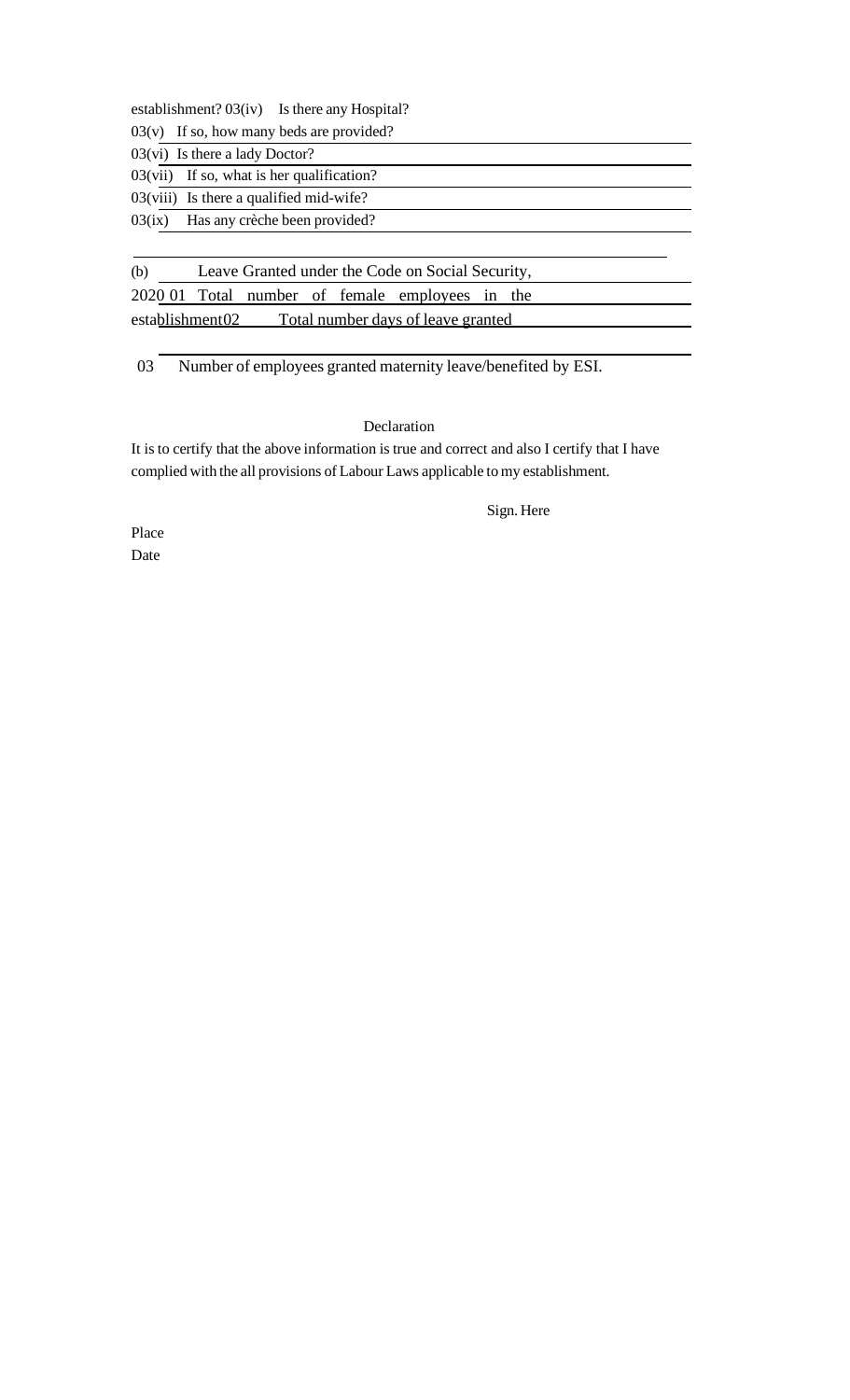# **FORM XXIII Part I**

# **[See rule 40 (1)]**

|     | Notice to the Employer who committed an offence for the first time for<br>compounding of offence under subsection (1) of section 138 of the Code on Social |  |
|-----|------------------------------------------------------------------------------------------------------------------------------------------------------------|--|
|     | Security, 2020                                                                                                                                             |  |
|     | Notice No<br>Date:                                                                                                                                         |  |
| To, |                                                                                                                                                            |  |
|     |                                                                                                                                                            |  |
|     |                                                                                                                                                            |  |
|     |                                                                                                                                                            |  |
|     |                                                                                                                                                            |  |
|     |                                                                                                                                                            |  |
|     |                                                                                                                                                            |  |
|     |                                                                                                                                                            |  |
|     |                                                                                                                                                            |  |
|     | of records and documents produced before me, the undersigned has reasons to                                                                                |  |
|     | believe that you, being the employer of the establishment M/s. _____________(Registration No), have co                                                     |  |
|     |                                                                                                                                                            |  |
| 1.  | Name of the Person:                                                                                                                                        |  |
| 2.  | Name and Address                                                                                                                                           |  |
|     | the<br>of                                                                                                                                                  |  |
|     | Establishment:                                                                                                                                             |  |
| 3.  | Registration No                                                                                                                                            |  |
|     | the<br>of                                                                                                                                                  |  |
|     | Establishmen                                                                                                                                               |  |
|     | t:                                                                                                                                                         |  |
| 4.  | Particulars of the offence:                                                                                                                                |  |
| 5.  | Provisions of the                                                                                                                                          |  |
|     | Code/Scheme/Rules/Regul                                                                                                                                    |  |
|     | ations                                                                                                                                                     |  |
|     | under which the offence i                                                                                                                                  |  |
|     | committed:                                                                                                                                                 |  |
| 6.  | Compounding<br>amount                                                                                                                                      |  |
|     | required to be paid                                                                                                                                        |  |
|     | towards composition                                                                                                                                        |  |
|     | of the offence                                                                                                                                             |  |
| 7.  | Name and Details of                                                                                                                                        |  |
|     | Account for depositing                                                                                                                                     |  |
|     | the Amount                                                                                                                                                 |  |
|     | specified in Column                                                                                                                                        |  |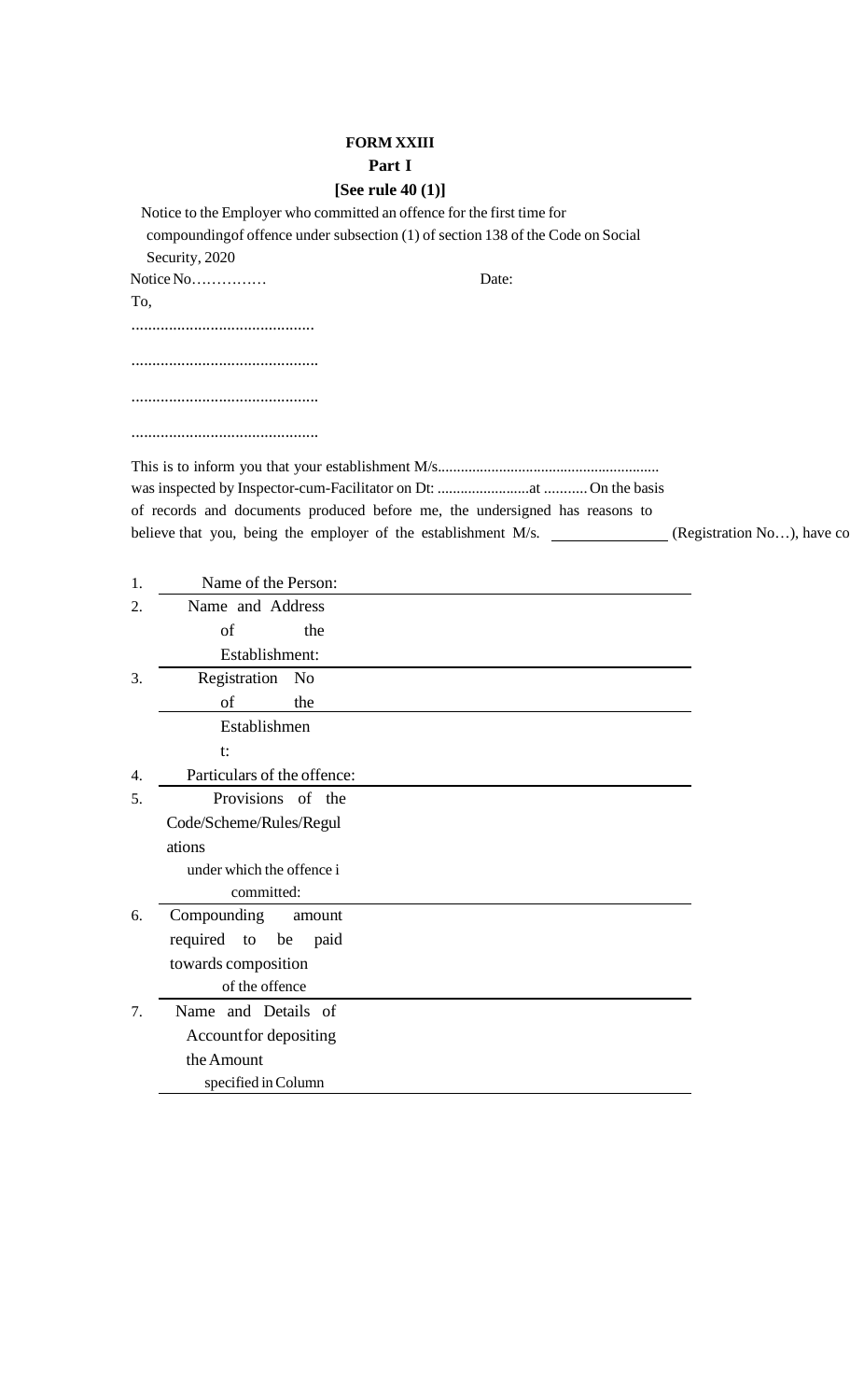### **PART –II**

In view of the above, and as per provisions of sub-section (1) of Section 138 readwith Sub-Rule (1) of Rule 28you have an option to pay the above-mentioned amount within fifteen days from the date of issue of this notice and return the application duly filled in Part – III of this notice. The compounding amount mentioned in Column 6 of Part 1 of this notice can be deposited in the account mentioned in column 7 of Part 1 of this notice through treasury challan or electronically on the designated web portal of the Administration of Ladakh as the case may be. In case the said amount is not paid within the specified time, necessary action for filing of prosecution shall be initiated without giving any further opportunity in thisregard.

(Signature of the Compounding Officer)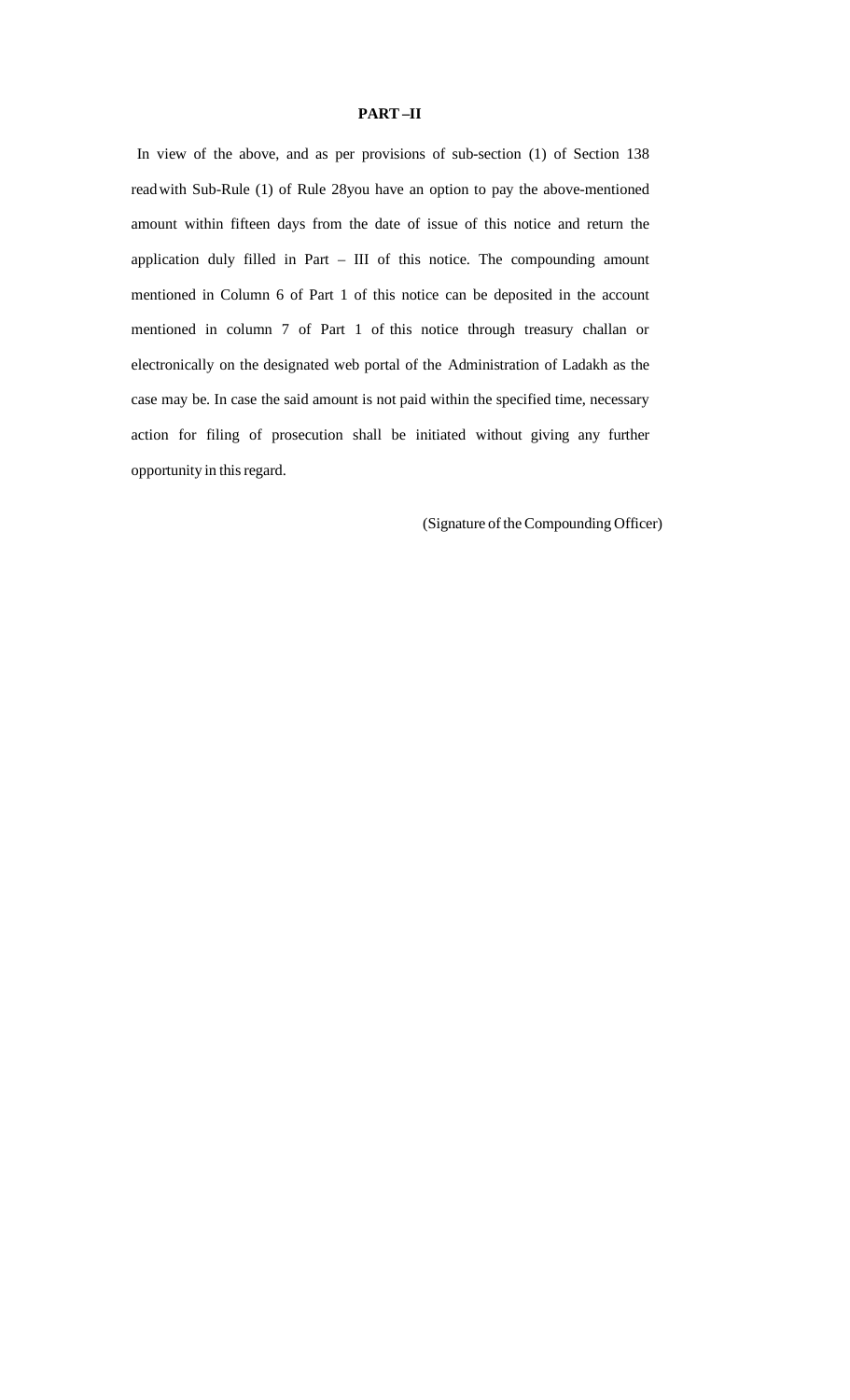### **Part III**

### **Form XXIII**

# **[See rule-40(2)]** APPLICATION UNDER SUB-SECTION (4) OF SECTION 138 FORCOMPOUNDING OF OFFENCE

To,

Compounding Officer,

………………………

Kindly refer to your notice no.................................dated I/we hereby applying for composition of Offence. I have deposited Rs…............./- as the amount of Composition by depositing through Treasury Challan in the account as per column 7 of Part 1 of the notice No.............. Dated: or electronically on the designated web portal of the U.T. Ladakh.Kindly accept my application and close the proceeding under the Code. Dated:

Enclosure: The Treasury Challan/Payment receipt of electronic Payment.

(Signature) Name of the Applicant

(1) Name of the establishment:………………………………. (2) Address of Establishment:……………………………….

# **Part IV**

# **Form XXIII Composition Certificate[See rule**

**40 (3)]**

Ref: Notice No…………..

Date:

This is to certify that the offence under section........of the Code and Rule. In respect of which

Notice No. Dated: wasissued to Sh.………….(Applicant), the employer ofM/s....... ……………. (Name and Registration Number of establishment) has been compoundedon account of remission of full amount of Rs.(Rupees ) towards the composition of offences to the satisfaction of the said Notice.

> (Signature) Name and Designation of the Officer

Date: Place: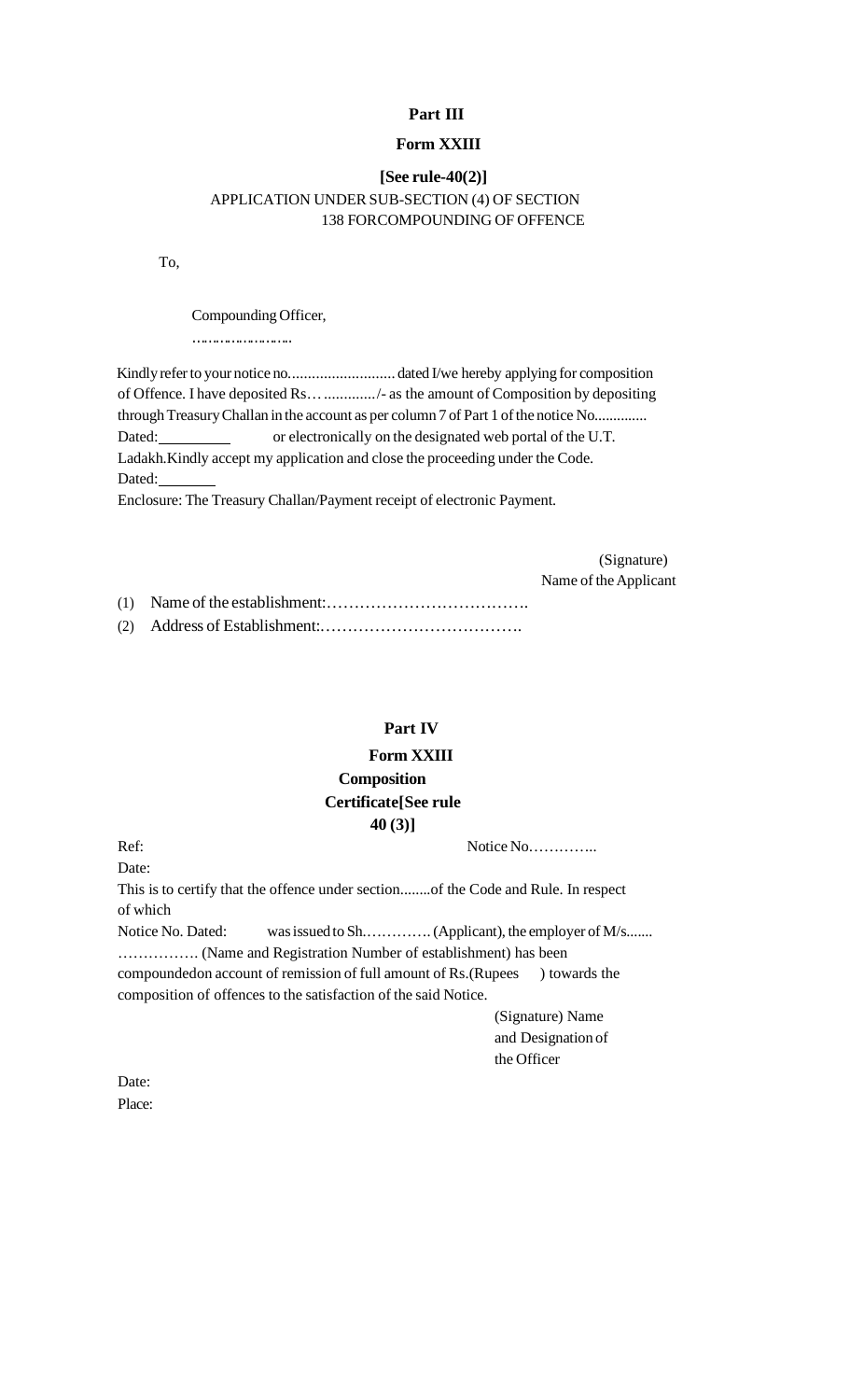# **FORMXXIV**

# **[See rule 41(3) (b)]**

# **Form for Reporting Vacancies to Career Centres**

### **(Separate forms to be used for each type of posts)**

- 1 Particulars of the
	- employer:Name: Address with pin code: Telephone No. : Mobile No.: Email address: Name & Type of Establishment (Central Government, State Government, PSU,Autonomous, Private, etc) Registration No of establishment under Code: Economic activity details:
- 2. Particulars of the indenting Officer: Name: Designation:Telephone No. : Mobile No.: Email address:
- 3. Particulars of vacancy(ies):
	- (a) Designation/nomenclature of the vacancy(ies) to be filled
	- (b) Description of duties of the post(job role/functional role)
	- (c) Qualifications/Skills required (educational, technical, Essential Desirable/experience) Preferable
	- (i) Educational Qualifications
	- (ii) Technical Qualifications
	- (iii) Skills
	- (iv) Experience
	- (d) Age Limits, if any (Ageas on last date of application)
	- (e) Preferences (such as Ex-servicemen, persons withdisabilities, women, etc) if any
	- (f) duration of employment
	- (i) 3-6 months Number of posts
	- $(ii)$  6-12 months
	- (iii) 12 months and more
- 4. Whether there is any obligation for arrangement for giving reservation/ preference to any category of persons such as Scheduled Caste(SC), Scheduled Tribe(ST), Economically Weaker Sections(EWS), Other Backward Classes(OBC), Ex- serviceman and persons with disabilities (pwd) , etc, in filling up the vacancies: Yes/No (if yes, give the number of vacancies to be filled by such categories of persons asdetailed below)

| 5. |     | Category               | Number of vacancies to be filled |                    |
|----|-----|------------------------|----------------------------------|--------------------|
|    | (a) | <b>Scheduled Caste</b> |                                  | Total *By Priority |
|    | (b) | Scheduled Tribe        |                                  | candidates         |
|    | (c) | <b>OBC</b>             |                                  | *(Applicable for   |
|    | (d) | <b>EWS</b>             |                                  | Central            |
|    | (e) | Ex-Serviceman          | Government                       |                    |
|    |     |                        |                                  |                    |

(f) Persons with disabilities(pwd) vacancies)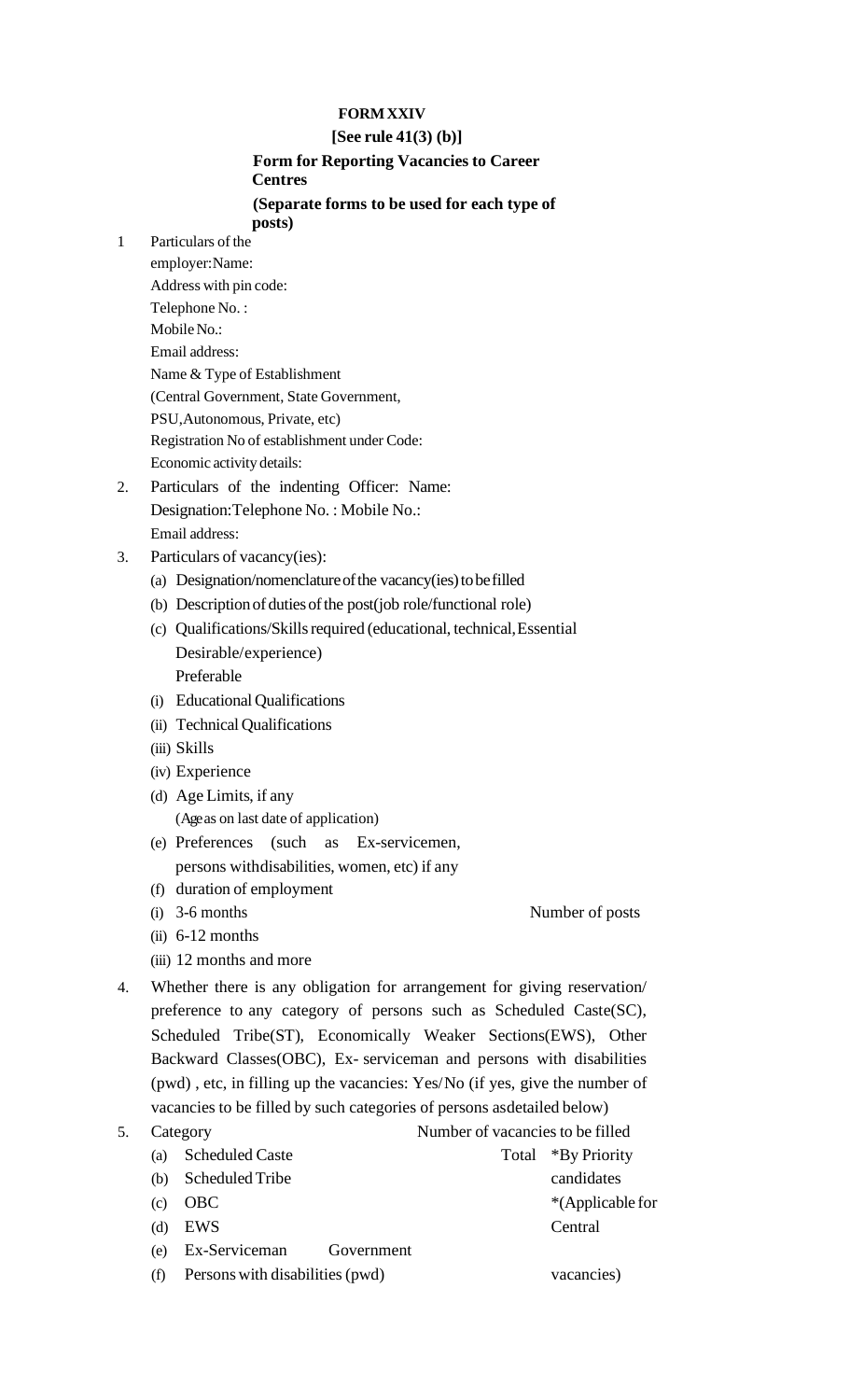- (g) Women
- (h) Others(specify)
- 6. Pay andAllowances:
	- For Government vacancies: Mention pay level/pay scale of the post with basic pay/pay per month with other details ifany For others: Mention minimum total emoluments per month with other details, if any.
- 7. Place of work ( Name of the town/village
- 8. Mode of Application (email, online, in writing, etc) andLast date for receipt of applications.
- 9. Particulars of officer to whom the applications be sent/candidates should approach (Mention Name, designation, email id, address, telephoneNo., website address in case of online)
- 10. Mode of Recruitment {Through Career Centre, Placement Agency, self-management, any other mode (specify)}
- 11. Would liketo prefersubmission oflistofeligible candidates registered with Career Centre Yes/No
- 12. Any other relevant information
- 13. Name, address, email id of the Career Centre
- 14. Date of receipt of Vacancies
- 15. NIC Code of the establishment/
- 16. NCO Code of the post
- 17. Unique Vacancy ID(number)

Signature, Name& Designation of AuthorizedSignatory of Career Centre with seal & date

NOTE:

- 1. Career Centre to which the vacancies are reported, would provide a unique vacancy reporting number for the vacancy reported and convey it to the employer in writing, through email or digitally or through any other such media immediately but in any case not later than 3 working days from the dateof receipt of reporting of vacancies.
- 2. An employer, if advertises that vacancy in any media or makes recruitment through any agency or any other mode, may invariably quote that unique vacancy reporting number in that advertisement or recruitment process.
- 3. Any change in the particulars already furnished to the Career Centre, shall be reported in writing or through valid official email or digitally (including through a portal) as the case may be, to the appropriate Career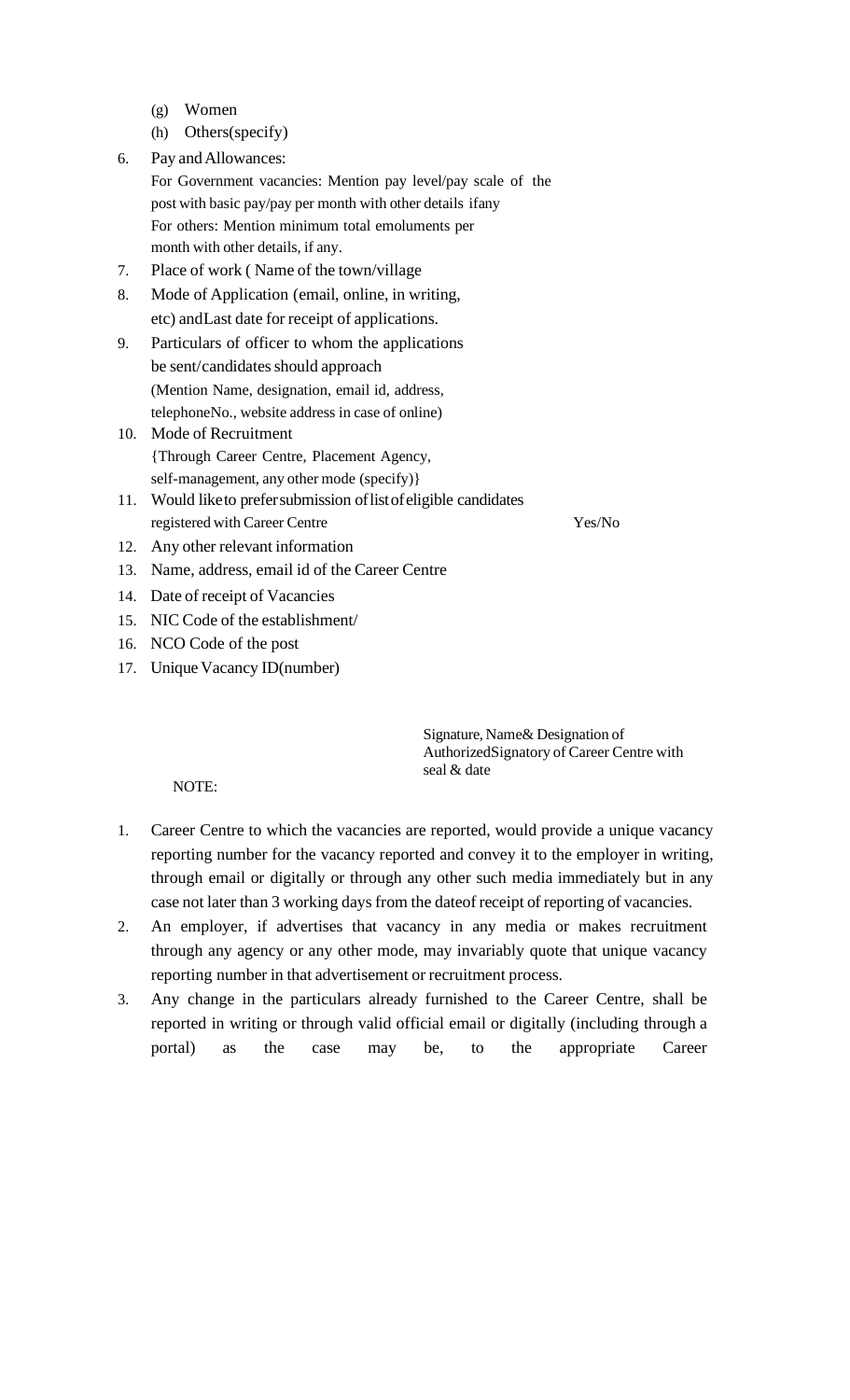# FORM XXV

#### [See rule  $40(6)$ ]

#### Form EIR (Employment Information Return)

Yearly Return to be submitted to the Career Centre (Regional) for the Year ended……….

The following information is required to be submitted under the Code on Social Security

(Chapter XIII – Employment Information&Monitoring) 2020

Name & Address of the Employer

Whether – Head Office

Branch Office

Type of Establishment (Public /Private

Sector)Nature of business/Principal

activity Establishment Registration No.

under the Code

### 1.(a)**EMPLOYMENT**

Total number of manpower of establishment including working proprietors/partners// contingent paid and contractual workers, out-sourced workers excluding part-time workers and apprentices. (The figures should include every person whose wage or salary is paid)

| Category | On the last working day of the | On the last        |
|----------|--------------------------------|--------------------|
|          | previous Year                  | working day of the |
|          |                                |                    |

Year under report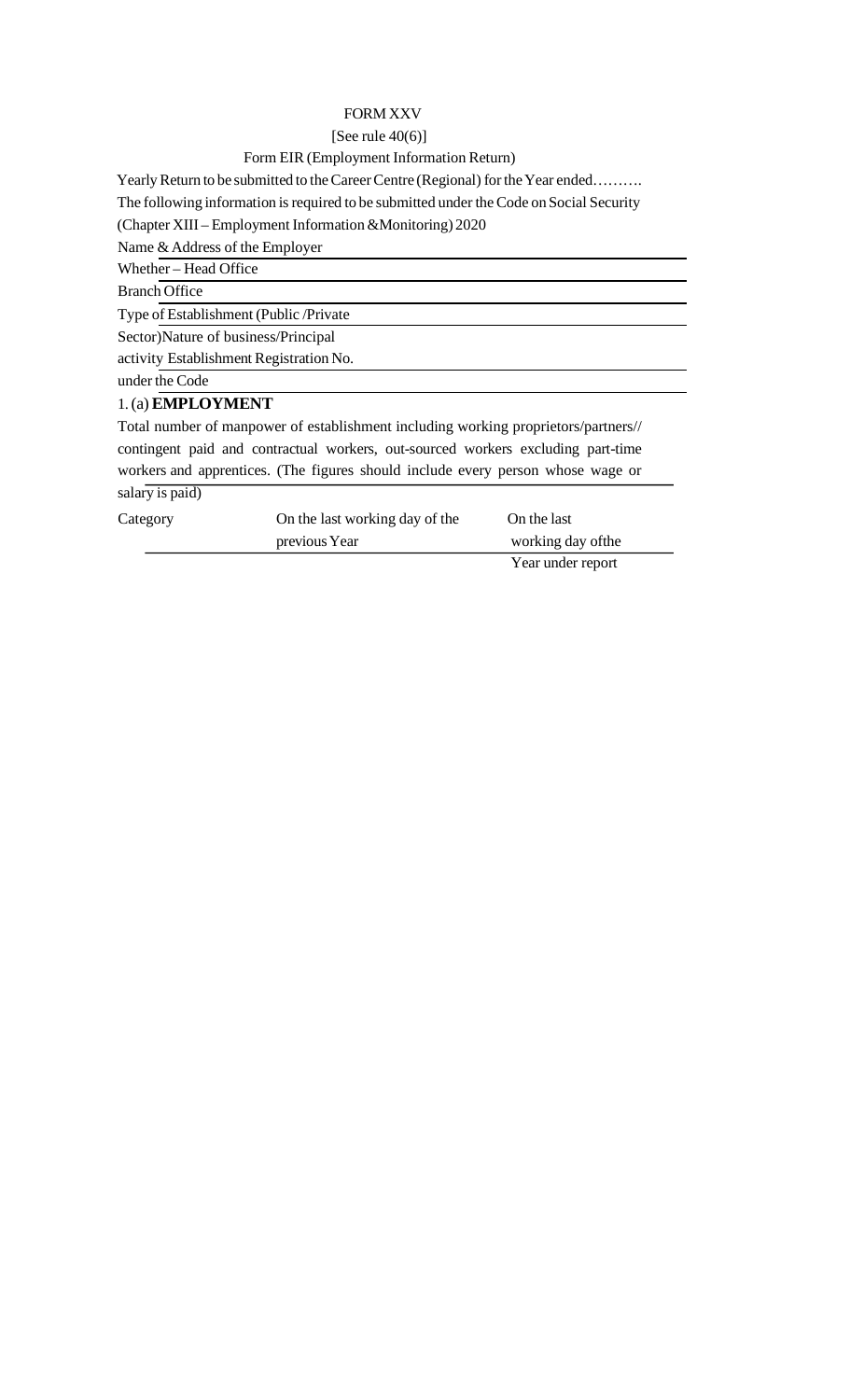MEN WOMEN Other (Transgender) TOTAL: PWD (persons with out disabilities) of above total

# EIRContinued

|  | 2. Number of vacancies* occurred and reported to Career Centre during |  |  |
|--|-----------------------------------------------------------------------|--|--|
|  | the year and the number of vacancies filled during the year           |  |  |

| Occured | Reported             |         | Filled         | Source                 |
|---------|----------------------|---------|----------------|------------------------|
|         |                      |         |                | (Career                |
|         |                      |         |                | Centre/NCS             |
|         |                      |         |                | Portal/Govt.           |
|         |                      |         |                | Recruiting             |
|         |                      |         |                | Agencies/              |
|         |                      |         |                | Private                |
|         |                      |         |                | Placement              |
|         |                      |         |                | Organisations/ others) |
|         | <b>Career Centre</b> | Career  |                |                        |
|         | Centre(Regional)     |         |                |                        |
|         |                      | (Centra |                |                        |
|         | $\left( \right)$     |         |                |                        |
| 1       | $\overline{2}$       | 3       | $\overline{4}$ | 5                      |

\*As per provisionsofCodeonSocialSecurity,2020(ChapterXIII)andRules made thereunder, 3. MANPOWER SHORTAGES:

Vacancies/posts remained unfilled because of shortage of suitable applicants.

| Name of the             |                       | Number of unfilled vacancies/posts | Desirable |  |
|-------------------------|-----------------------|------------------------------------|-----------|--|
| occupation or           |                       | Skill/qualifications Essential     |           |  |
| designation of the post | (educational/         |                                    |           |  |
|                         | technical/experience) |                                    |           |  |
|                         | prescribed            |                                    |           |  |
|                         |                       |                                    | 4         |  |

(Please list any other occupations also for which this establishment had any difficulty inobtaining suitable applicants recently.)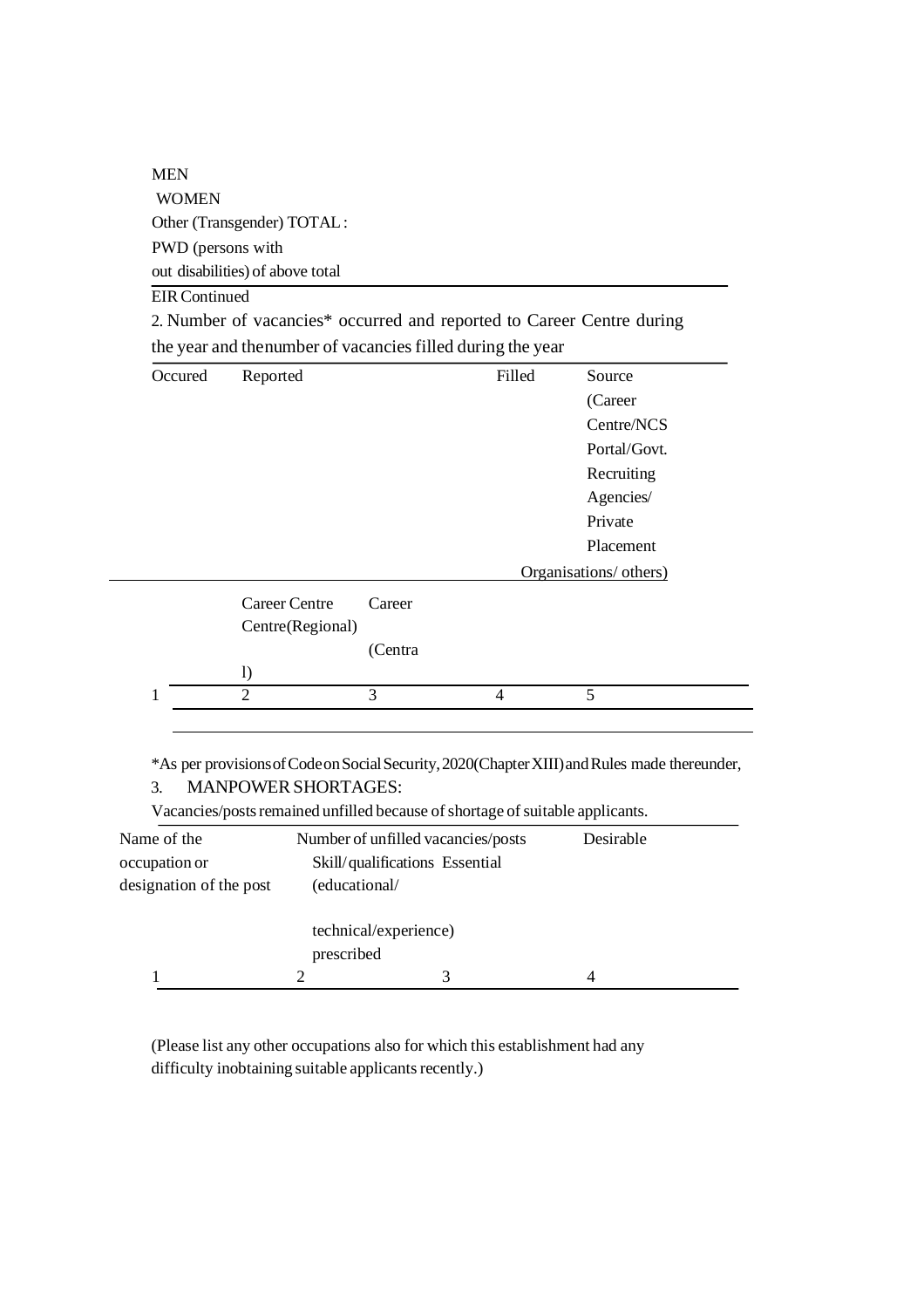4. Estimated Manpower Requirement by Occupational Classification during the nextcalendar year (Please give below the number of employees in each occupation separately).

| Number of employees Please give as far as possible approximate<br>numberof vacancies in each occupation you are likely to fill<br>during the next financial year due to retirement expansion/re-<br>organization |       |                                |                                                          |
|------------------------------------------------------------------------------------------------------------------------------------------------------------------------------------------------------------------|-------|--------------------------------|----------------------------------------------------------|
| Men                                                                                                                                                                                                              | Women | <b>Others</b><br>(transgender) | Total PWD (persons<br>with disabilities) out<br>of total |
| $\overline{2}$                                                                                                                                                                                                   | 3     |                                | 5                                                        |
|                                                                                                                                                                                                                  |       |                                |                                                          |
|                                                                                                                                                                                                                  |       |                                |                                                          |

\* In the column (description) -Use exact terms such as Engineer (Mechanical), Assistant Director (Metallurgist); Research Officer (Economist); Supervisor (Tailoring), Inspector (Sanitary), Superintendent (Office), Manager (Sales), Manager (Accounts), Executive (Marketing), Data Entry Operator so on.

> Signature, Name & Designation of authorised Signatory of establishment/ employer withseal & date

To The Career Centre, ……………………………..

Note:-

1. This return is to be rendered to the Career Centre (Regional) within 30 days after the end of the financial year concerned by establishments/employers vide their obligation under the Code on Social Security, 2020 (Chapter XIII-Employment Information and Monitoring).